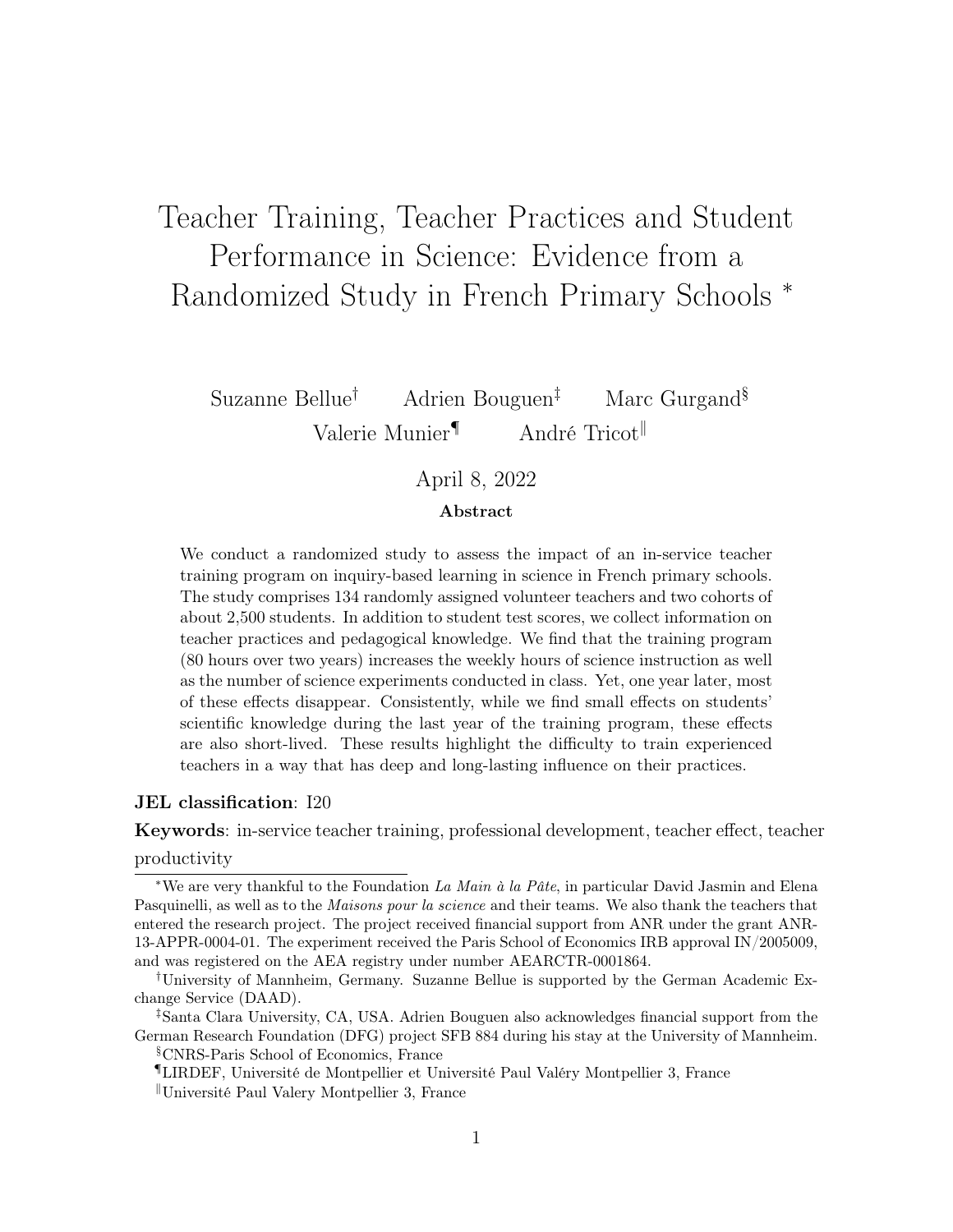Teacher quality explains a great deal of student performance. Consistent findings from the teacher effect literature show that a one standard deviation (SD) improvement in teacher quality increases student performance by 0.1-0.2 SD [\(Rivkin et al.,](#page-43-0) [2005;](#page-43-0) [Rock](#page-43-1)[off,](#page-43-1) [2004;](#page-43-1) [Rothstein,](#page-43-2) [2010\)](#page-43-2), an effect approximately equivalent to a costly reduction of about 5 to [1](#page-1-0)0 students per class.<sup>1</sup> While it is still unclear whether these impacts are short-lived [\(Kane and Staiger,](#page-41-0) [2008;](#page-41-0) [Carrell and West,](#page-40-0) [2010\)](#page-40-0) or have long-lasting consequences [\(Chetty et al.,](#page-41-1) [2011\)](#page-41-1), a general consensus exists in both high- and low-income countries that improving teacher quality is key to improving educational outcomes [\(Filmer and Rogers,](#page-41-2) [2018\)](#page-41-2). However, improving teacher quality through pre-service or in-service teacher training has proven difficult. In a recent review of the experimental literature, [Fryer](#page-41-3) [\(2017\)](#page-41-3) finds that among 21 rigorous and experimental professional development studies, only five show positive impacts. Similar disappointing results were found from longitudinal studies based in the US [\(Harris and Sass,](#page-41-4) [2011\)](#page-41-4) or from a very recent large experimental study conducted in China [\(Loyalka et al.,](#page-42-0) [2019\)](#page-42-0).

The finding that teacher quality matters while their training level might not, alongside the fact that the essence of what makes a good teacher is hard to observe [\(Hanushek,](#page-41-5) [1971;](#page-41-5) [Hanushek and Rivkin,](#page-41-6) [2006;](#page-41-6) [Rockoff et al.,](#page-43-3) [2011\)](#page-43-3), has led some to conclude that teacher performance is innate, stable over time, and cannot be modified. As [Bau](#page-40-1)[mol et al.](#page-40-1) [\(2012\)](#page-40-1) memorably puts it, education may be suffering from a cost disease that structurally restricts teacher productivity gains. Nevertheless, as mentioned by Fryer and described in Table [A1,](#page-44-0) the literature also includes resounding success stories. Consistent evidence shows, for instance, that a training program based on phonological awareness, such as the Reading Recovery program, improves first graders' reading skills. These results, based on small and local experiments [\(Center et al.,](#page-40-2) [1995;](#page-40-2) [Schwartz,](#page-43-4) [2005\)](#page-43-4), were recently confirmed by a large experimental study conducted among 7,000 students [\(Sirinides et al.,](#page-43-5) [2018\)](#page-43-5). Similarly, again focused on reading skills, the program Success for All has been shown to increase reading performances as well [\(Borman et al.,](#page-40-3)  $2007$  $2007$ ). As both programs include remedial education components<sup>2</sup>, it remains unclear

<span id="page-1-0"></span><sup>&</sup>lt;sup>1</sup>In a recent review of the class size literature, [\(Bouguen et al.,](#page-40-4) [2017\)](#page-40-4) find that a one-student reduction in class size increases performance by about 2pp of a SD

<span id="page-1-1"></span><sup>2</sup>For instance, Reading Recovery includes a 30-minute reading session targeted to low achievers in the class. Similarly, Success for All includes a comprehensive school-level reform, with changes in curriculum and classroom structure. As a result, both programs are fairly expensive in comparison with regular teacher training programs. Rightly so, [Fryer](#page-41-3) [\(2017\)](#page-41-3) regroups both programs into the sub-category "Managed Professional Development" and treats them separately in the meta-analysis. Overall, he finds that "Managed Professional Development" is effective at increasing students performance.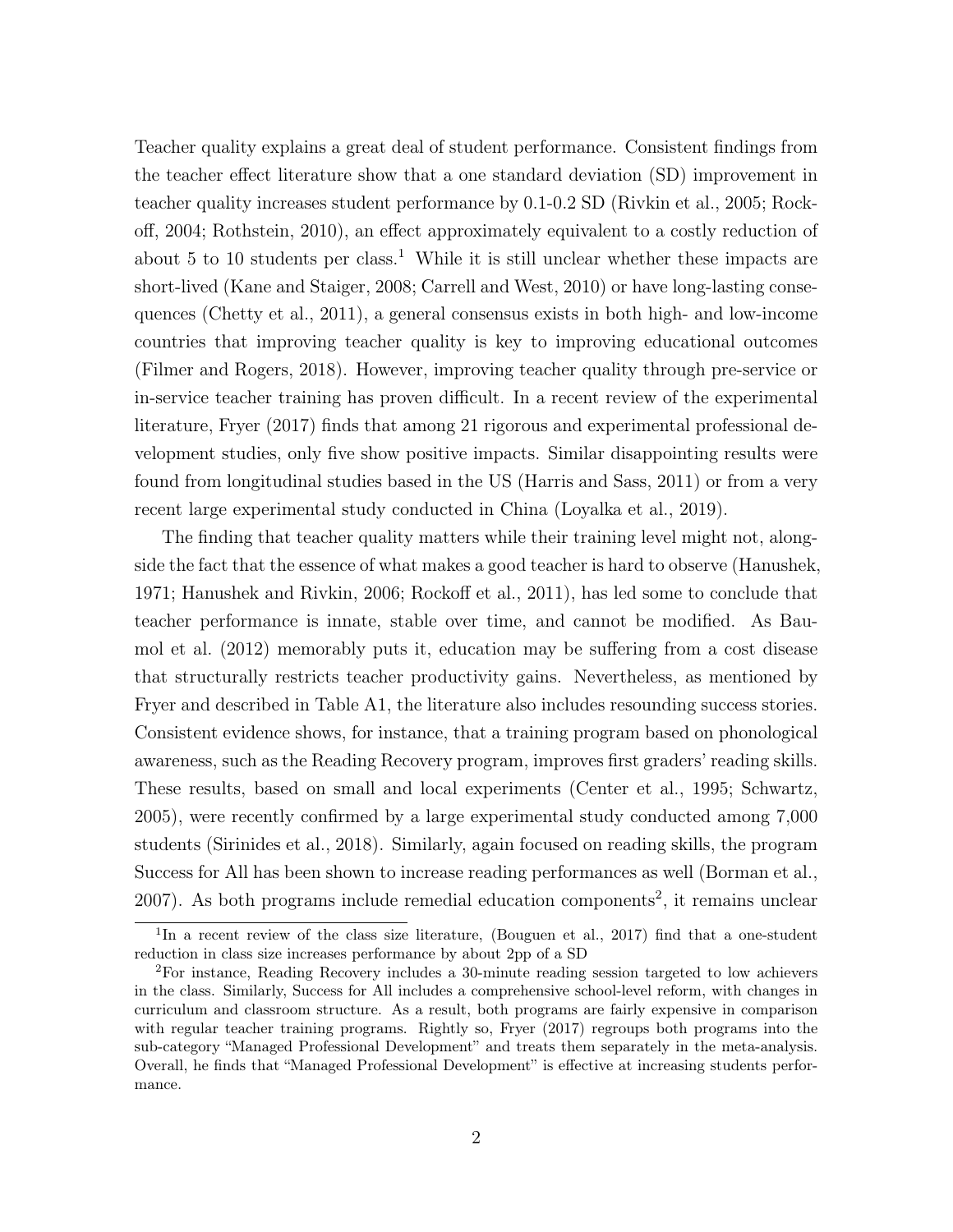whether the teacher training programs *per se* would have resulted in positive results. Yet, other results based on non-experimental variation [\(Bouguen,](#page-40-5) [2016;](#page-40-5) [Machin and](#page-42-1) [McNally,](#page-42-1) [2008;](#page-42-1) [Angrist and Lavy,](#page-40-6) [2001\)](#page-40-6) tend to confirm that well-executed and intensive training programs, based on validated pedagogical approaches, can efficiently modify teaching performance.

In this paper, we design a large-scale experimental study, implemented in an ecological environment, to test the impact of an intensive teacher training in a specific pedagogical approach – the inquiry-based method – designed to improve primary school students' science learning. We randomize 134 volunteer French teachers, located in three regional school districts, and two cohorts of their students into a treatment and a control group. To fully track how the intervention impacts teachers, we collect teacherlevel measures of their practices in science at the end of the training program and one year after the end of the intervention, so as to capture short and midterm impacts. We then measure how these potential teacher effects translate into better student scientific skills, knowledge and motivation on the two successive cohorts of about 2,500 students each.

The program is provided by a French non-for-profit organization (La Main à la  $P\hat{a}te$ , sponsored by the Academy of Science, and is implemented through a network of local training centers (Maisons pour la Science later referred to as Maisons). It is designed for primary school teachers in grades three to five. French primary school teachers follow a class of students throughout the school year and are entitled to teach all subjects, including two hours of science per week. Eligible teachers in the treatment group received on average 66 effective hours of science training sessions over two school years. The year before implementation, the teachers in our sample received on average only two hours of scientific training per year.

The program is directly inspired by the inquiry-based method, a pedagogical approach that emphasizes students' active role in the learning process. Inquiry-based learning in science involves conducting experiments in which students actively participate in defining the research questions, the scientific problems, and the hypothesis, and where students are involved in finding solutions. Students are encouraged to design their own hands-on science experiments that they conduct in class to test a set of scientific hypotheses. The inquiry-based learning method is considered as one of the best approaches to teaching science and has long been endorsed by the National Research Council in the U.S. [\(Council et al.,](#page-41-7) [2000\)](#page-41-7). It is expected to increase student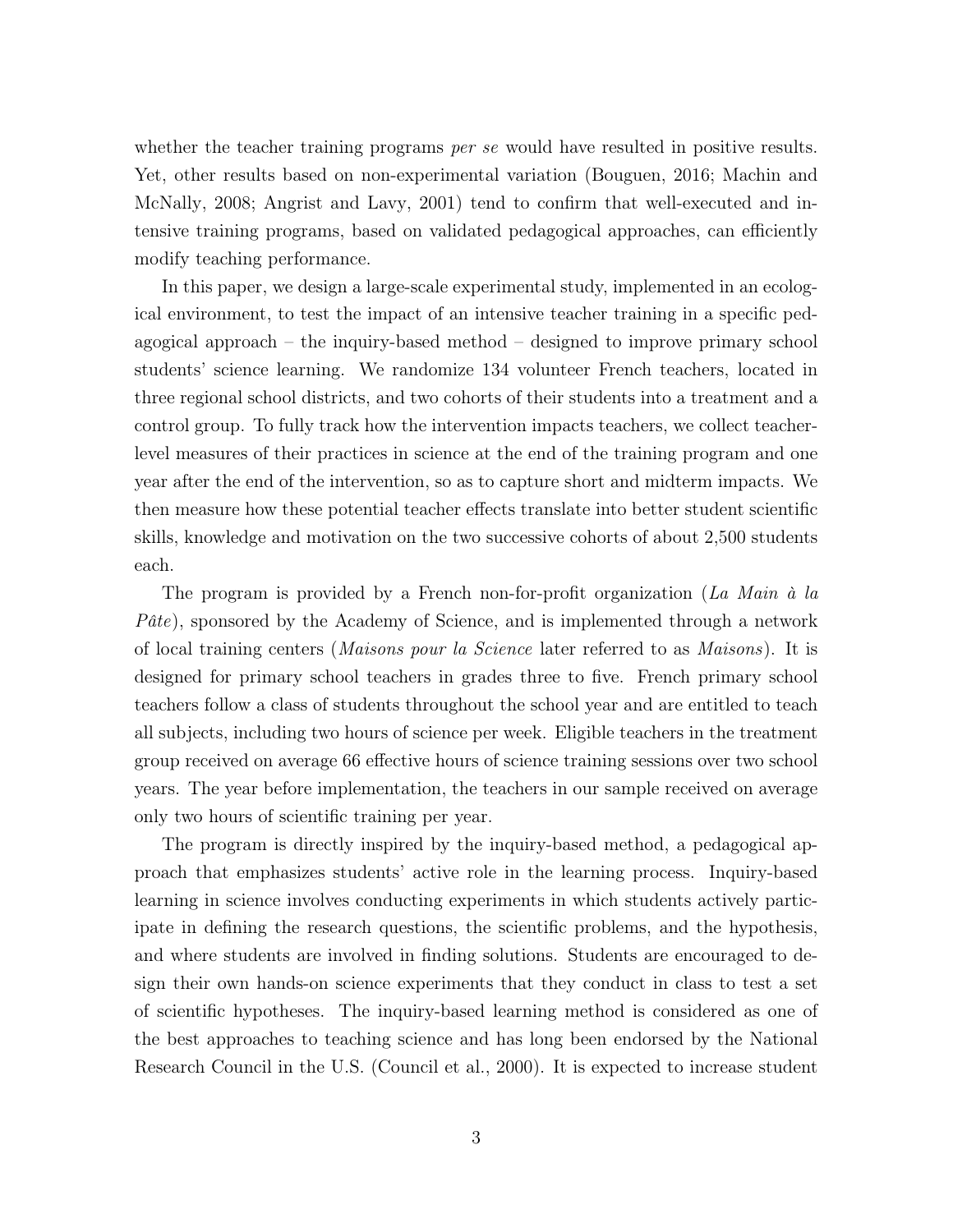engagement in class, motivation in the discipline, and eventually scientific skills and knowledge.

Since [Bruner](#page-40-7) [\(1961\)](#page-40-7), the inquiry-based approach has become popular and has been the subject of an abundant theoretical literature, but the benefit of training teachers using this approach has rarely been rigorously evaluated at scale. To the best of our knowledge, among the 18 rigorous studies we identified in the literature (see Table [A1](#page-44-0)<sup>[3](#page-3-0)</sup>), only two studies specifically analyze the impact of an inquiry-based teacher training program on either science, technology or mathematics (STEM). In the first study, conducted in Alabama, [Newman et al.](#page-42-2) [\(2012\)](#page-42-2) find that a fairly intensive inquiry-based training program<sup>[4](#page-3-1)</sup> has small but significant impacts on mathematical skills  $(+0.05 S)$ but no significant impacts on scientific skills. The study could only capture the impacts after one year out of the two years of intervention because the randomization was com-promised in the second year.<sup>[5](#page-3-2)</sup> The second study, in Missouri [\(Meyers et al.,](#page-42-3) [2016\)](#page-42-3), finds that a very intensive program (240 hours of training over two years) impacts student performance in mathematics three year after the beginning of the program (impacts are not significantly different from zero during the first two years of intervention). The program is comprehensive (at the school level), very intensive and relies heavily on the inquiry-based principles. The study targets G7 and G8 students and finds impacts between 0.13 SD and 0.18 SD on mathematics skills. Scientific skills were not assessed. Since [Newman et al.](#page-42-2) [\(2012\)](#page-42-2) is the only inquiry-based teacher program that measures impact on scientific skills, it is the only study that can be directly compared to ours.

Our paper contributes to this fairly restricted literature by testing in an ecological context the impact of a training program on inquiry-based teaching on both teacher and student performance. First, conversely to most existing literature (see Table [A1'](#page-44-0)s last two columns), our design measures impacts at the end of two years of training (year 2) but also analyzes whether the trained teachers affect student performance one year after

<span id="page-3-0"></span><sup>&</sup>lt;sup>3</sup>In Table [A1,](#page-44-0) we selected articles that are either experimental or based on empirically rigorous methods, that have reasonable statistical power (i.e. with ex-ante minimum detectable effect below 0.3 SD) and which have been published in the last 20 years. We did not conduct a systematic review of the literature but based our review on [Fryer](#page-41-3) [\(2017\)](#page-41-3) and [Yoon et al.](#page-43-6) [\(2007\)](#page-43-6), which are the two most recent systematic reviews of the literature. We added to this literature a few additional articles based on non-experimental variations [\(Bouguen,](#page-40-5) [2016;](#page-40-5) [Machin and McNally,](#page-42-1) [2008;](#page-42-1) [Harris and Sass,](#page-41-4) [2011;](#page-41-4) [Angrist and Lavy,](#page-40-6) [2001\)](#page-40-6) and a recent social experiment conducted in China [\(Loyalka et al.,](#page-42-0) [2019\)](#page-42-0)

<span id="page-3-1"></span><sup>&</sup>lt;sup>4</sup>The intervention is fairly similar to ours and includes 10 days of teacher training during the summer, and several follow-up training sessions during two years. The evaluation analyzes the impact on G4 to G8 on math, science and technology.

<span id="page-3-2"></span><sup>&</sup>lt;sup>5</sup>Using non-experimental variation, the authors suggest that the effects are likely to be around +0.10 SD at the end of the intervention.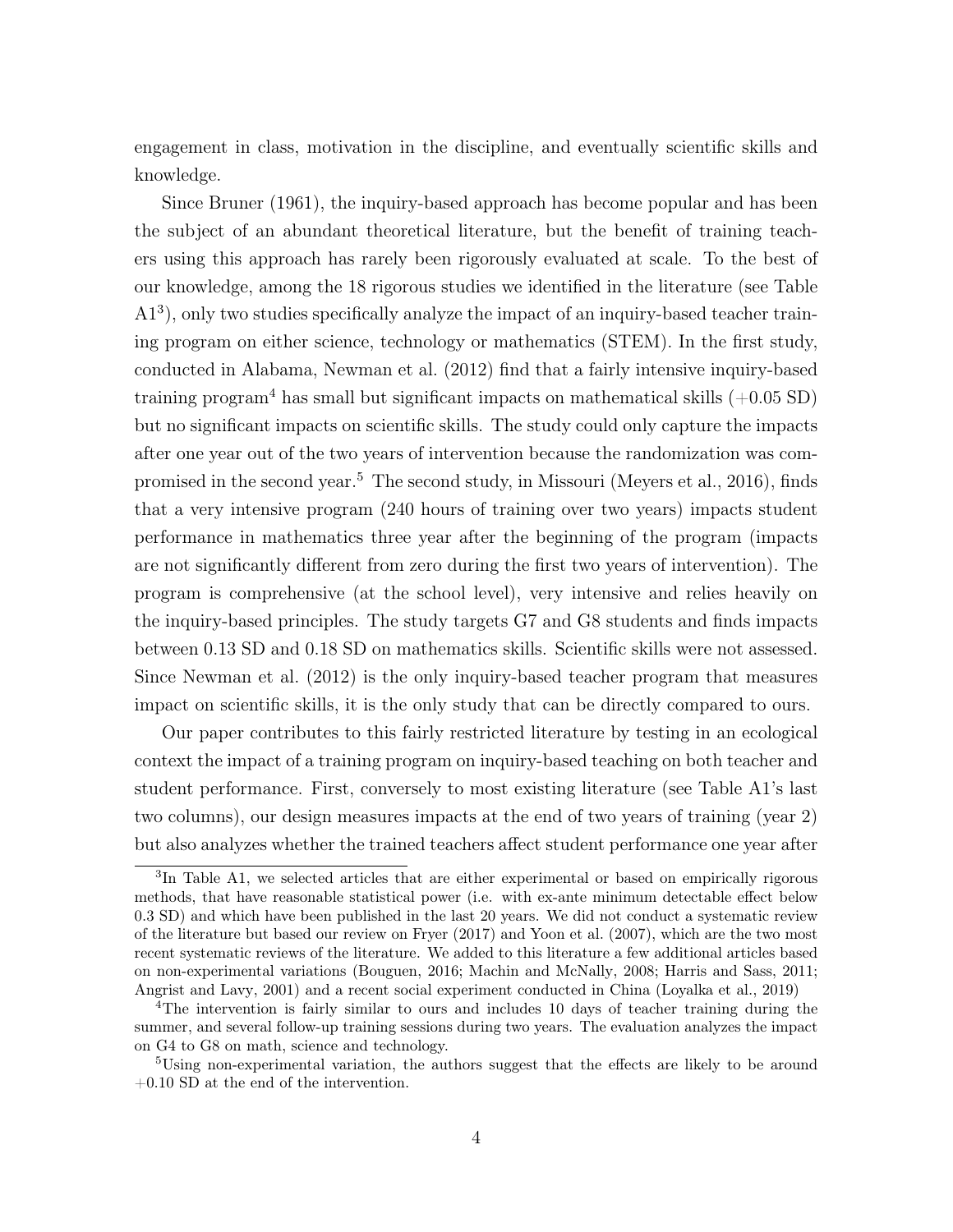the end of the intervention (i.e. on a new cohort of students in year 3). We believe that measuring impacts over two years, and specifically one year after the end of the training program, is crucial to analyze the impact of teacher training programs as the overall effectiveness of a teacher program crucially depends on whether or not the teaching practices learned during training are preserved throughout the teacher's career. If teachers do modify their practices permanently, teacher training programs have the potential to affect several generations of students and therefore to profoundly improve the performance of education systems. Surprisingly, very few articles specifically cover this issue. As shown in Table [A1,](#page-44-0) a handful of studies measures student long-term effects (i.e. the effect on student performance of having benefited from a trained teacher one year prior) and only two measure the teacher long-term impacts (i.e. the effect of a trained teacher on a new cohort of student).[6](#page-4-0) Our article contributes to this important and under-studied dimension of teacher training programs.

Second, the intensity of the program we investigate (80 scheduled hours over two years, 66 hours effectively completed in the treatment group<sup>[7](#page-4-1)</sup>) is in line with the programs that have proven effective in the past: equivalent to [Newman et al.](#page-42-2) [\(2012\)](#page-42-2) but lower than [Meyers et al.](#page-42-3) [\(2016\)](#page-42-3) (see Table [A1\)](#page-44-0). Besides, 66 effective hours of in-service training in science constitutes a very significant increase when compared to the amount primary school teachers usually receive in France, which is about one hour of training in science per year.[8](#page-4-2) Our design, based on 134 clusters, two cohorts of 2,500 students and an almost perfect adherence to the randomized protocol, is also more precise than most equivalent studies in the literature.<sup>[9](#page-4-3)</sup>

<span id="page-4-0"></span>Third, in addition to measuring the impact of the program on student perfor-

 $6$ For instance, [Newman et al.](#page-42-2) [\(2012\)](#page-42-2) do not have effect after the first year. Similarly, [Meyers et al.](#page-42-3) [\(2016\)](#page-42-3) measures impacts after three years of intervention but not the school year after the training program is over. Similarly, in the rest of the literature, most articles measure the effect of a training program during its implementation but do not measure how the trained teachers fare after the program is over.

<span id="page-4-1"></span><sup>&</sup>lt;sup>7</sup>See Table [3.](#page-20-0) The difference between the 80 scheduled hours and the 66 effective hours–as reported by treatment teachers– is likely due to imperfect take-up (95% take up in the treatment group), to absenteeism and to maybe a recall bias.

<span id="page-4-2"></span><sup>8</sup>Some of the teachers we surveyed and who did not participate in the experiment but worked in the same schools reported receiving an average of about one hour of training per year before the experiment (see Table [1\)](#page-16-0) to be compared to 78 hours of training for the treatment teachers and 11 hours for the control teachers during the experiment over two years (see Table [3\)](#page-20-0).

<span id="page-4-3"></span><sup>9</sup>According to our calculation based on our selected studies listed in Table [A1,](#page-44-0) our study is much more precise than most of the available experimental studies on the subject. For instance, only [Loyalka](#page-42-0) [et al.](#page-42-0) [\(2019\)](#page-42-0) has a larger number of clusters than we do (see Table [A1\)](#page-44-0) but they do not measure teacher practices.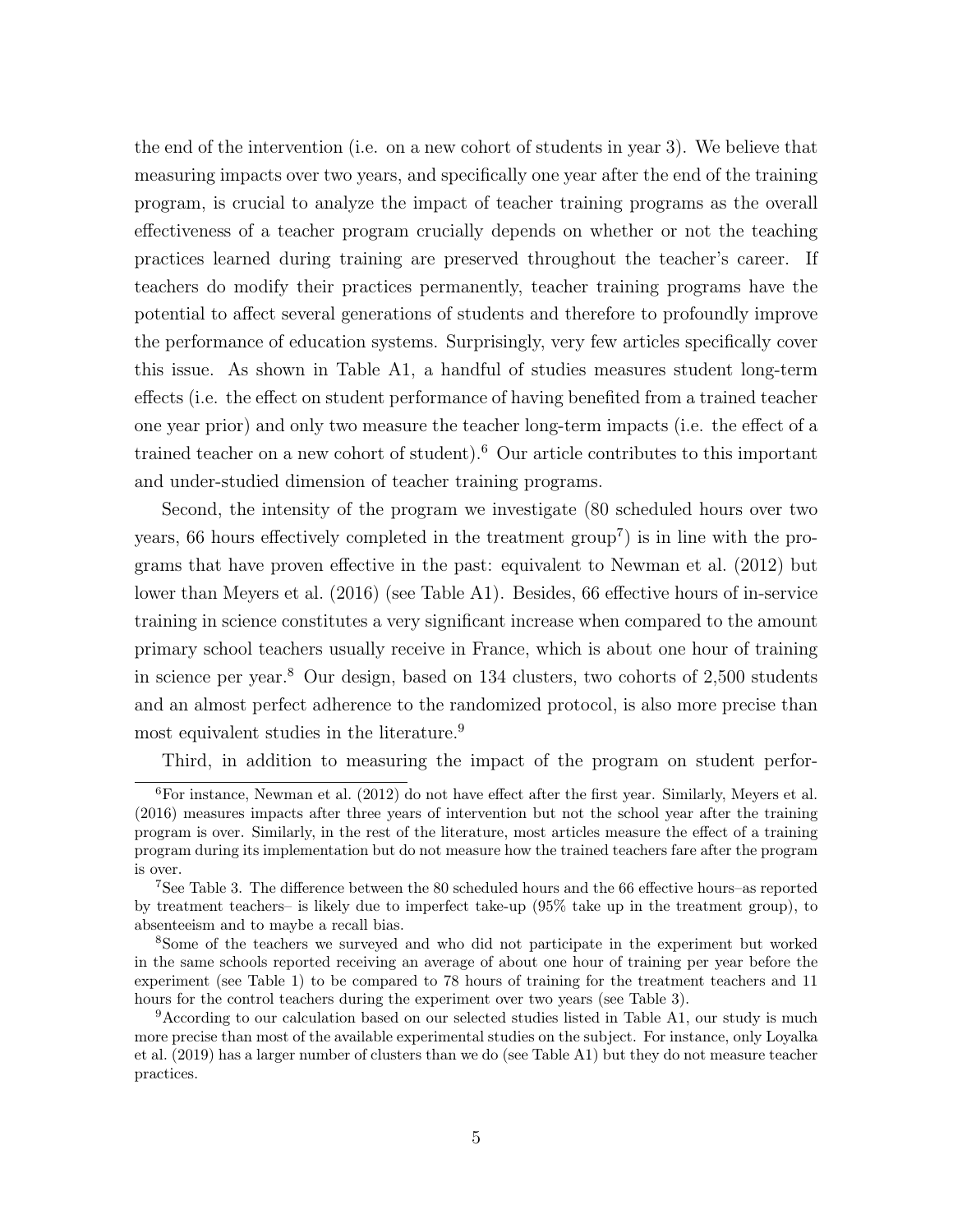mance, we design student and teacher surveys to capture the different aspects of the inquiry-based method. Every year we collect teacher level measures to capture whether their science teaching practices have been modified, both in terms of the scientific intensity (e.g. number of hours of science) but also in terms of the practices teachers mobilize (e.g. are inquiry-based principles understood and implemented?). Our survey also precisely documents the content of the intervention, its intensity, the level of teacher satisfaction. Our measures at the student level includes, in addition to scientific knowledge and skills, students' motivation in science, a mechanism that is key to the inquiry-based method but has never been precisely measured in previous work. These measures at the student and teacher level, conducted every year, help establish a clearer causal route and better explain the constraints that often make teacher training programs ineffective.

Our results first highlight the inherent difficulties associated with conducting a training program in an ecological context. In this experiment, trained teachers have been replaced in class by substitute teachers during their training time, so that there is no direct negative effect on students. In spite of this, school district managers faced difficulties in convincing teachers to commit to a two-year program, and attracting teachers with a lower level of scientific experience. Our group of 134 volunteer teachers is, as a result, unsurprisingly different from the average teachers in similar schools. Compared to non-volunteer peer teachers working at the same schools, our teacher are more likely to hold a scientific degree, are older, are more experienced, have received more pre-intervention in-service training, and teach more science in class than their peer counterparts. In our experimental context, which closely mimics the context in which a typical school district manager would implement such program, it is challenging to target in-service training programs to teachers who lack scientific background, have little experience teaching science, or have low interest in science.

Second, we find that treatment teachers almost perfectly adhered to the training program. Treatment teachers said they had received an average of 78 hours of in-service training over the two school years of the program (against 11 hours in the control), including 66 hours directly provided by the Maisons, fairly close to the objective of 80 hours. The experiment therefore generated a 67-hour net increase in in-service training  $(+61$  hours by the *Maisons*). By contrast, the year before the program started, volunteer teachers said they had received about 11 hours of training overall and only two hours of training specifically about science. This program therefore constitutes a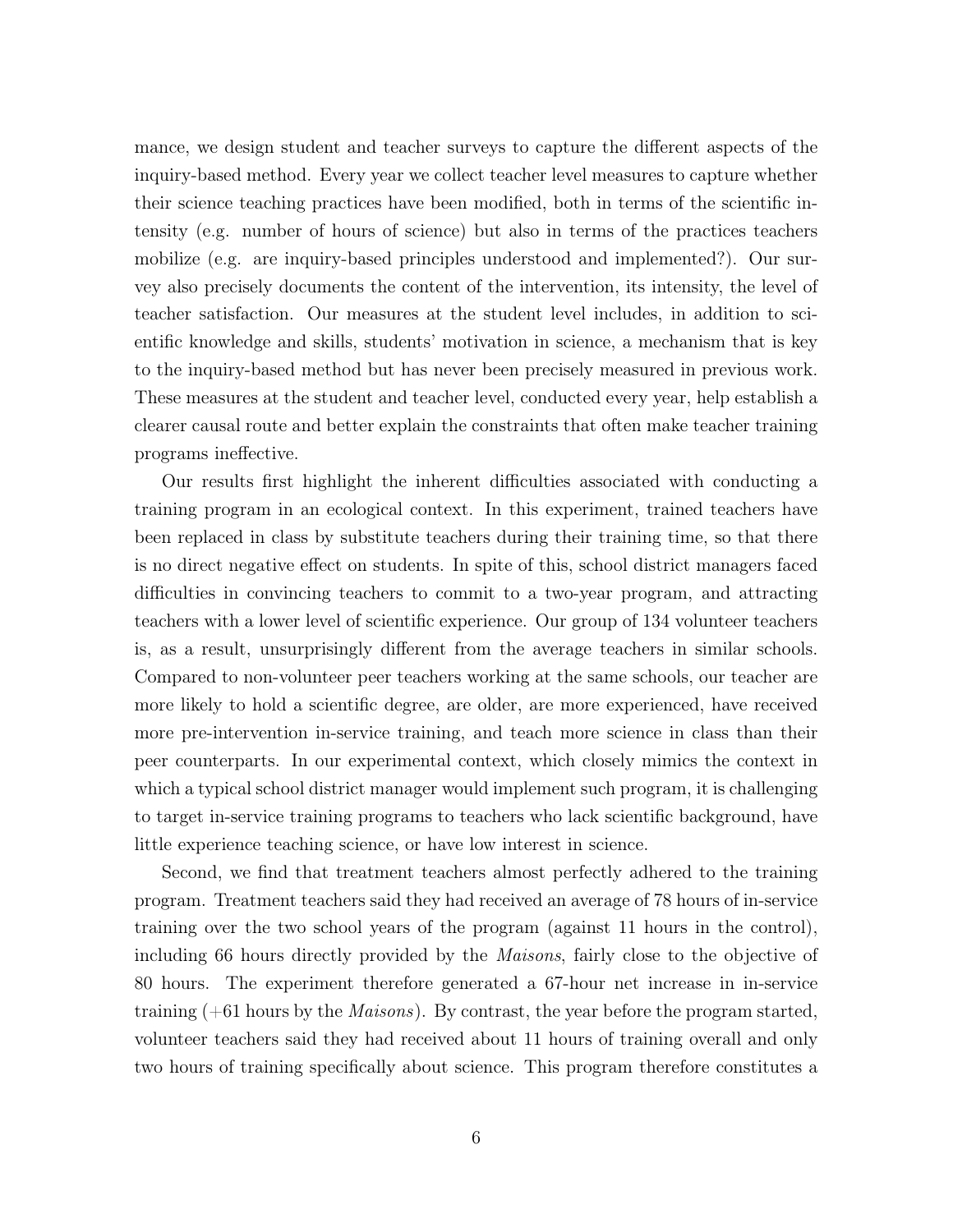very significant increase in the regular number of hours of in-service training provided to teachers in France.

Third, we find evidence that the training program affected teachers' reported practices. At the end of the two-year training program (year 2), treatment teachers outperform control teachers by about 0.5 SD on our science intensity index of teacher practices, which aggregates quantitative measures such as number of hours of science taught per week or number of science experiments conducted in class. For instance, treated teachers reported teaching more hours of science per week  $(+0.18 \text{ h/week})$  and conducting more hands-on scientific experiments  $(+7$  percentage points) in year 2. The effects are smaller in year 3 (one year after the end of the training program) and mostly not significantly different from zero, suggesting that teaching practices fade out quickly after the end of the training program. We also find that the science topics covered during the training affected the topics covered in class during the last year of the training (year 2) and, consistently with the impacts on teacher practices, this connection fades out in the subsequent year, when the training is over (year 3). Effects on our other measures of teacher practices (declared inquiry-based practices and normative statement about inquiry-based practices) are positive but insignificantly different from zero suggesting that while teachers may have increased the intensity of science content in year 2, the trained teachers did not modify their pedagogical approach enough to have deep and long-lasting effects on their practices.

Fourth, our measures at the student level show significant impacts on scientific knowledge  $(+0.1 \text{ SD})$  in year 2 (at the end of two-year training program), but no impacts on scientific skills or motivation. In year 3, effects on skills and knowledge are insignificant and the effect on motivation is even negative (-0.1 SD).These student level results suggest that the quality of teaching declined in year 3 when the teachers no longer benefited from the support of the training centers.

We provide two complementary interpretations to the lack of results on student performance and their apparent decline in year 3. First, the impact on teachers' practices, except for the effect on intensity in year 2, is not strong enough to generate visible effects on students' skills. This interpretation is consistent with the size of the correlations that we observe in the control group between teachers practices and student performance. Taken at face value, these correlations indicate that only a large transformation of teacher practices can lead to significant impacts on students. This interpretation is compatible with the literature that often fails to demonstrate positive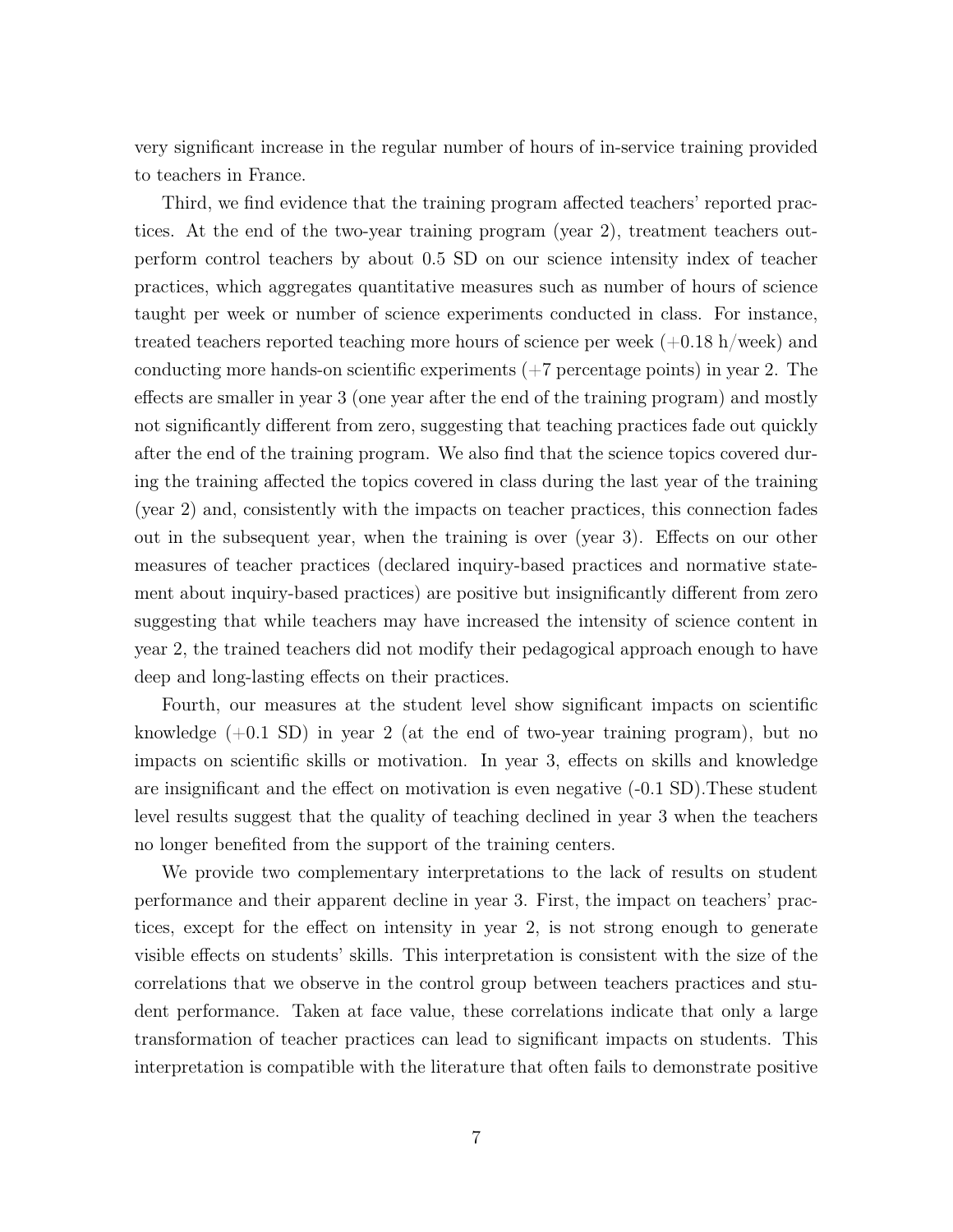impacts on students, even when the amount of training is relatively large, as it is the case in this study. The second interpretation is that, while some of the teacher practices were effectively affected during training years, through the direct support and in-class intervention of the program, once the training was over, teacher practices became less effective at improving student performance, resulting in a decline of the teaching quality in year 3. The negative effect on motivation in year 3 may even suggests that, when poorly implemented, inquiry-based pedagogy reduces student interest in science. This interpretation is compatible with the results found by a research team in didactics of science that analyzed the training sessions qualitatively [\(Chesnais et al.,](#page-40-8) [2017;](#page-40-8) [Munier](#page-42-4) [et al.,](#page-42-4) [2021\)](#page-42-4). Since the cost-effectiveness of teacher training programs crucially depend on whether teacher practices are persistent over time, our findings highlight the difficulty to enhance teacher quality in the long-run via teacher training programs alone. This hasn't been clearly documented before.

In the rest of the article, we will describe the teacher training program conducted by the Maisons pour la Science, present the experimental setting, data and compliance, and then discuss our results. We conclude with a discussion that highlights the challenges faced by education systems to improve education quality.

# 1 Training Program: background and content

This article studies a teacher training program delivered by the Maisons pour la Science, referred to as Maisons. The objective of the program is to train teachers in the inquiry-based learning method and to improve their students' scientific skills, knowledge and motivation.

### <span id="page-7-0"></span>1.1 Teaching Science in French Primary schools

In France, primary school covers first to fifth Grade and caters to children from age six to eleven. In the vast majority of schools, primary school teachers are responsible for one grade and therefore teach all subjects. Teachers' initial and in-service training in science varies greatly depending on the age of the teacher, her initial education (scientific or not) and her pedagogical training. We provide more information about the characteristics of the teachers included our sample in Tables [1](#page-16-0) and [3](#page-20-0) below. Suffice here to say that primary school teacher's initial education typically includes one undergrad degree and one teacher's initial certification, obtained in national certification/training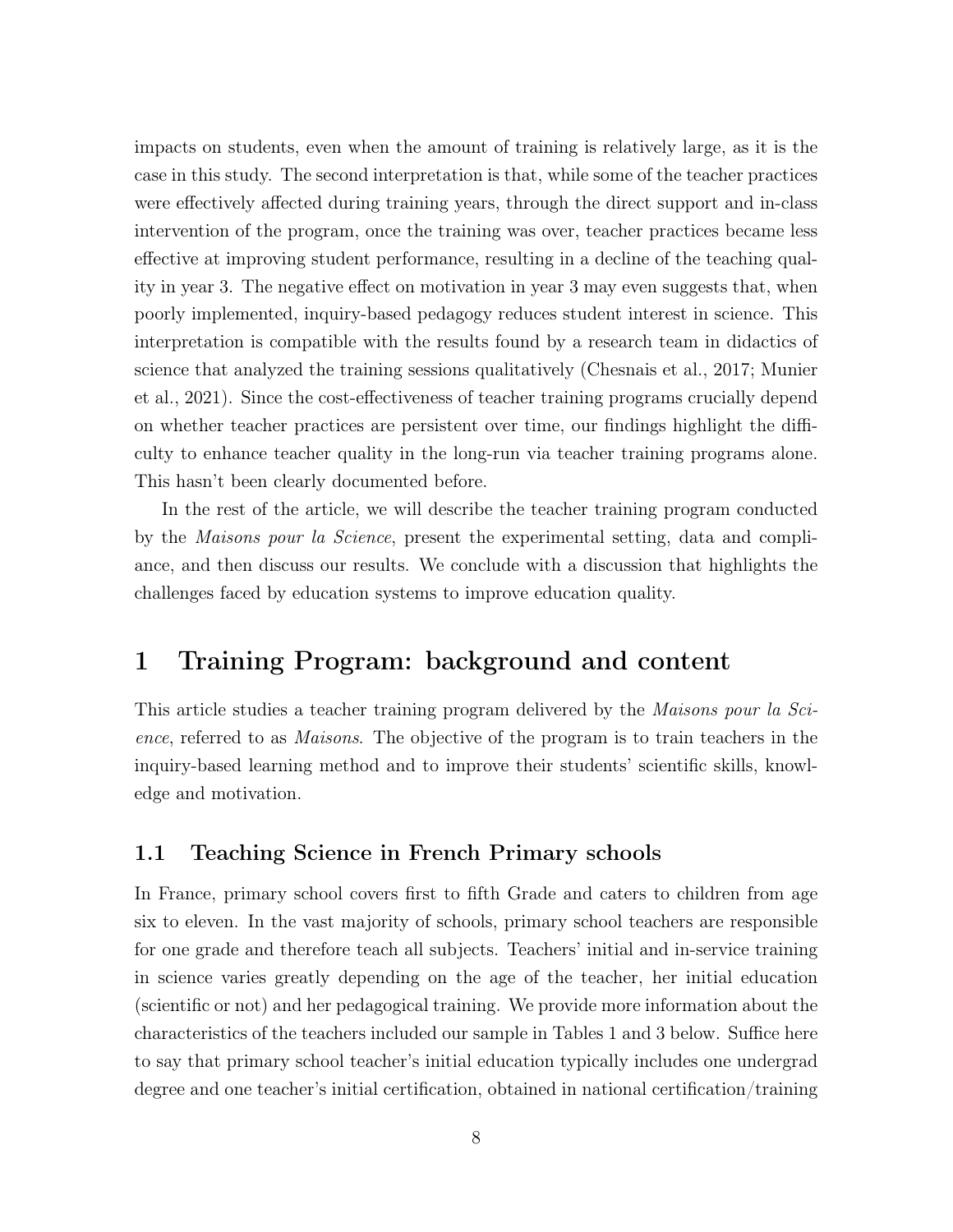centers.[10](#page-8-0) To join a certification center, most teachers have to pass a competitive national exam. The initial certification typically lasts one year during which the new teachers take theoretical lectures and conduct in-class teaching sequences.<sup>[11](#page-8-1)</sup>

Teachers are expected to follow a fairly precise national curriculum. The curriculum specifies which topics should be covered, which competence should be mastered by the end of each school year and also how teachers should allocate their teaching time. For instance, in third, forth and fifth grades, the curriculum provides that teachers should devote two hours per week to science and technology. The curriculum also lists eight topics that teachers can cover in class.<sup>[12](#page-8-2)</sup> Teachers are free to use the pedagogical method they see fit.<sup>[13](#page-8-3)</sup> In class, scientific experiments and the inquiry-based method is recommended in the curriculum. Yet, the general consensus among trainers in science is that French primary school teachers do not have sufficient training in science, rarely rely on inquiry-based methods and do not conduct many experiments in class. Besides, while the curriculum provides that teachers should devote two hours per week to science, our data shows that regular teachers report on average 1.2 hours of science per week.<sup>[14](#page-8-4)</sup> The training program we analyse in this article is designed to provide teachers with all the tools and competences to implement the inquiry-based learning method in class.

### 1.2 Background of the Maisons pour la Science project

The Maisons pour la Science project was initiated by the Grand emprunt, a 57 billion euro loan contracted by the French Government to stimulate the economy in the aftermath of the 2008 financial crisis. The objective of the loan was to finance innovative projects in strategic domains such as scientific knowledge, innovation and education. The foundation La Main à la Pâte, a very influential and experienced actor in the field of scientific awareness at school, received a grant to support a vast project aiming at improving scientific knowledge and motivation at school. The project mainly revolves around training programs offered to primary and secondary school teachers. The pro-

<span id="page-8-0"></span><sup>&</sup>lt;sup>10</sup> These centers are also responsible for in-service training. The training we analyse in this paper was mostly conducted by trainers from these national training centers.

<span id="page-8-1"></span><sup>11</sup>Again depending of the age of the teacher this varies greatly.

<span id="page-8-2"></span><sup>&</sup>lt;sup>12</sup>Note that we are here referring to the curriculum in 2014 as it has been modified since then.

<span id="page-8-4"></span><span id="page-8-3"></span><sup>&</sup>lt;sup>13</sup>This is the principle of "pedagogical freedom".

<sup>&</sup>lt;sup>14</sup>This is pre-experiment from data collected among teachers who did not volunteer to participate to the experiment (see Table [1\)](#page-16-0). Professional trainers anecdotally confirmed to us that very few primary teachers respect the two-hours recommendation.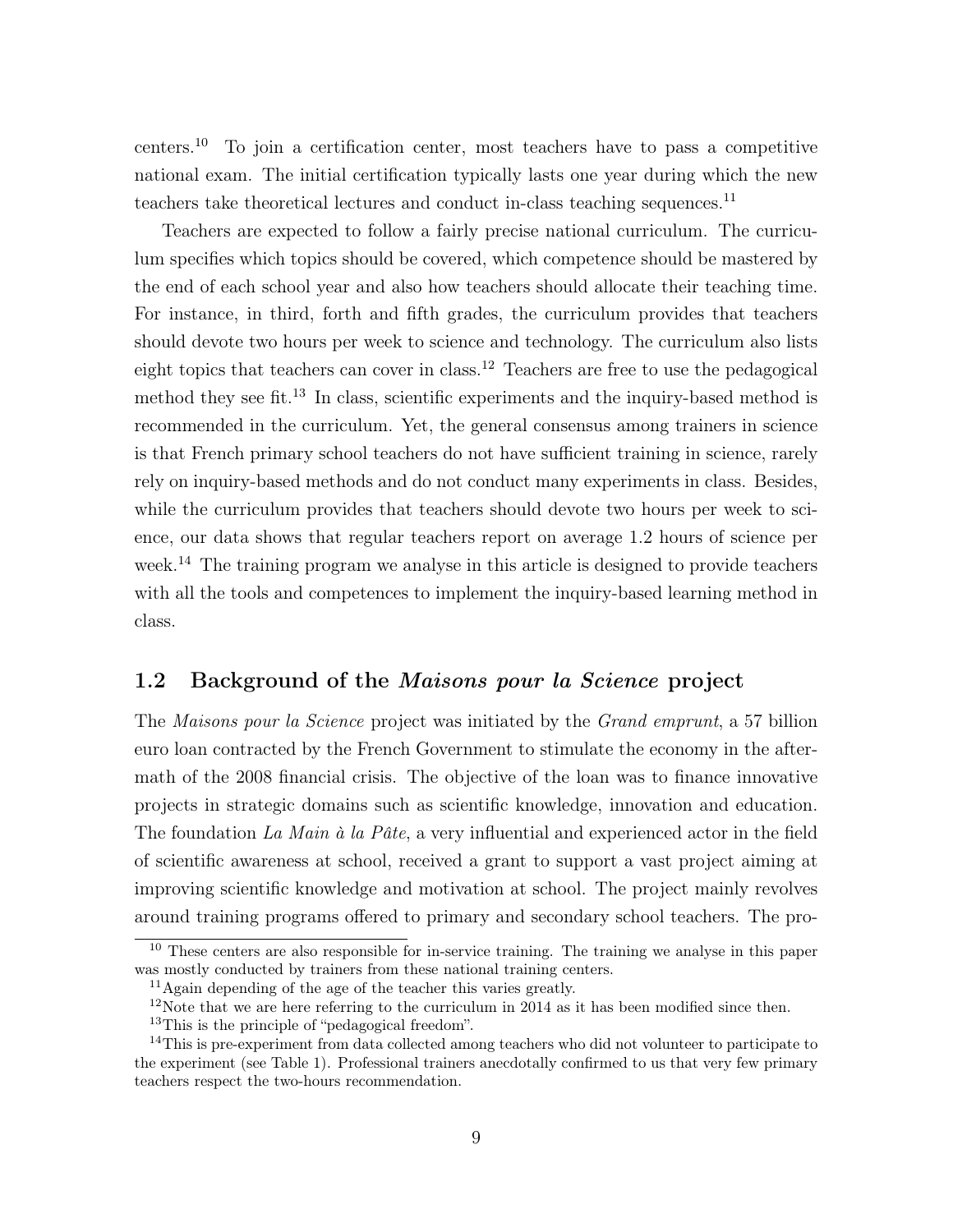gram consists of establishing local training centers, called Maisons pour la Science, in four regional school districts. Established within local universities, the Maisons then designed an intensive training program on inquiry-based learning targeted toward primary school teachers. This training program is the object of this research.

### 1.3 The Maisons' training program

The Maisons' training program is available to G3, G4 and G5 primary school teachers and is inspired by the inquiry-based learning method, which emphasizes students' role in the learning process. Inquiry-based learning involves conducting hands-on experiments in which students actively participate in defining the research questions, the scientific problem, and the hypotheses, and are directly involved in finding the solutions. The objective of the training program is to help teachers design their own scientific learning sequence and to facilitate the implementation of in-class experiments by supplying ideas, material and providing visits of a teacher aid. The program is composed of 80 hours of training and lasts two consecutive school years. The 80 hours include training sessions at the Maisons, discussion with other teachers, attendance at scientific conferences, and in-class educational support. Each session covers one of the eight possible topics of the G3-G5 curriculum: the training program therefore closely follows the national teaching requirements.

In a companion paper that specifically focuses on the qualitative analysis and relies in part on videos taken during the training sessions and in-class with some of the volunteer teachers, [Munier et al.](#page-42-4) [\(2021\)](#page-42-4) precisely describe the different stages of the training program in one of the Maisons. We summarize the information about the intervention in Appendix Table [A2.](#page-45-0) The training was conducted by three different kinds of contributors: professional trainers from the national certification and training centers, field trainers who observed and assisted the teachers during the science sequences in her own classrooms, and scientists who gave lectures on a specific topic of the curriculum. The training program covered four topics in this Maison; most hours were conducted in-person at the training center and additional hours were conducted in-class. During these in-class sessions, the teachers implemented the science sequence that was designed at the training centers, with the support of a field trainer.

Importantly, the training sessions conducted at the training centers occurred during normal teaching hours. The school district managers appointed a substitute teacher, ensuring that the program did not reduce regular teaching hours. Substitute teachers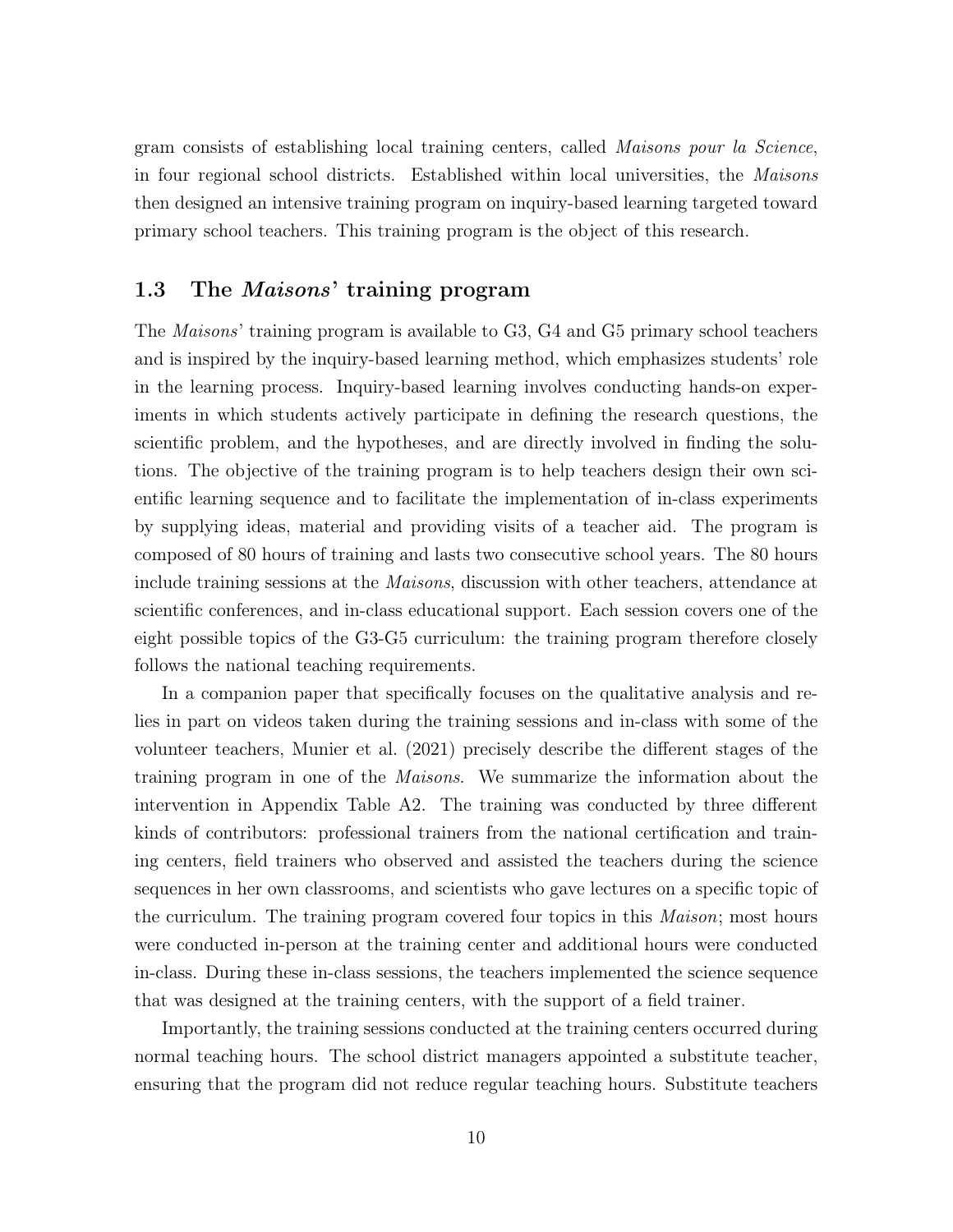have the same qualifications as regular teachers and 40 hours of absence yearly represents less than 4% of the overall yearly teaching time. We therefore do not believe that the substitution had any adverse effect on students' performance.

### 2 Experimental Setting, Data and Compliance

### <span id="page-10-1"></span>2.1 Sample, Randomization and Surveys

Although the intervention was conducted in four regional school districts (Académies), only three took part in the experiment: Auvergne, Lorraine and Midi-Pyrénées.<sup>[15](#page-10-0)</sup> Within the three regional school districts, the Maisons worked in close relationship with the school district managers who authorized the training program and were responsible for recruiting teachers and finding substitute teachers. The objective of the recruitment was to identify teachers who would be willing to attend the training, who might benefit from it, and who could be substituted for during the training hours. The initial aim was to identify teachers who lack training in science (i.e., teachers with no prior scientific degree, who expressed difficulty designing scientific sequences, etc). Given the intensity of the program (80 hours over two years), teachers who were contacted by their district manager had to voluntary enroll. As a result, the voluntary teachers are likely to have an inclination for science or for the inquiry-based method (see section [2.2](#page-14-0) below). Their students, however, did not self-select into the program and are therefore likely to be similar to other students in the same districts (see section [2.3](#page-19-0) below).

To measure the effect of the intervention on both the teachers and their students, we used the teacher as the unit of randomization and tracked volunteer teachers during three years: before the beginning of the intervention when teachers applied to the program in 2014, during the two years of the intervention (year 1 and year 2) and one year after the end of the treatment (year 3). As described in Figure [1,](#page-13-0) volunteer teachers expressed their willingness to participate to the experiment by filling out an online questionnaire (Q0 survey) in 2014. The survey includes basic socio-economic data (gender, education, experience), tracking information (name, phone number, school name) and questions about teaching practices and exposure to science (number of hours of science teaching, number of hours of teacher training, etc.). We then randomly assigned volunteer teachers to the treatment or control group, and the teachers assigned

<span id="page-10-0"></span><sup>&</sup>lt;sup>15</sup>A forth region was originally included but dropped out due to lack of teacher enrollment and difficulty in finding substitute teachers.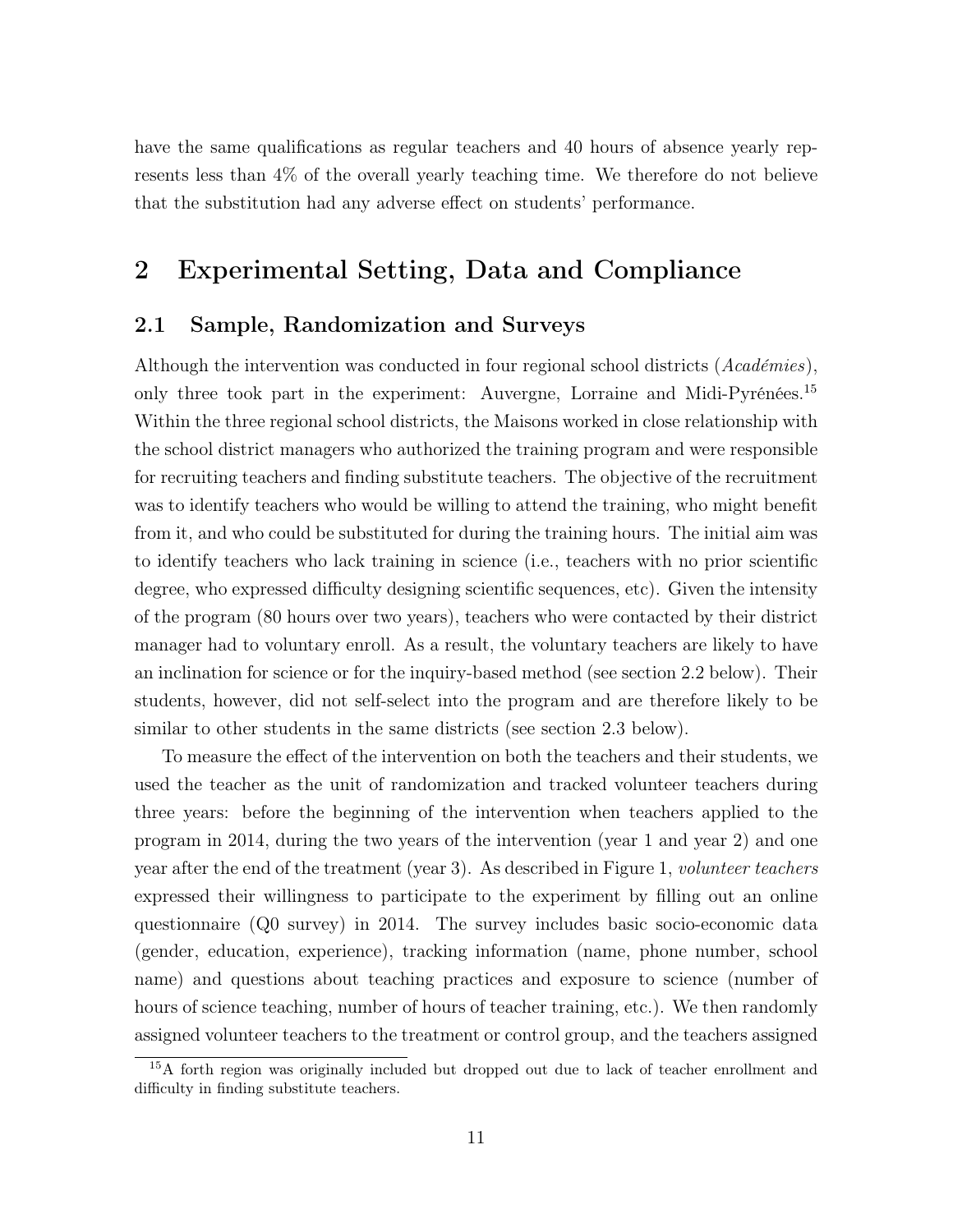to the treatment group started the training program the following year (year 1).<sup>[16](#page-11-0)</sup>

We randomized teachers within eight local school districts (*Département*) located in the three regional school districts. Since each local school district administered Q0 at different points in time (between June and September 2014), we conducted the randomization in each district separately. In most districts (5), we stratified the randomization using baseline teaching experience. In some cases (three school districts), we additionally used both experience and an index of teaching practices. In the districts where several teachers from the same school applied to the program, we stratified at the school level. In one district, teachers did not fill out Q0 before randomization; in this case, we used the municipality as a stratification variable. Finally, since each training center had a fixed number of available teacher training slots, each local school district had a different probability of assignment to treatment. We account for this in regressions by including strata fixed effects and sampling weights proportional to the inverse of the assignment probability.

The original sample is composed of 134 teachers across three regions and nine local school districts. In addition to teachers in treatment and control groups, we surveyed a group of peer teachers; these peers are non-volunteer teachers, working in the same schools as the volunteer teachers and teaching in G3, G4 or G5. We use peer teachers to document how volunteer teachers (self-)selected themselves into the program.

After completing the Q0 survey, treatment teachers started the first year of the training program. We started measuring the impact of the program during year 2, i.e., during the second year of the intervention. As shown in Figure [1,](#page-13-0) we surveyed teachers (and their students) at the beginning of the second year of training (Q1 survey), at the end of the same school year  $(Q2 \text{ survey})$  and at the beginning  $(Q3)$  and the end  $(Q4)$ of the following school year (year 3).<sup>[17](#page-11-1)</sup> The Q2 survey therefore captures the effect of the program immediately after having completed two years of training while the Q4 survey measures the "mid-term" impacts as it measures the effect one year after the end of the program. Note that students in year 2 and in year 3 are generally different students. Indeed, since teachers do not usually change grades between two consecutive school years, the students surveyed in the first school year are generally different from the ones surveyed in second and the third school years.[18](#page-11-2) Consequently, our dataset is

<span id="page-11-0"></span> $16$ Due to implementation difficulties, teachers who belonged to one local school district started their training one year later in 2015/2016 and were surveyed in 2016/2017 and 2017/2018.

<span id="page-11-2"></span><span id="page-11-1"></span><sup>&</sup>lt;sup>17</sup>In this paper we do not use the teacher questionnaire in Q3 but only the Q3 student test scores.

<sup>&</sup>lt;sup>18</sup>In a few cases, the teacher "followed" her students, i.e., she moved to the upper-level grade and therefore had the same students in year 2 and in year 3.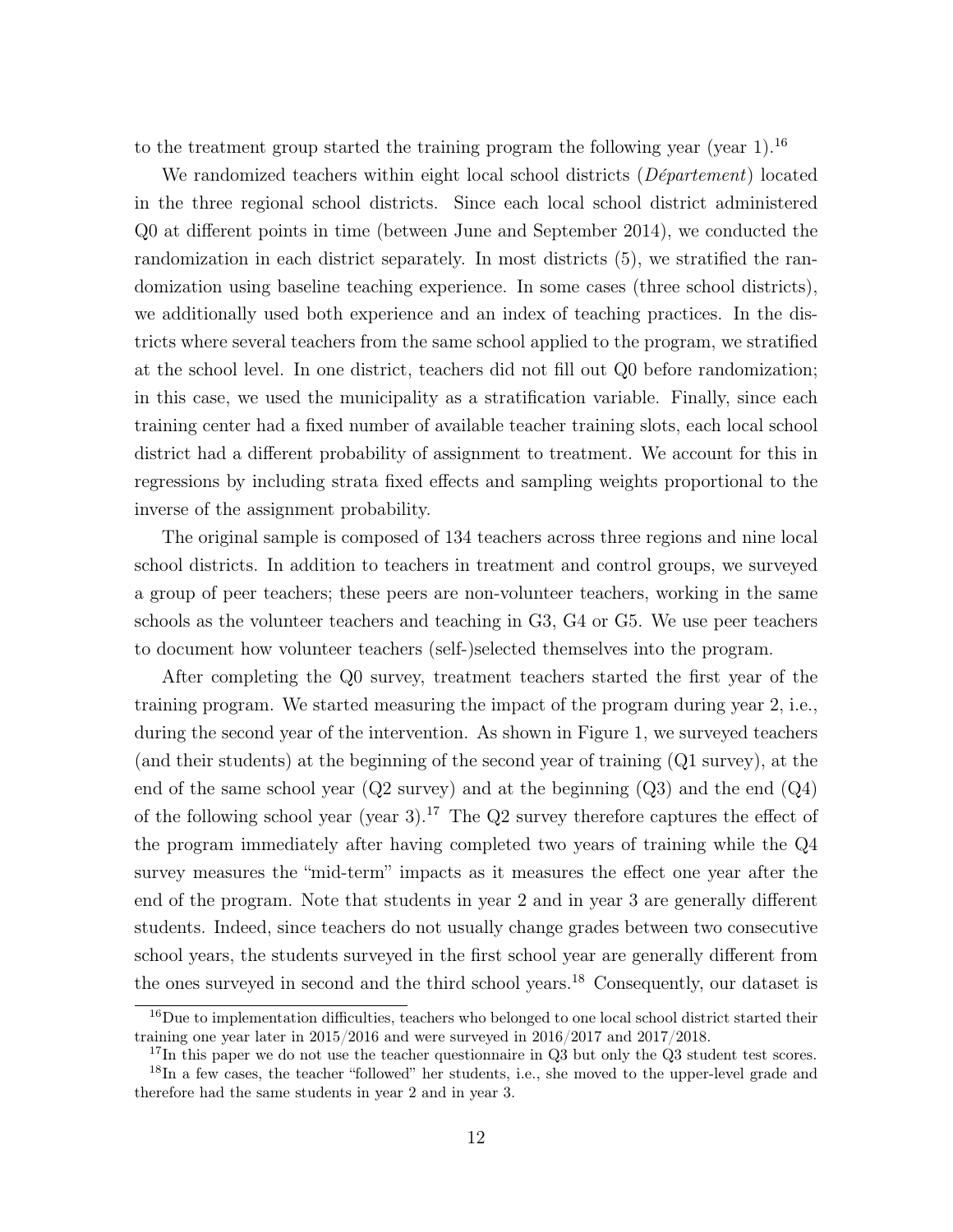a panel at the teacher level but a repeated cross-section at the student level.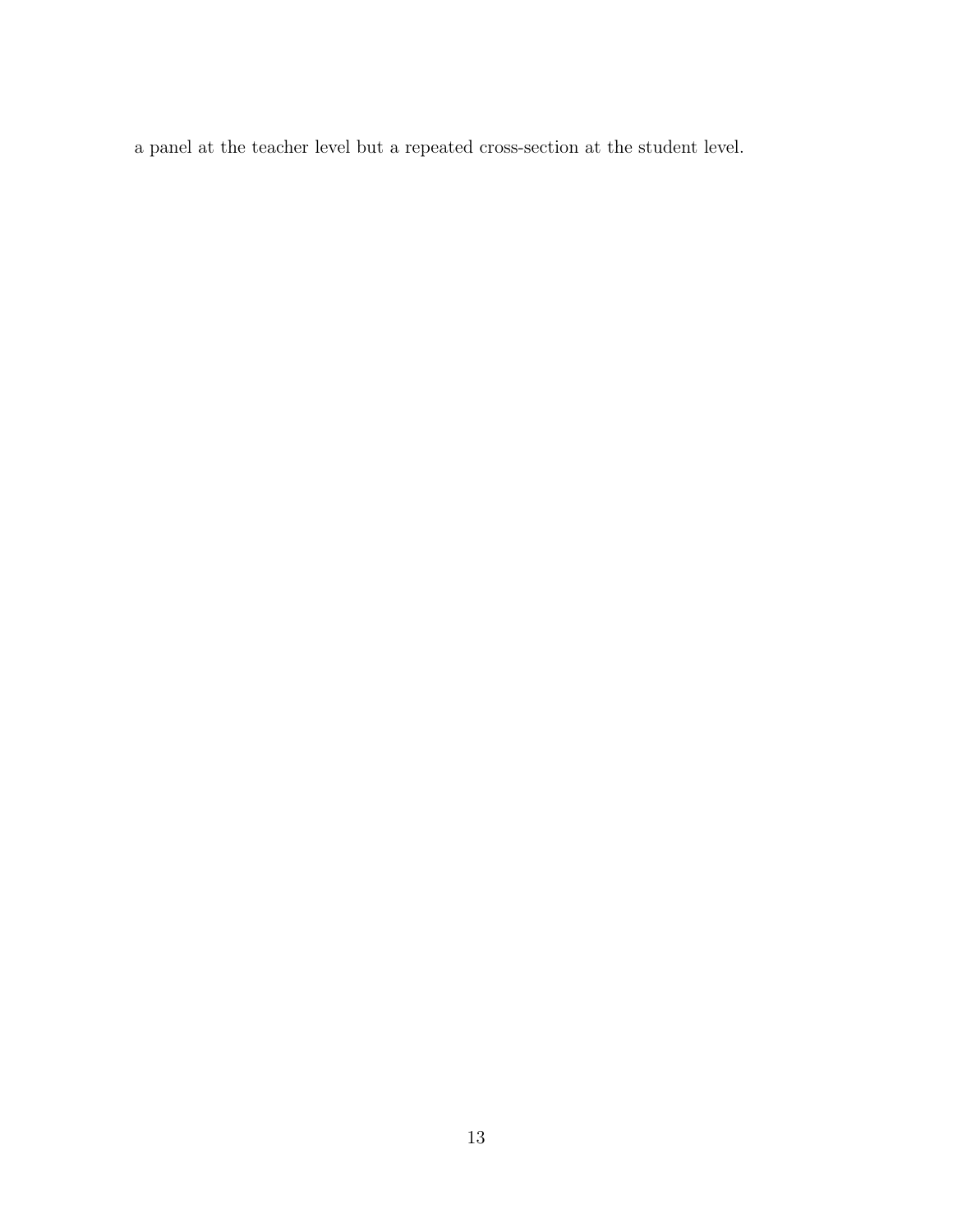<span id="page-13-0"></span>

|           |        |                       | Figure 1: Survey protocol |           |
|-----------|--------|-----------------------|---------------------------|-----------|
| School    | School | Training              | Teacher                   | Student   |
| years     | month  |                       | Survey                    | Survey    |
|           | June   |                       | Q0 survey                 | Q0 survey |
| 2013-2014 |        |                       | <b>Random Assignment</b>  |           |
| 2014-2015 | Sept   | 1st year of training  |                           |           |
| June      |        |                       |                           |           |
| 2015-2016 | Sept   | 2nde year of training | Q1 Survey                 | Q1 Survey |
|           | June   |                       | Q2 Survey                 | Q2 Survey |
| 2016-2017 | Sept   | No training           |                           | Q3 Survey |
|           | June   |                       | Q4 Survey                 | Q4 Survey |

The figure presents the survey protocol for the main sample for the school year 2013-2014 until school year 2016-2017. Note that an additional school district, not shown here, implemented the same protocol but one year later, i.e., the training program happened in school year 2015-2016 and 2016-2017 and the surveys happened in 2016-2017 and 2017-2018. However, those schools filled out the Q0 survey and were randomized at the same time as the rest of the sample. Besides, note that an additional teacher survey was implemented in September of school year 2016-2017 (Q3): since we do not rely on this survey in this paper we do not report it here.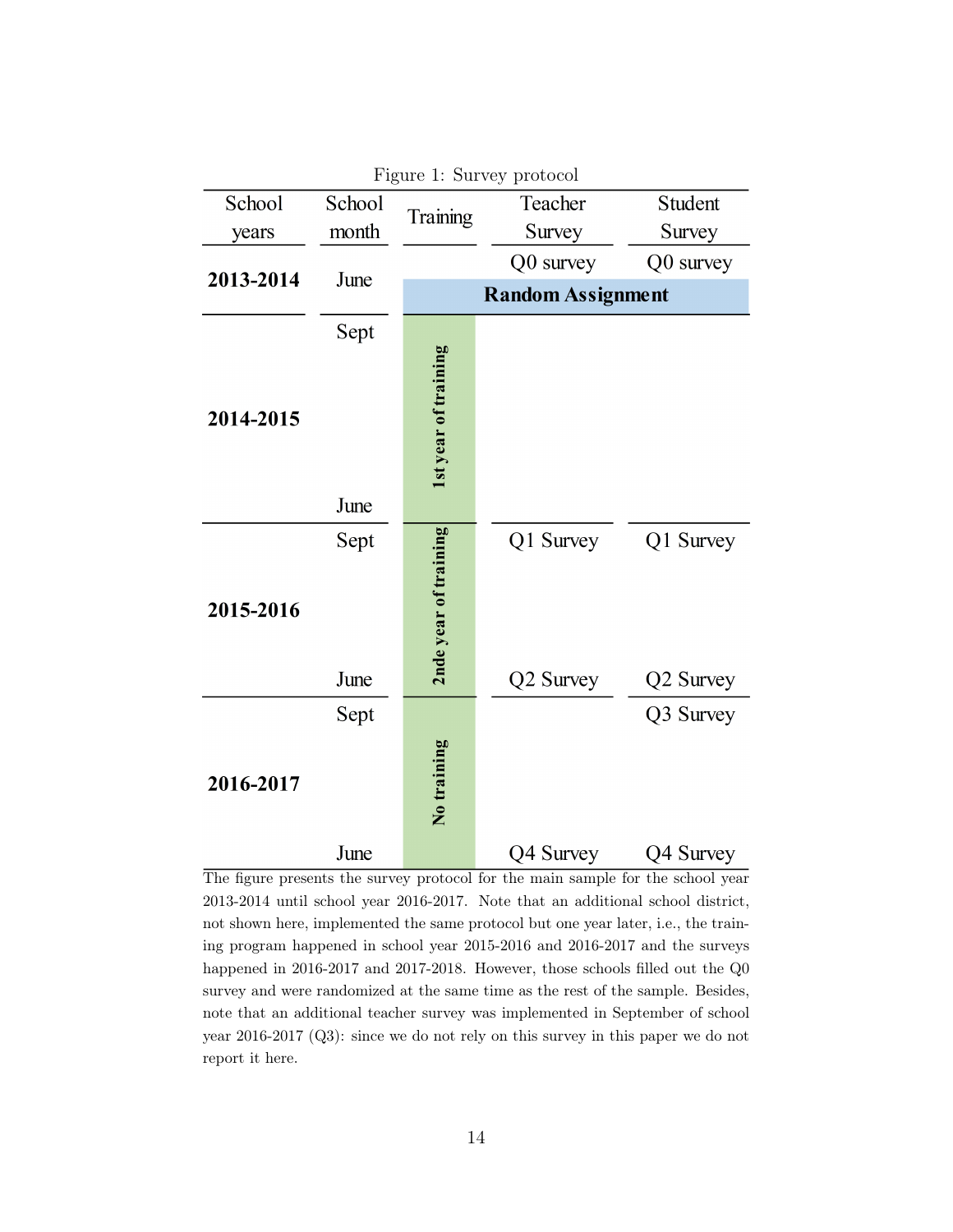#### <span id="page-14-0"></span>2.2 Teacher Sample Description and Selection

Using data from the Q0 and Q1 survey among volunteer and peer teachers respectively, we describe the sample of volunteer teachers and how they compare with their peers.<sup>[19](#page-14-1)</sup> We present our results in Table [1.](#page-16-0) In the first panel of Table [1,](#page-16-0) we compare the treatment and control teachers at baseline and the volunteer teachers (treatment or control) with the peer teachers in the second panel.

Several important features characterize the group of volunteer teachers. First, in terms of socio-economics characteristics and compared to the national average [\(DEPP,](#page-41-8) [2018\)](#page-41-8), volunteer teachers are less likely to be female (74% against 81.6%) and are older (45 years old against 42). Volunteer teachers are also strikingly different from their peers in terms of observable characteristics (panel "Volunteer vs Peer"). Volunteer teachers are significantly older  $(+2.2 \text{ years})$ , have more teaching experience  $(+3.8 \text{ years})$ and are more likely to hold a degree in science  $(+ 16 \text{ pp})$ . Prior to applying for the *Maisons*' training, volunteer teachers also report teaching more science  $(+0.82$  hours or  $+66\%$ ). In addition, prior to randomization, volunteer teachers are more likely to have benefited from any in-service training  $(+17 \text{ pp})$ , have completed more hours  $(+10 \text{ pp})$ hours) and are more trained in sciences  $(+3.2 \text{ hours})$ . They also were more likely to have been trained by the  $Maisons<sup>20</sup>$  $Maisons<sup>20</sup>$  $Maisons<sup>20</sup>$  or from other La Main à la pâte interventions before the beginning of the Maisons' training program.<sup>[21](#page-14-3)</sup>

Overall, teachers who applied for training in the Maisons are better trained in science, more exposed to in-service training pre-intervention, and more used to practicing science in class. These findings are particularly meaningful to interpret our results: a very intensive teacher training program is likely to attract teachers who are already fairly interested in and accustomed to the topic being taught. While the *Maisons* and the school district managers were aware of this potential limitation, their effort to attract teachers with a lower level of scientific awareness mostly failed. More generally, we believe that this lack of targeting reflects an important conundrum for teacher training: targeting the program to teachers who need it the most is challenging and may be one of the under-studied reasons why teacher training programs are generally

<span id="page-14-1"></span> $19$ Peer teachers were not interviewed in Q0, as only volunteer teachers registered. They answer some questions that belong to the Q0 questionnaire in Q1.

<span id="page-14-2"></span><sup>&</sup>lt;sup>20</sup>The *Maisons* were already open a few years before the beginning of the experiment. The *Maisons* provided training hours in science but the intensity was incomparable with the the training program we study in this experiment.

<span id="page-14-3"></span><sup>&</sup>lt;sup>21</sup>The *Main à la pâte* foundation has other interventions about science in primary schools.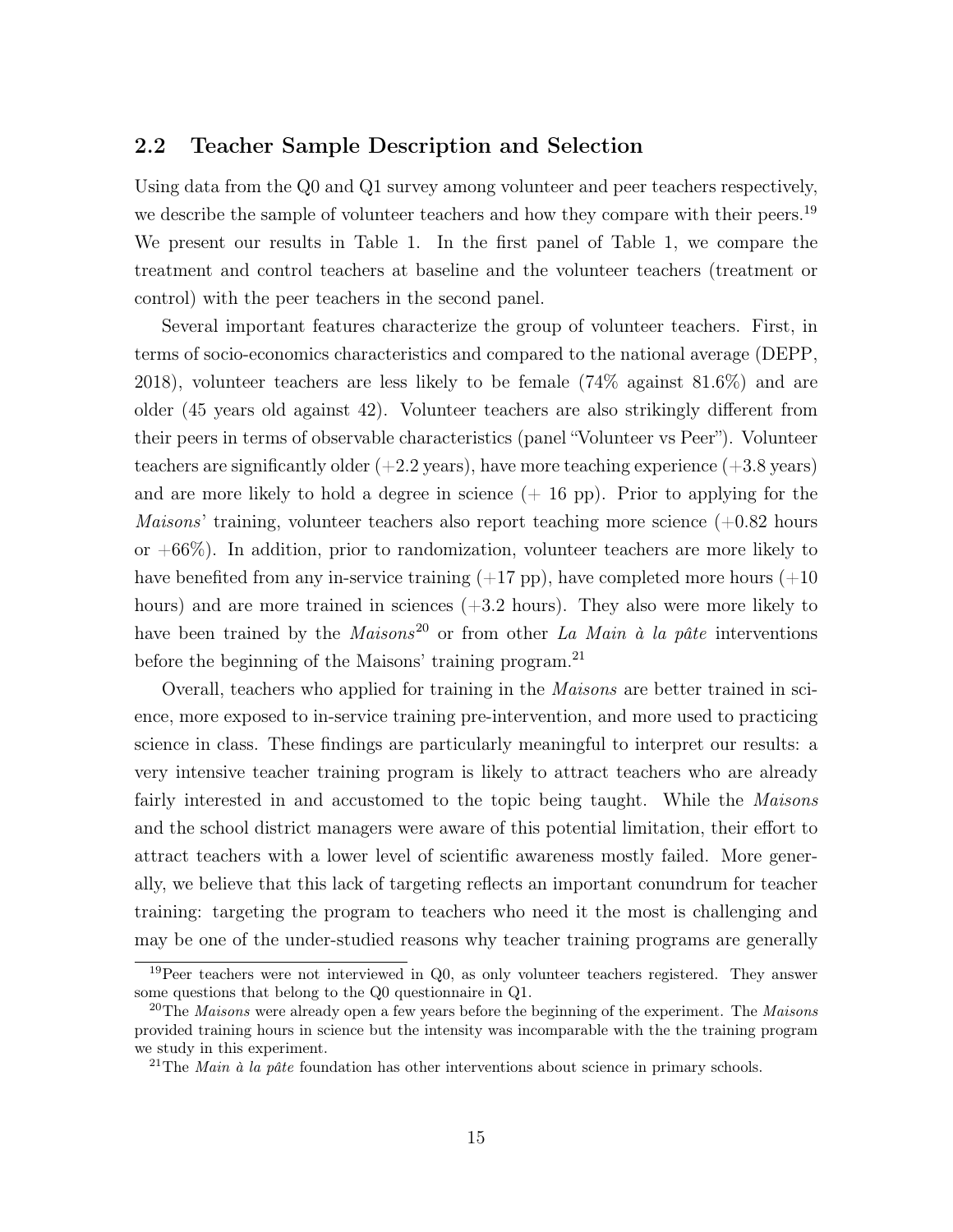ineffective at improving student performance.

Anecdotally, even though volunteer teachers are more exposed to in-service training than their peer counterparts, the average number of training hours they declared receiving per year remains relatively small (11 hours per school year), especially when compared with the number of hours of training provided by our intervention (40 hours per school year). The comparison between our training intervention and the usual number of hours of training received by volunteer teachers is even more striking when looking at training in science: volunteer teachers typically receive about 2 hours of training in science per year. The intervention therefore constitutes a significant increase in in-service training exposure, even for volunteer teachers who already benefit from more training than their peers.

Still using Table [1,](#page-16-0) we reject the null hypothesis that the treatment and control teachers are different at baseline in only one case out of 15 regressions conducted. Using the multi-hypothesis testing step-up method developed by [Benjamini and Hochberg](#page-40-9) [\(1995\)](#page-40-9), we find that none of the coefficients is significant at 10%. The minimum value to reject at least one of the 15 outcomes tested is 59%.[22](#page-15-0) Yet, we observe that the treatment group had declared teaching science slightly more than the control group at baseline (one year before the intervention started). This is a source of concern, since this is one of the intermediary expected outcome. As a robustness test, we will add baseline hours of science teaching to our regressions in forthcoming analysis.

<span id="page-15-0"></span> $^{22}$ In other words, the minimum Q-value is 59% for these 15 coefficients, far from standard significant levels.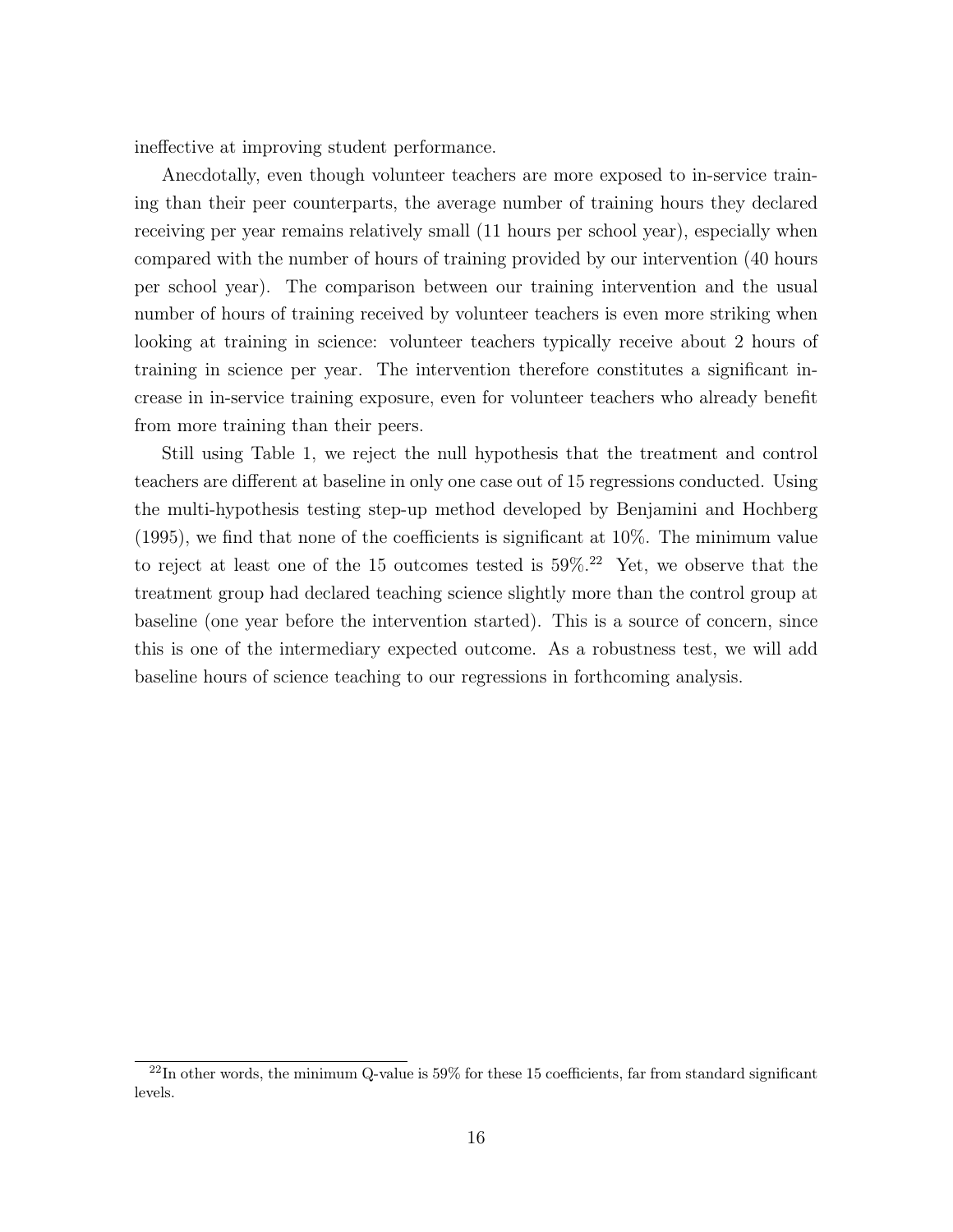<span id="page-16-0"></span>

|                                  |      | Treatment v. Control |           |         | Volunteer v. Peer |            |
|----------------------------------|------|----------------------|-----------|---------|-------------------|------------|
|                                  | Obs. | Control              | (1)       | Obs.    | Peer              | (2)        |
| Socio-economic characteristics   |      |                      |           |         |                   |            |
| Gender, $1 = \text{female}$      | 134  | 0.740                | $-0.013$  | 223     | 0.679             | 0.060      |
|                                  |      |                      | (0.079)   |         |                   | (0.066)    |
| Birth year                       | 132  | 1970                 | $-0.631$  | 214     | 1971              | $-2.159*$  |
|                                  |      |                      | (1.147)   |         |                   | (1.148)    |
| Higher education in years        | 132  | 2.836                | 0.353     | 215     | 3.157             | $-0.168$   |
|                                  |      |                      | (0.221)   |         |                   | (0.194)    |
| Holds a scientific degree        | 132  | 0.637                | $-0.124$  | 212     | 0.396             | $0.157*$   |
|                                  |      |                      | (0.086)   |         |                   | (0.082)    |
| Had a career in science          | 132  | 0.146                | $-0.019$  | 213     | 0.107             | 0.022      |
|                                  |      |                      | (0.057)   |         |                   | (0.051)    |
| Teaching experience              | 132  | 17.456               | 0.379     | 214     | 14.343            | $3.838***$ |
|                                  |      |                      | (1.086)   |         |                   | (1.192)    |
| In-service training last year    |      |                      |           |         |                   |            |
| Received some training           | 132  | 0.287                | $-0.007$  | 214     | 0.145             | $0.170**$  |
|                                  |      |                      | (0.061)   |         |                   | (0.067)    |
| Total training hours             | 118  | 11.179               | $-1.105$  | 199     | 3.460             | $10.32*$   |
|                                  |      |                      | (6.702)   |         |                   | (5.852)    |
| Total training hours in science  | 118  | 2.077                | 1.470     | 199     | 0.996             | $3.229**$  |
|                                  |      |                      | (1.067)   |         |                   | (1.482)    |
| Received <i>Maisons</i> training | 132  | 0.203                | $-0.042$  | 214     | 0.015             | $0.175***$ |
|                                  |      |                      | (0.062)   |         |                   | (0.046)    |
| Received La Main à la Pâte       | 132  | 0.174                | $-0.071$  | 214     | 0.011             | $0.137***$ |
|                                  |      |                      | (0.048)   |         |                   | (0.040)    |
| Teaching practices last year     |      |                      |           |         |                   |            |
| $\#$ of hours of sciences        | 132  | 1.920                | $0.278**$ | 189     | 1.234             | $0.820***$ |
|                                  |      |                      | (0.111)   |         |                   | (0.114)    |
| $\#$ of topics covered (max 8)   | 132  | 5.098                | 0.267     | 205     | 4.746             | 0.388      |
|                                  |      |                      | (0.262)   |         |                   | (0.254)    |
| $\%$ of sessions with expe.      | 132  | 0.569                | 0.030     | $205\,$ | 0.588             | $-0.001$   |
|                                  |      |                      | (0.035)   |         |                   | (0.037)    |
| Practices inquiry-based          | 132  | 0.814                | 0.083     |         |                   |            |
|                                  |      |                      | (0.059)   |         |                   |            |
| Observations                     | 134  | 62                   |           | 402     | 134               |            |

Table 1: Pre-Randomization Teacher Characteristics

The table shows the differences between treatment and control teachers before randomization at Q0, in the first panel. In the second panel, the table shows the difference between the volunteer teachers (treatment and control) and the peer teachers (collected at Q1). Column Obs. gives the number of observations, column Control the average in the control group, Peer the average for the peer teachers, and columns  $(1)$  and  $(2)$ the results of the regression of the dependent variables against the treatment variable or the volunteer teacher variable. All regressions are weighed and include strata fixed effects. Standard errors are given below the regression coefficients in parentheses.  $p<0.01$  \*\*\*,  $p<0.05$  \*\*  $p<0.1$  \* 17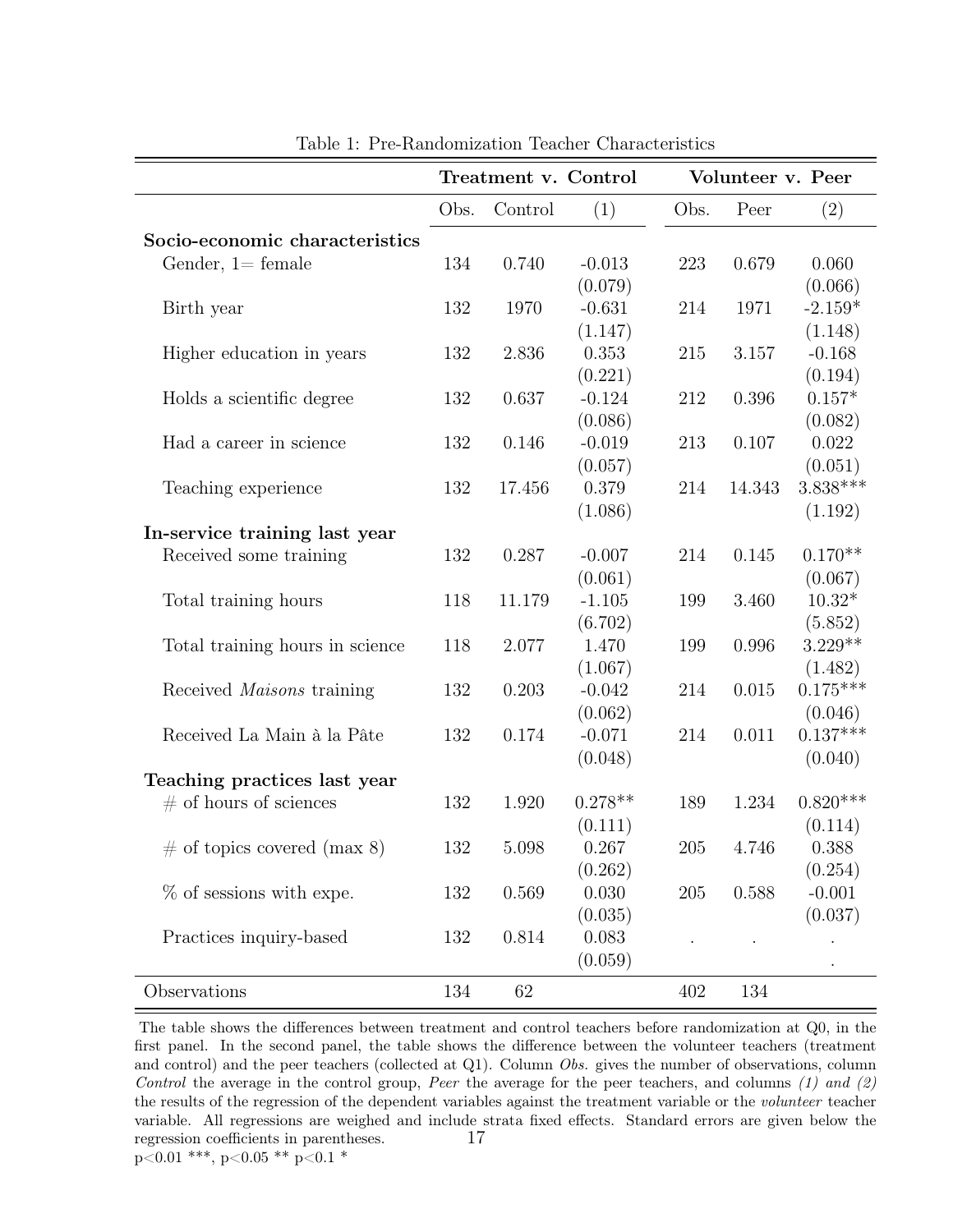Last, in Table [2,](#page-18-0) we investigate whether attrition affects our measurements at the teacher level. Teacher attrition increases with time, from 1.3% in Q1 to 24.6% in Q4 among control teachers. Attrition in the treatment group follows a similar pattern, with no significant differential attrition, although treatment teachers respond slightly more to our questionnaires. Teacher attrition is due to three different factors: (i) teachers not teaching science any more, (ii) teachers not teaching in G3-G5, (iii) teachers refusing to answer. Very few teachers refused to answer, three in year 2 (Q2) and five in year 3 (Q4). As mentioned in section [1.1,](#page-7-0) in France primary school teachers usually teach all subjects. Only two teachers in year 2 (zero in treatment) and seven in year 3 (five in treatment) did not teach science anymore. The bulk of the attrition is actually caused by teachers not teaching G3-G5 anymore : their number went from 10 in Q2 to 20 in Q3. Overall, treatment teachers have a slight tendency to stay in G3-G5 longer compared to control teachers, therefore explaining the slight (non-significant) differential attrition between treatment and control teachers. Nevertheless, attrition rates in Q2 and Q4 are high and may have distorted the sample. We look at this issue in Appendix Table [A6](#page-49-0) where we compare the baseline characteristics of the treatment and the control group on teachers who responded at  $Q1$  (year 1),  $Q2$  (year 2) and Q4 (year 3). As already noticed in the full sample (Table [1\)](#page-16-0), on these sub-samples of respondents, treatment teachers declared teaching slightly more hours of science than control teachers at baseline. In addition, in year 2 only, responding treatment teachers are significantly more likely to have used inquiry-based learning than control teachers at baseline. We therefore add the baseline variable "practices inquiry-based" as a control variable in forthcoming analysis.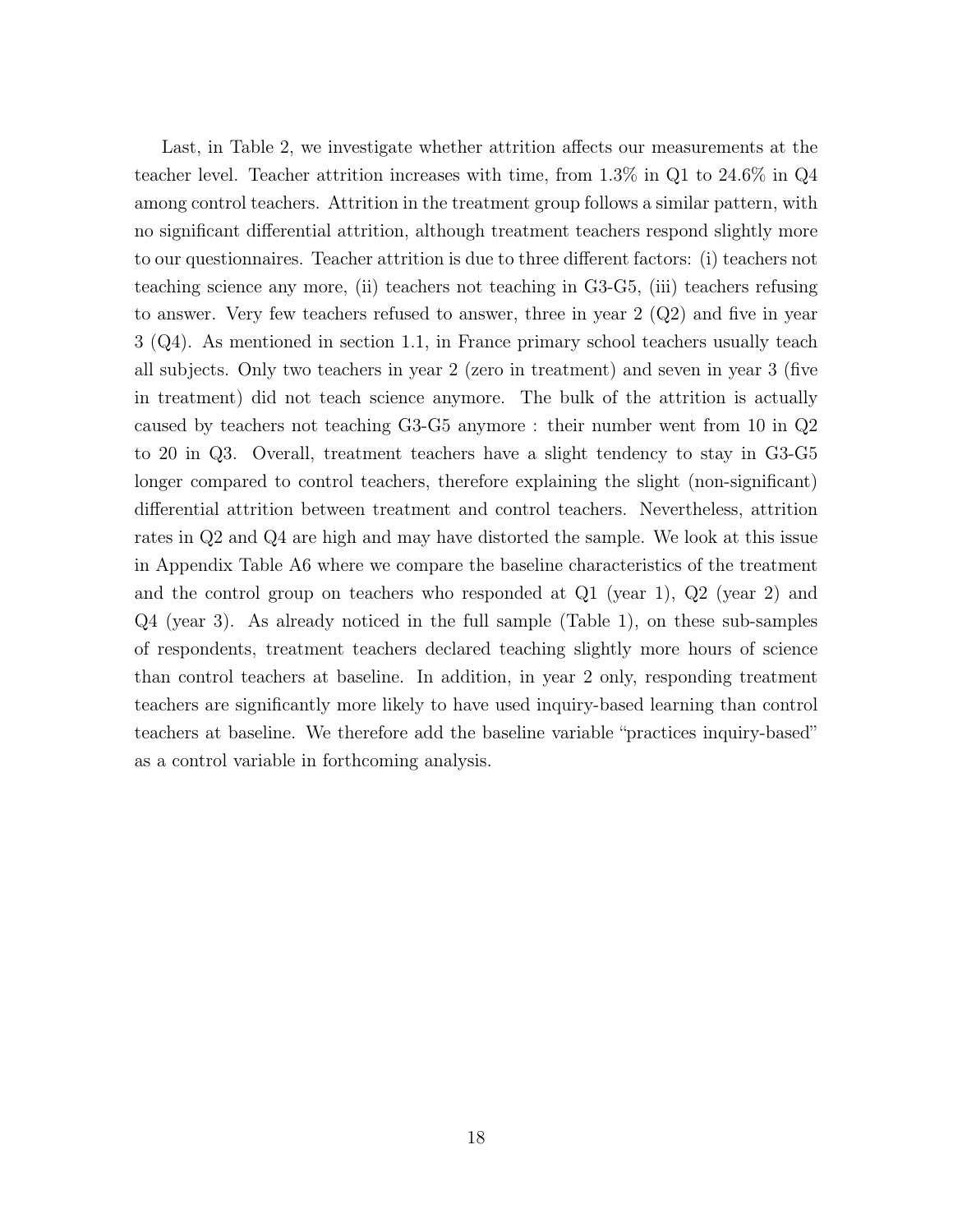<span id="page-18-0"></span>

| ригента атнич               |       |         |          |          |  |  |  |  |
|-----------------------------|-------|---------|----------|----------|--|--|--|--|
|                             | Obs.  | Control | (1)      | (2)      |  |  |  |  |
| Teacher surveys             |       |         |          |          |  |  |  |  |
| Teacher attrition           |       |         |          |          |  |  |  |  |
| $\dots$ at $Q0$             | 134   | 0.018   | $-0.007$ |          |  |  |  |  |
|                             |       |         | (0.022)  |          |  |  |  |  |
| $\dots$ at Q1               | 134   | 0.013   | 0.038    |          |  |  |  |  |
|                             |       |         | (0.030)  |          |  |  |  |  |
| $\dots$ at $Q2$             | 134   | 0.156   | $-0.080$ |          |  |  |  |  |
|                             |       |         | (0.056)  |          |  |  |  |  |
| $\dots$ at $Q4$             | 134   | 0.246   | $-0.024$ |          |  |  |  |  |
|                             |       |         | (0.075)  |          |  |  |  |  |
| Student surveys             |       |         |          |          |  |  |  |  |
| Class attrition             |       |         |          |          |  |  |  |  |
| $\dots$ at Q2               | 134   | 0.106   | $-0.053$ |          |  |  |  |  |
|                             |       |         | (0.046)  |          |  |  |  |  |
| $\dots$ at $Q4$             | 134   | 0.185   | $-0.075$ |          |  |  |  |  |
|                             |       |         | (0.064)  |          |  |  |  |  |
| Student attrition           |       |         |          |          |  |  |  |  |
| $\dots$ at Q2               | 2,935 | 0.083   | $-0.004$ | $-0.005$ |  |  |  |  |
|                             |       |         | (0.011)  | (0.011)  |  |  |  |  |
| $\dots$ at Q4               | 2,724 | 0.083   | 0.002    | 0.001    |  |  |  |  |
|                             |       |         | (0.012)  | (0.012)  |  |  |  |  |
| Number of clusters          |       |         | 134      | 134      |  |  |  |  |
| Controlling for grade level |       |         | N        | Y        |  |  |  |  |
|                             |       |         |          |          |  |  |  |  |

Table 2: Differential attrition

The table provides the attrition rates at the teacher level for each survey rounds and at the student level in year 2 and year 3. Column Obs. gives the number of observation, Control the average in the control group, (1) the differential attrition without controlling for grade level and (2) with grade level control.  $\rm p{<}0.01$  \*\*\*, p<0.05 \*\*  $\rm p{<}0.1$  \*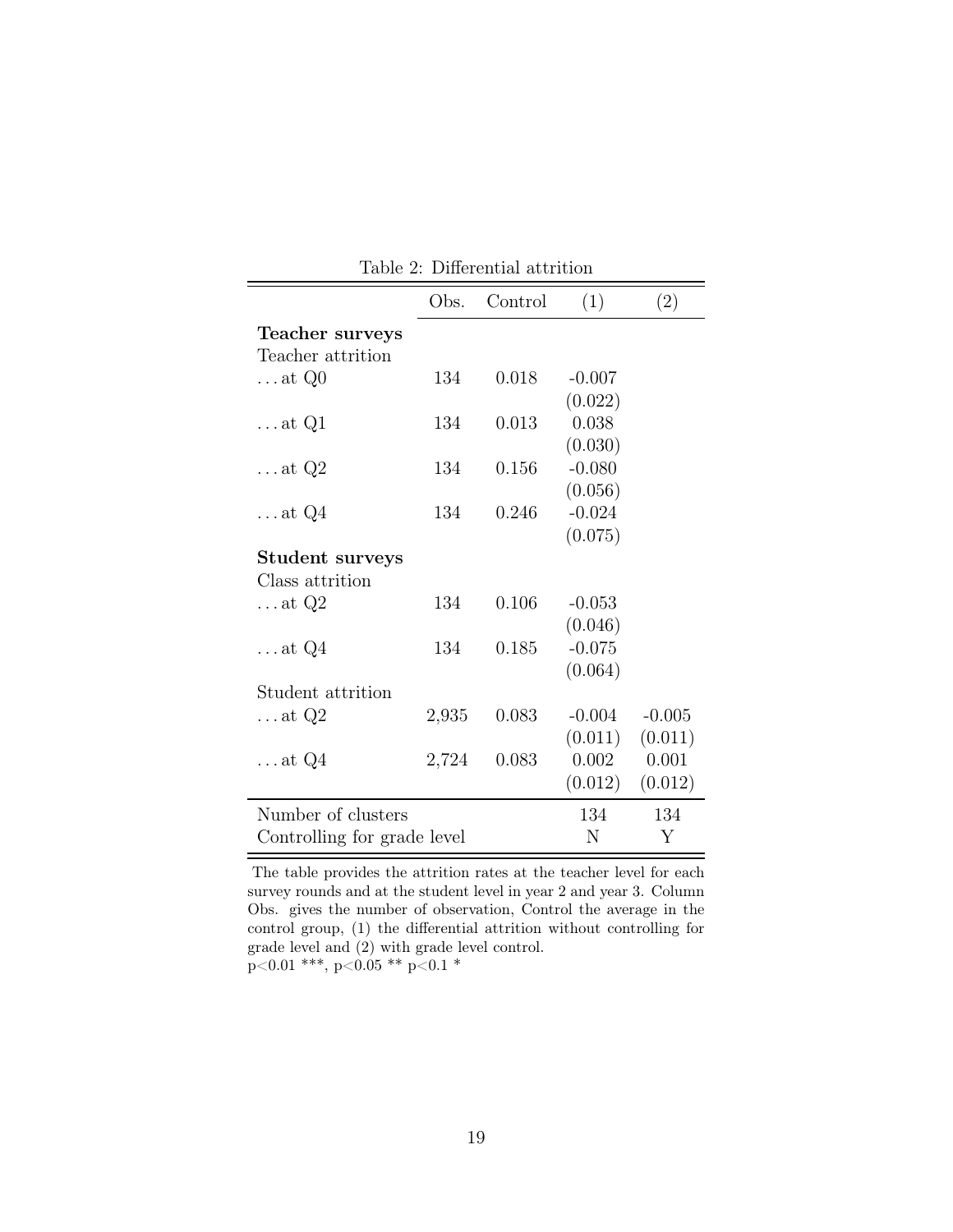### <span id="page-19-0"></span>2.3 Student Sample Description and Selection

Using data from the Q1 survey (student baseline in year 2) and Q3 survey (student baseline in year 3), we describe the sample of students in year 2 and in year 3. As mentioned, because teachers generally teach the same grade year after year, the student questionnaires were administered to two different cohorts of students. We present the results of the baseline questionnaire in year 2 (first cohort of students) and in year 3 (second cohort of students) in Appendix Table [A3.](#page-46-0) Note that by design, students are not directly randomly allocated to control and treatment groups, only teachers are (see section [2.1](#page-10-1) above). This design generates the risk that, post randomization, treatment teachers were assigned to better or worse students than control teachers. In Table [A3](#page-46-0) in the Appendix, we verify that this is not the case by comparing results at the beginning of year 2 and 3 (baseline) between students of control and treatment teachers. All indices are balanced at both baselines, i.e., at the beginning of each school year. Anecdotally, although volunteer and peer teachers were significantly different from each other (cf. Table [1\)](#page-16-0), both teach relatively similar students, indicating no selection at the student level. While volunteer teachers are very specific teachers, the cohorts of students who took the tests are likely comparable to the average students in similar schools and districts.

We also use the second panel of Table [2](#page-18-0) to look at attrition to endline surveys at the student level. We first look at whether the class of the volunteer teachers responded to the student survey (class attrition): a class did not respond to the survey if the teacher refused (happened only once) or did not teach in G3-G5 anymore. Class attrition is caused by teachers but could affect the validity of the student assessments as well if, for instance, treatment teachers, who do not teach G3-G5 anymore, would have taught to better students than their control counterfactual. Attrition in the control group increases with time as does teacher attrition. In year 2, we could not survey the students of 10.6% of control teachers, and in year 3, this fraction reached a fairly substantial 18.5%. Not surprisingly, class attrition is slightly lower in the treatment group but not significantly so. Table [2](#page-18-0) finally provides attrition level at the student level i.e. students not filling out endline student tests. Attrition at the student level is fairly small (8.3 %) and is not differential.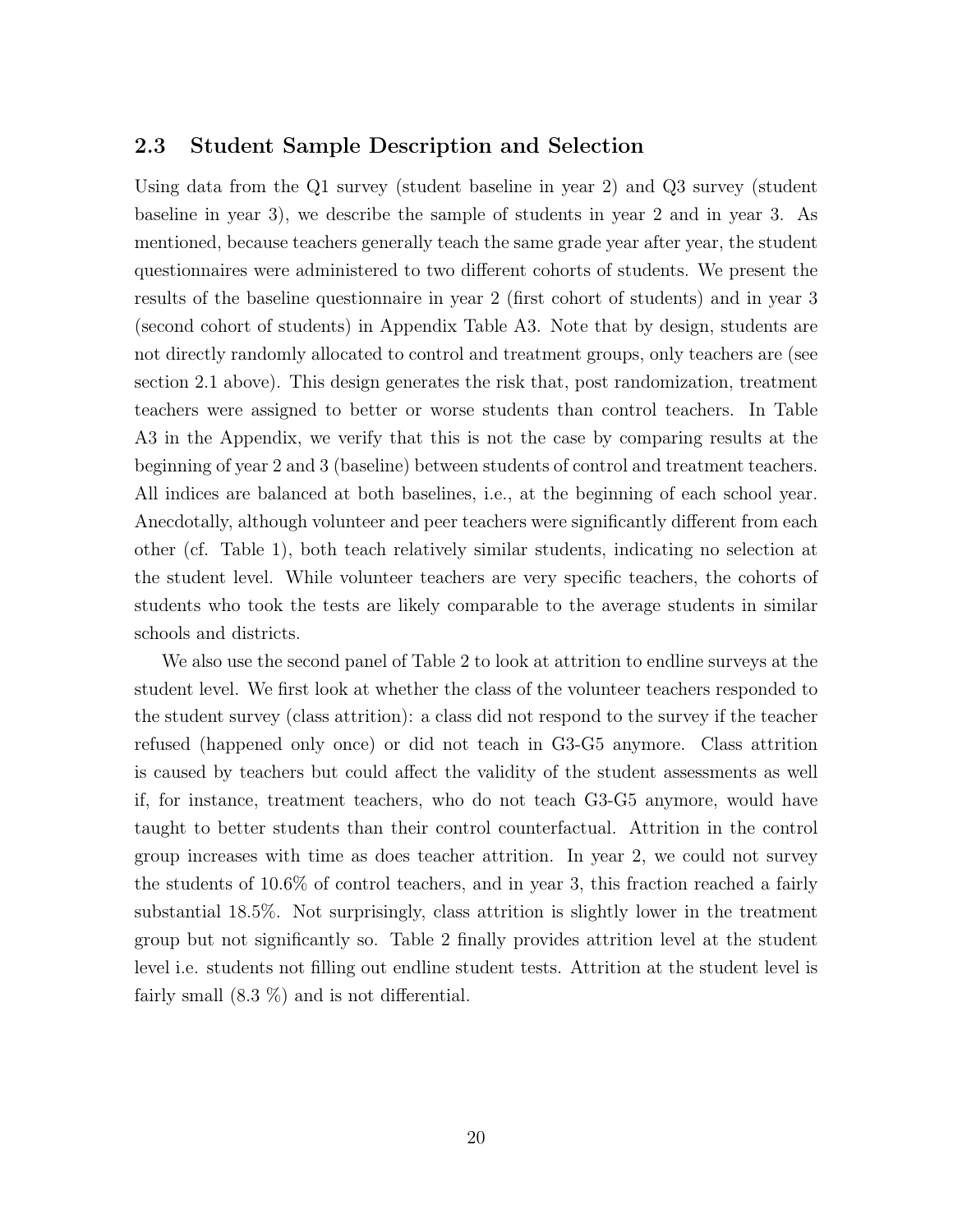<span id="page-20-0"></span>

|                               | Obs. | Control | Impact     |
|-------------------------------|------|---------|------------|
| Year 1 & Year 2               |      |         |            |
| Received any training         | 132  | 0.444   | $0.542***$ |
|                               |      |         | (0.064)    |
| from Maisons                  | 132  | 0.155   | $0.791***$ |
|                               |      |         | (0.053)    |
| $\#$ of hours of any training | 132  | 10.751  | 67.19***   |
|                               |      |         | (4.894)    |
| from <i>Maisons</i>           | 132  | 4.539   | $61.01***$ |
|                               |      |         | (4.886)    |
| $\,\rm Year\;1$               |      |         |            |
| Received any training         | 129  | 0.275   | $0.662***$ |
|                               |      |         | (0.066)    |
| $\ldots$ from <i>Maisons</i>  | 129  | 0.142   | $0.721***$ |
|                               |      |         | (0.060)    |
| $\#$ of hours of any training | 129  | 6.187   | 36.36***   |
|                               |      |         | (3.423)    |
| from Maisons                  | 129  | 3.747   | $31.72***$ |
|                               |      |         | (3.460)    |
| Year 2                        |      |         |            |
| Received any training         | 127  | 0.266   | $0.649***$ |
|                               |      |         | (0.069)    |
| from Maisons                  | 127  | 0.031   | $0.868***$ |
|                               |      |         | (0.042)    |
| $\#$ of hours of any training | 127  | 4.974   | 29.76***   |
|                               |      |         | (3.187)    |
| from Maisons                  | 127  | 0.942   | $28.00***$ |
|                               |      |         | (2.439)    |
| Year 3                        |      |         |            |
| Received any training         | 115  | 0.243   | 0.024      |
|                               |      |         | (0.085)    |
| from Maisons                  | 115  | 0.111   | $-0.058$   |
|                               |      |         | (0.057)    |
| $\#$ of hours of any training | 115  | 5.228   | 0.124      |
|                               |      |         | (2.329)    |
| from <i>Maisons</i>           | 115  | 3.579   | $-1.629$   |
|                               |      |         | (2.254)    |

Table 3: Exposure to Training

The table shows differences between the treatment and control groups (column Impact) in terms of the exposure to training programs, both overall exposure and exposure to the training program provided by the Maisons. Column Obs. gives the number of *volunteer* teachers surveyed, *Control* the average in the control group, and *Impact* the treatment coefficient. All regressions are weighted and include strata fixed effects. Standard errors are 21 elow the regression coefficients in parentheses.  $\overbrace{\text{p<}0.01^\text{***},\text{p<}0.05^\text{**} \text{p}<}0.1^\text{*}$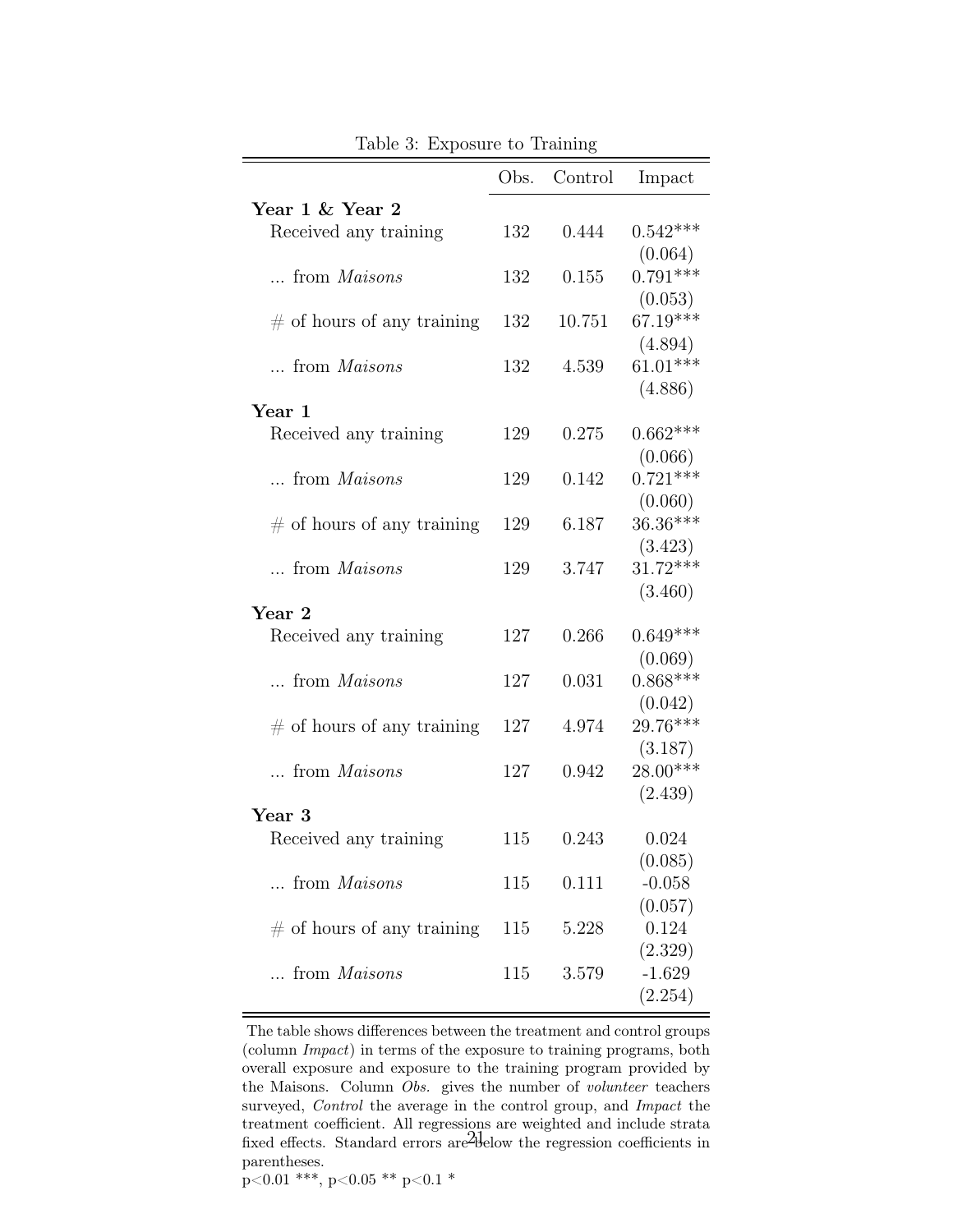### 2.4 Exposure to Training

Using data from the Q1 and Q2 teacher surveys, we present the exposure to the training program provided by the Maisons in Table [3.](#page-20-0) Being assigned to the treatment group significantly increases the teacher's probability of being enrolled into the program  $(+)$ 72 pp in the first year; +87 pp in the second year). The difference between the experimental groups in terms of hours of training is large and significant. Over the two years, our results indicate that 95% of the treatment teachers received some form of training provided by the Maisons. The program also significantly increases the average hours of training received: compared to the control group, treatment teachers reported 32 additional hours of Maisons training the first year and another 30 additional hours the second year. Overall, treatment teachers reported approximately 78 hours of training over the two year and about 66 hours offered by the *Maisons*, close to the objective of offering 80 hours.[23](#page-21-0)

Importantly, 15.5% of control teachers report having benefited from a training conducted by a Maison although they were not supposed to receive any training from them. One of the Maisons authorized a few control teachers to attend some hours of training sessions (for instance some of the lectures offered by scientists, see Section 1.3). Yet, these control teachers did not receive the full 80 hours of intervention: they only received about four hours of training from the Maisons while they would have received  $80*0.155 = 12$  hours if they had benefited from the full training program.<sup>[24](#page-21-1)</sup> These treated control teachers therefore received a relatively weak treatment, incomparable with the intensity received by treatment teachers. The fact that our intervention cannot be characterized by a simple dichotomous treatment variable (treated or not) has one important consequence for the estimation, however: We prefer not to provide a local average treatment effect of the program and restrict our analysis to ITT estimates.[25](#page-21-2)

Last, we look at whether enrolling into the *Maisons* training program had spill-

<span id="page-21-0"></span><sup>&</sup>lt;sup>23</sup>This data is based on teacher reports; they are consistent with the monitoring data collected by the Maisons (results not shown here). For instance, according to the Maisons, treatment teachers benefited from an extra 35 hours the first year (against 32 hours as declared by teachers) and 22 hours the second year (against 28 as declared by teachers) for a total differential take-up of 57 hours compared to 60 hours when using self-declared teacher measures.

<span id="page-21-2"></span><span id="page-21-1"></span> $^{24}$ This number is consistent with the monitoring data that we obtained from the *Maisons*.

<sup>&</sup>lt;sup>25</sup>Alternatively, we could have calculated the LATE using the differential number of training hours as a first stage but this would have meant expressing our estimates in units of training hours which is both hard to interpret and incomparable with the available literature.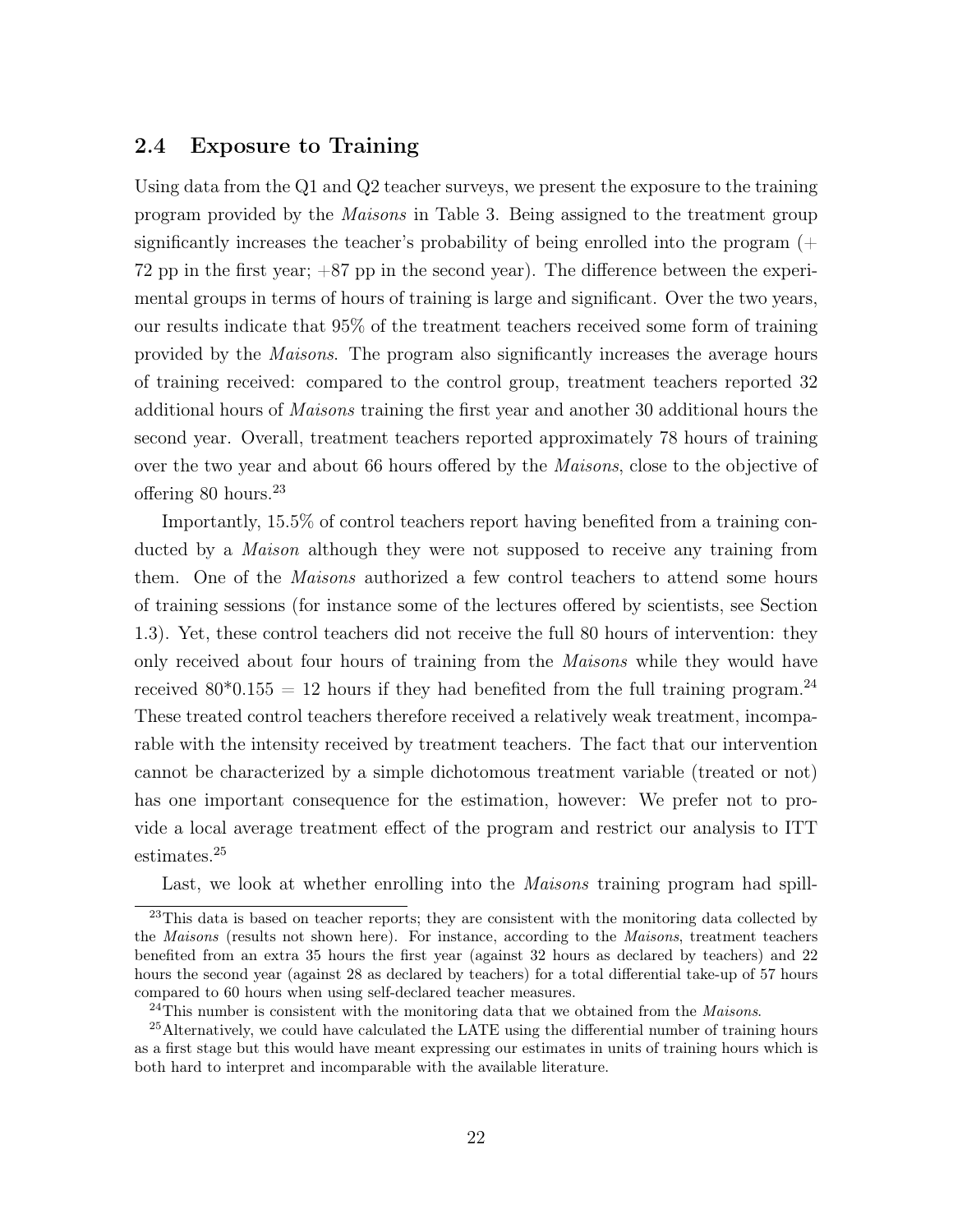over effects on other training programs enrollment during or after the intervention. Specifically, we could be worried that the intensive training program offered by the Maisons is a substitute for other training programs provided by other institutions in science or other topics. We do not find evidence of such substitution. In both year 1 and year 2, the impact on " $\#$  of hours any training" is comparable to the impact on "# of hours of training from Maisons," indicating no systematic patterns of substitution. Likewise, we do not find any significant spill-over on enrolling in other training programs one year after the end of the Maisons program. By year 3, teachers in both groups find themselves back in the same pre-intervention situation with about 3 hours of training per year provided by the Maisons, not significantly different in the treatment and control groups.

Overall, take-up of the training provided by the Maisons is high: Treatment teachers received 66 hours of training from the Maisons, while control teachers received less than five hours of training. Besides, the intervention did not act as a substitute for other forms of training. Finally, in results not presented here, treatment teachers expressed a high degree of satisfaction with the program: 86% were rather or very satisfied after the first year, and 87% after the second year. They expressed satisfaction with all the aspects of the training: in-class visits  $(95\%$  are satisfied), on-site training sessions (92% are satisfied), and group work (87% are satisfied).

### 3 Results for Teachers

### 3.1 Measures of teacher outcomes

In this section, we leverage the rich data obtained from teacher questionnaires covering three years: first training year (year 1), second training year (year 2) and post-training year (year 3). Each year, we first measure teacher's self-declared number of hours of science taught per week, the number of scientific experiments conducted in class, whether these experiments were hands-on or  $\mathrm{not}^{26}$  $\mathrm{not}^{26}$  $\mathrm{not}^{26}$  and whether they feel they teach enough science. We aggregate each of these items into one index by standardizing each item and taking its average. We call it the Science intensity index. In years 2 and 3, we also administered two additional surveys. The first one lists five dimensions related to inquiry-based learning: introducing a scientific problem, formulating a hypothesis,

<span id="page-22-0"></span> $26$ We consider an experiment as *hands-on* if the students were directly involved in the design and implementation of the experiment, as opposed to an experiment conducted by the teacher only.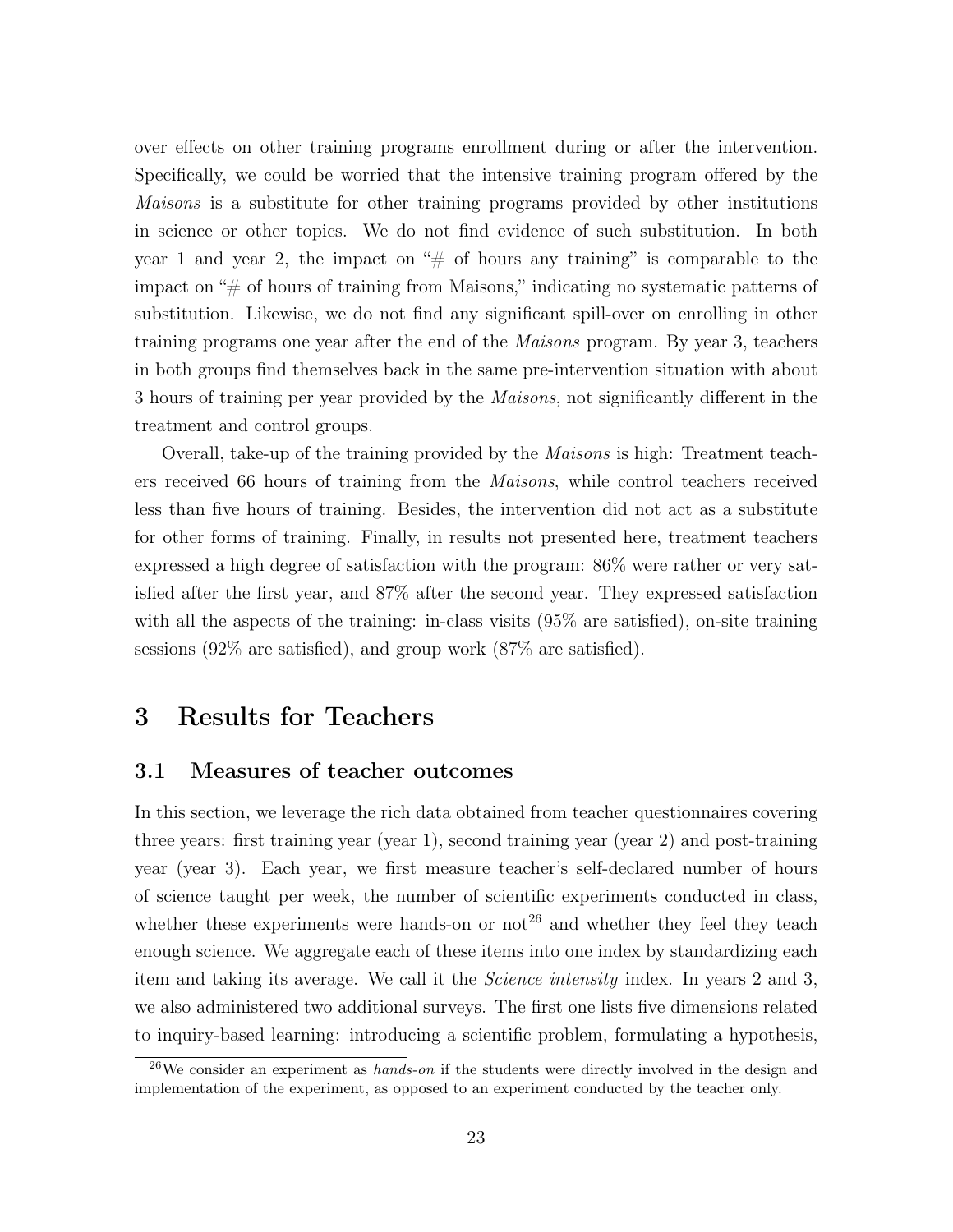linking models and observations, framing student's vision, and evaluating students. For each dimension, through sub-items, we ask teachers if they implemented them in class. The second survey uses the same five dimensions, with subset items, but asks teachers to provide normative statements about their importance for teaching science.<sup>[27](#page-23-0)</sup> For each dimension in each of the two surveys, we test the consistency of the sub-items using Cronbach alphas and keep only the dimensions that are consistent. With those, we aggregate three of the five practice dimensions into a *Declared practices* index; and we aggregate four of the five normative dimensions into a *Normative statements* index.[28](#page-23-1) Arguably, the Science intensity index is the most objective and quantitative measure of practices, whereas the Normative statements index is the most subjective in nature.

To better understand how the training affected practices, we analyse, in the following, the relationship between the topics covered during the training and those covered in class. We then analyze the impact of the training on our measures of reported practices.

### 3.2 Training effects on topics covered

Before analyzing teacher practices per se, we first look at the relationship between science topics covered during the training sessions and science topics covered in class. While establishing such relationships does not imply that the intervention influenced teachers' pedagogical practices, it does show that the training had a first step influence on the way teachers designed their science sequence in class.

In France, the primary school science curriculum can be divided into eight topics (e.g. "Earth and the Universe", "Energy" or "Technical objects"). A large part of the Maisons' training content consisted in designing a teaching sequence based on one (sometimes two) of these topics. For instance, one training center used medieval

<span id="page-23-0"></span> $27$  For instance, we ask Should inquiry-based teaching include introducing a problem that should be solved: always, often, etc.; or Do you think helping students to separate models from reality is: very important, important, etc.

<span id="page-23-1"></span><sup>&</sup>lt;sup>28</sup>Specifically, we keep only the dimensions for which the items have a Cronbach alpha above 0.7. As a result, for the Declared practices index, we are left with "introducing scientific problems", "framing students' vision" and "evaluating students". For the Normative statements index, we only keep the teachers' normative statements on "importance of introducing a scientific problem", "formulating a hypothesis", "linking model and observation", and "evaluating students" (see Table [A5\)](#page-48-0). We also submitted a questionnaire eliciting teacher's vision of science at the end of the third year. The treatment did not affect this at all, and answers do not correlate with student performance, so we do not present this data here.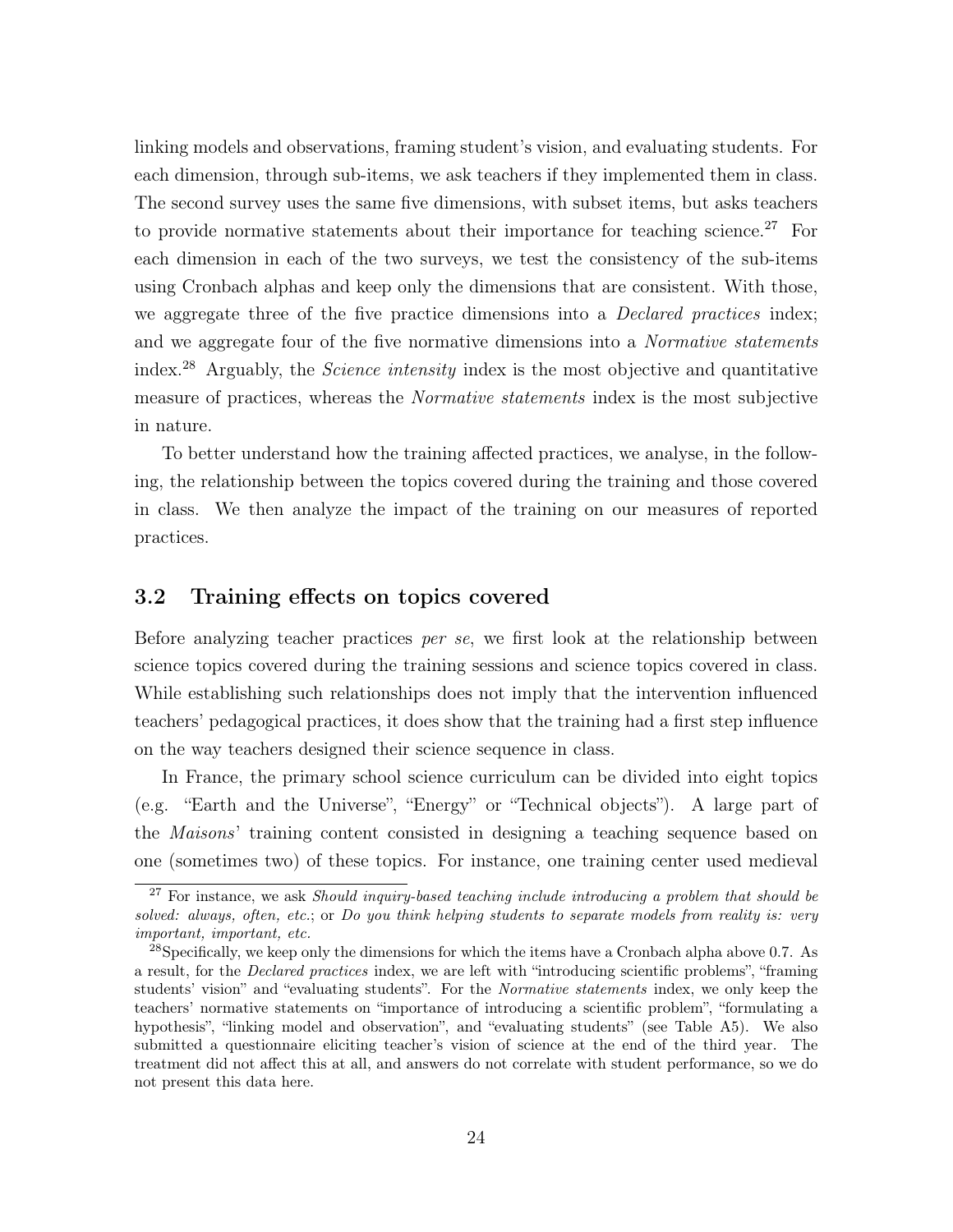machinery to illustrate the operation of levers and pulleys, a sequence that belongs to the topic "Technical objects". The content of such a sequence covered during the training can be easily re-used in class, sometimes with the help and presence of a trainer. Each year, we collected information on the topics covered in each of the training centers within each regional school district (the three regions are then divided into nine local school districts).[29](#page-24-0) The sample is therefore composed of 15 local districtyear observations that generate variation in the topics covered during training.

In our teacher surveys, we list all possible topics and ask each teacher to list the ones that they covered with their students during the year, so that we have information for each of the three years. Using this data, we measure how much the training sessions influenced teaching by estimating whether a topic covered during training was more likely to be covered in class subsequently (in the same, or in the following years).

We define  $W_{\text{int}}$  as a dummy variable that takes value 1 if a teacher j covered topic p in year t. Accordingly, define  $Z_{c(j)p t}$  if topic p has been used in the training center  $c(j)$  where teacher j belongs, during year t. Importantly,  $Z_{c(j)p t}$  is defined for the control teachers as well: because we know where they teach, we also know which topics they would have been exposed to if they had been trained. We estimate the following regression, separately for every year t:

$$
W_{jpt} = \beta_0 + \beta_1 Z_{c(j)pt} + \beta_2 Z_{c(j)pt} \times T_j + \beta_3 T_j + \varepsilon_{jpt}
$$

where  $T_j$  is a treatment group dummy. In this model,  $\beta_1$  should be zero because training topics should not affect control teachers, and the parameter of interest is  $\beta_2$ ; it is positive if trained teachers use the training material in their class. Finally,  $\beta_3$  would be positive if treated teachers simply covered more topics, and negative otherwise. We also estimate a variant of this equation using  $Z_{c(j)p_{i}-1}$  to learn whether training from earlier years remains influential.<sup>[30](#page-24-1)</sup>

Table [4](#page-26-0) gives the results of the above regression. Columns (1) and (3) show sameyear relationships, whereas the other columns verify whether training topics from a year influenced the class topics in subsequent years. The constant coefficient in Column (1) of Table [4](#page-26-0) indicates that slightly more than half of the existing topics were covered in class in year one, on average, in the control group. The interaction terms  $(\beta_2)$  indicates

<span id="page-24-0"></span> $^{29}$ In one of the regional districts that contains three local districts, all of the sessions occurred during the first year of training, while in the others, the topic sessions were spread over the two years.

<span id="page-24-1"></span> $30$ Of note, in this analysis, we have a maximum of 134 teachers  $*$  8 topics = 1072 data points which mechanically reduces our statistical power in comparison to our level of precision at the student level.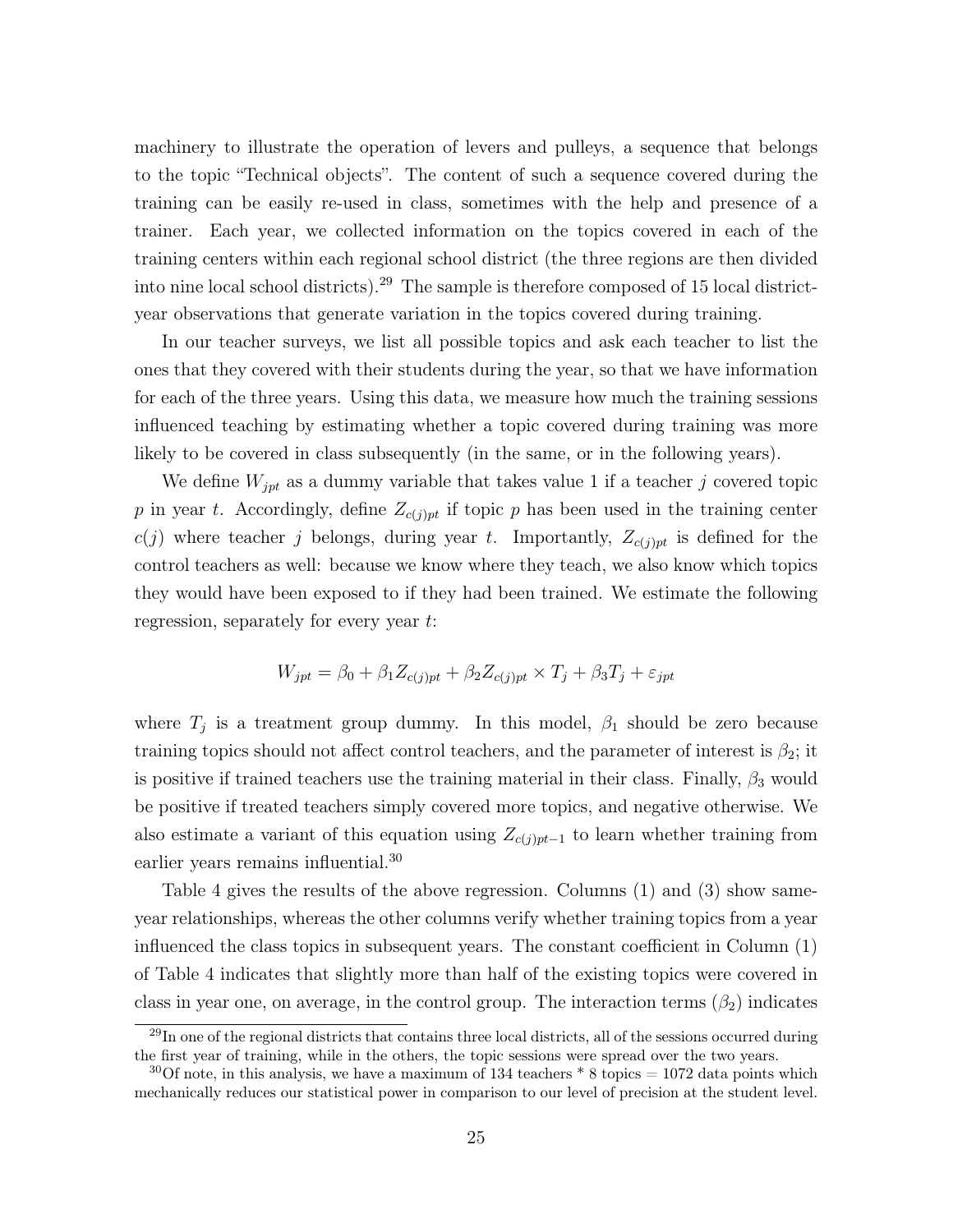that this probability increases by 22 percentage points in the treatment group for those topics that have been covered during training that same year. As expected, the training topics covered during the training do not affect the topics covered in class in the control group (training topic coefficient is close to 0). Similarly, in column (3), topics covered during the second training year also increase by 25 percentage points the likelihood that they will be covered in class that same year. Interestingly, in year 2, the negative coefficient on the treatment dummy also indicates that fewer different topics were covered in the treatment group. In Appendix Table [A4](#page-47-0) we more directly regress the number of different topics covered in the year on the treatment dummy: it is indeed lower in the treatment group in year 2, although not in years 1 or 3.

The findings so far are a very clear indication that participating in the training influenced the teachers: they used the material developed during the training and translated it into their own science sequences in class. This result is explained by the fact that preparing and implementing the sequence in class was an aspect of the training itself, for which they could receive trainer assistance in their class. We also see that in year 2, teachers concentrated their effort on a lower number of activities, but likely with more preparation and a stronger focus on hands-on science experiments.

The relationship between topics in the training and in class seems to fade out rapidly. Training topics from year 1 do not influence class topics in year 2 (column (2)). In year 3, the training is over, and training topics covered in years 1 or 2 are covered in class more often in the treatment group by only 13 and 10 percentage points respectively (not significantly so). This finding is compatible with a model where training affects teacher practices only in the short run. Teachers adopt training material when trained, but do not use it much afterward. Given the high level of reported satisfaction with the training, this decay is apparently not caused by teacher dissatisfaction with the material provided to them. It is more likely that settled practices are difficult to change in the medium run. An additional possibility is that some of the activities presented during the training are difficult to implement in class without the support of the training center, as they often imply specific material or frequent outdoor activities (such as activities on wood or biodiversity by the river).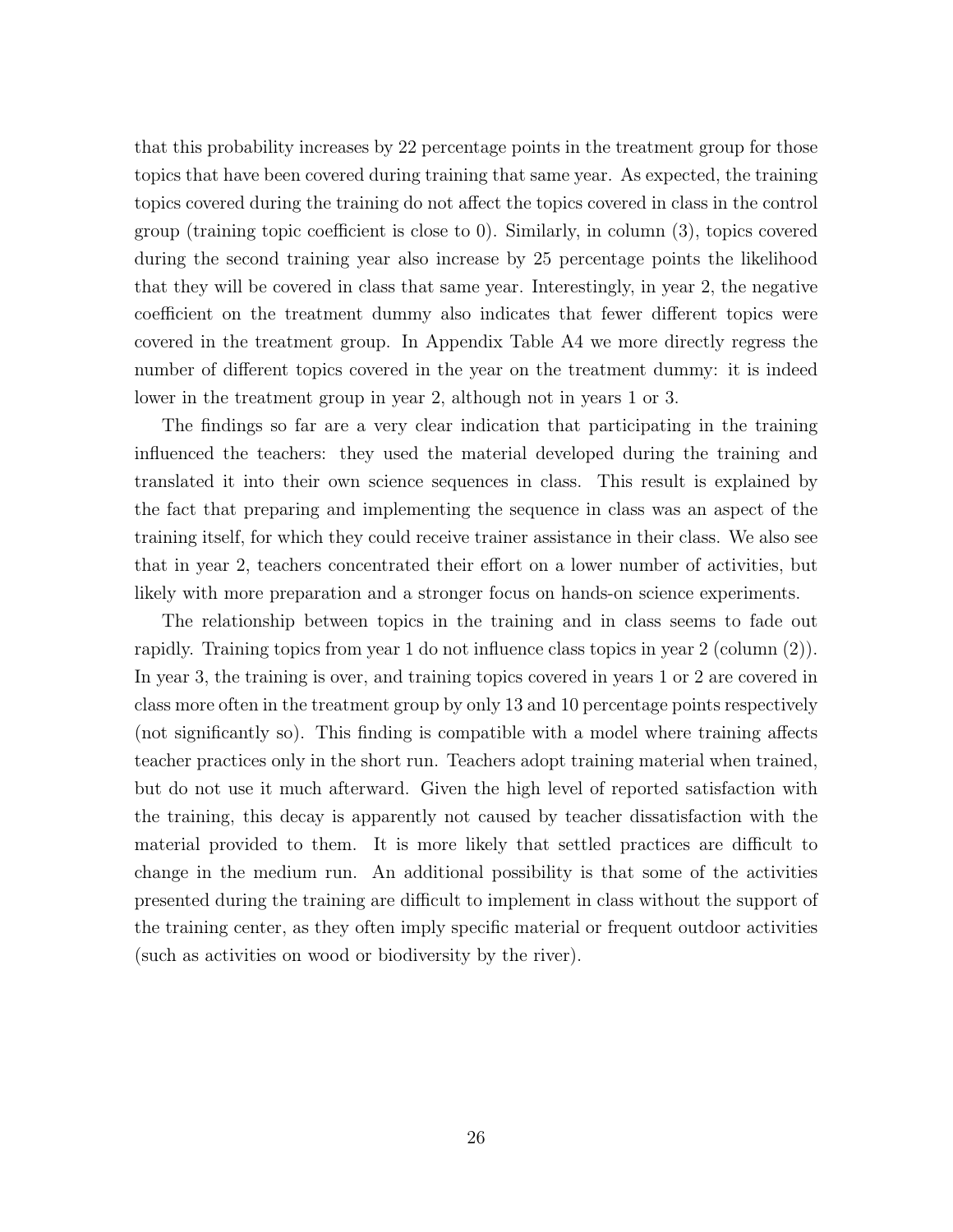<span id="page-26-0"></span>

|                                             | Year 1<br>Class topic | Year 2                |                       |                      |                       | Year 3<br>Class topic<br>Class topic |  |
|---------------------------------------------|-----------------------|-----------------------|-----------------------|----------------------|-----------------------|--------------------------------------|--|
|                                             | (1)                   | (2)                   | (3)                   | (4)                  | (5)                   |                                      |  |
| Training topic Year 1<br>$\times$ Treatment | $0.219***$<br>(0.067) | $0.147**$<br>(0.073)  |                       | 0.129<br>(0.08)      |                       |                                      |  |
| Training topic Year 2<br>$\times$ Treatment |                       |                       | $0.254***$<br>(0.068) |                      | 0.107<br>(0.1)        |                                      |  |
| Training topic Year 1                       | 0.045<br>(0.051)      | $-0.028$<br>(0.053)   |                       | $-0.058$<br>(0.054)  |                       |                                      |  |
| Training topic Year 2                       |                       |                       | $-0.079*$<br>(0.047)  |                      | $-0.076$<br>(0.077)   |                                      |  |
| Treatment                                   | $-0.022$<br>(0.033)   | $-0.07*$<br>(0.035)   | $-0.08**$<br>(0.033)  | $-0.022$<br>(0.039)  | $-0.009$<br>(0.036)   |                                      |  |
| Constant                                    | $0.545***$<br>(0.023) | $0.554***$<br>(0.026) | $0.562***$<br>(0.023) | $0.546***$<br>(0.03) | $0.544***$<br>(0.029) |                                      |  |
|                                             | 1,032                 | 952                   | 952                   | 816                  | 816                   |                                      |  |

Table 4: Effects of training topics on class topics

The table shows the regression of a dummy for covering each of the eight possible topics in each class, each year, on a treatment dummy and dummies for that very topic being covered in the local training center. Each column is a different regression. All regressions include strata fixed effects and are weighted by sampling probabilities. Standard errors are clustered at the teacher level and are given below the regression coefficients in parenthesis. p<0.01 \*\*\*, p<0.05 \*\* p<0.1 \*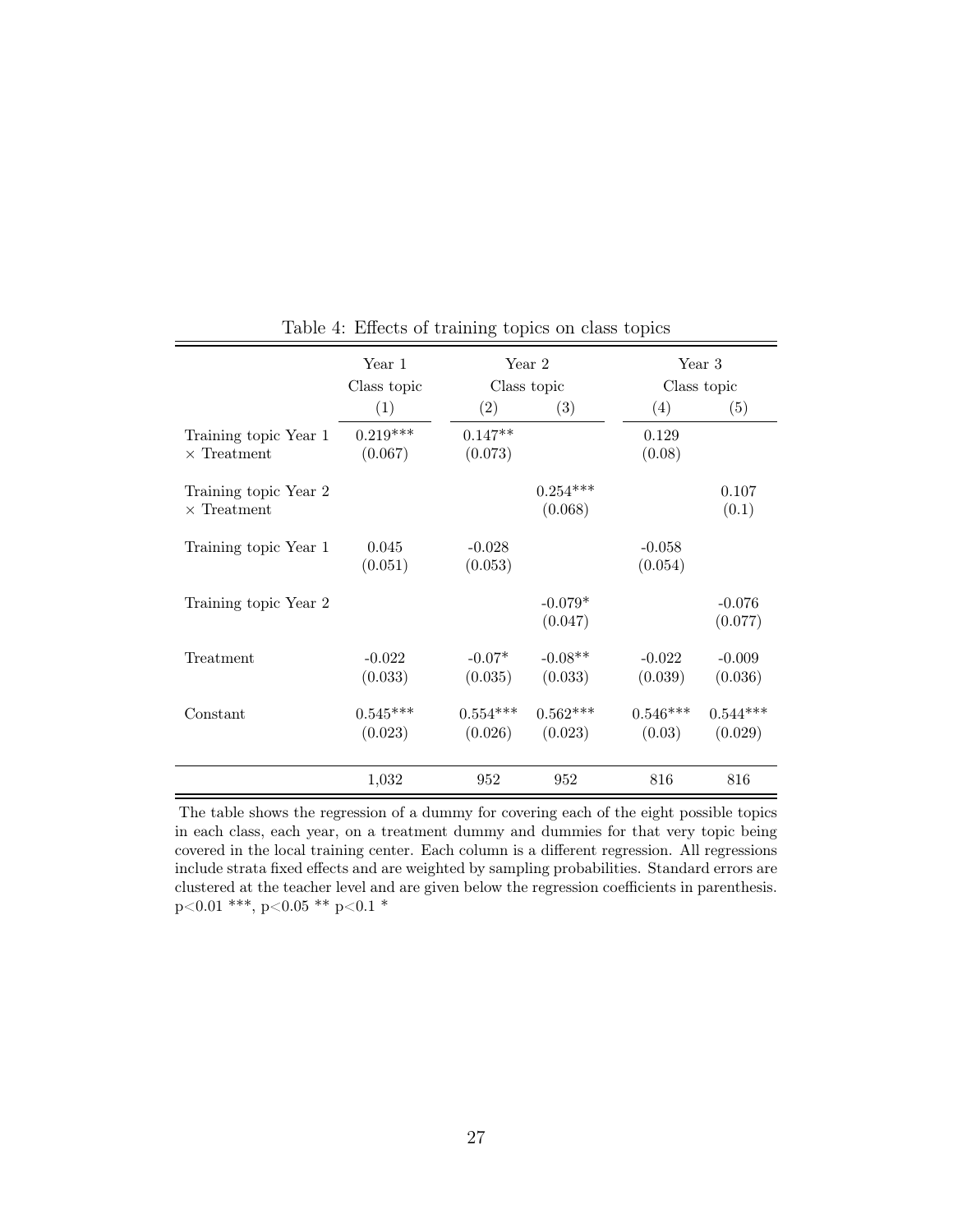#### 3.3 Training effects on reported practices

In this section, we estimate the impact of the training program on teacher practices. For any measure  $\gamma$ , we run an OLS regression, with robust standard errors. All observations are weighted by randomization probabilities and regressions include strata fixed effects. We run the following intention-to-treat<sup>[31](#page-27-0)</sup> regressions separately per year:

$$
y_j = \alpha_0 + \alpha_1 T_j + \mathbf{X}_j \boldsymbol{\alpha_2} + \nu_j
$$

where j indices teachers, T is the assignment status of teacher j, and  $\boldsymbol{X}$  a set of control including strata fixed effect. Moreover, because we are testing several treatment parameters, we provide the q-value for the false discovery rate in brackets [\(Anderson,](#page-40-10) [2008\)](#page-40-10) which can be interpreted as a p-value, robust to multiple hypothesis testing. Note that while the experiment has good statistical power at the student level (see section below), our analysis is based on 134 data points at the teacher level and therefore suffers from limited statistical power.

We separate the analysis of practices into our three indices (intensity, declared practices and normative statements), the exact composition of each being detailed in Appendix Table [A5.](#page-48-0) Given our limited statistical power at the teacher level, our three aggregate indices leverage the fact that, although few dimensions show significant effects independently, they generally point to the same positive direction. Column (1) only includes strata fixed effects as control. To account for the fact that treatment and control teachers are imbalanced with respect to their hours of science taught reported at baseline (see Table [1\)](#page-16-0) and practicing inquiry-based in year 2 (on respondent teachers in year 2 as shown in Table [A6\)](#page-49-0), we include both variables as a control in column (2).

The training program affects the *Science intensity index* every year, more strongly and significantly so in years 2 when the impact reaches almost 50% of a standard deviation. The effects in years 1 and 3 are significant only without controlling for baseline imbalance and are in any case of lower magnitude. In year 2, when the training is entirely completed, the effect size is large (around 0.65 SD) even after controlling for baseline initial imbalance (0.49 SD). Yet, these impacts are significantly smaller than the ones found in the literature (around 0.7 and 1.4 SD) when positive impacts on students are reported (see infra Section [5\)](#page-35-0). Appendix Table [A5](#page-48-0) shows that the impacts

<span id="page-27-0"></span><sup>&</sup>lt;sup>31</sup>We restrict our analysis to ITT estimates because we do not have a dichotomous treatment variable as explained in section 2.3 above.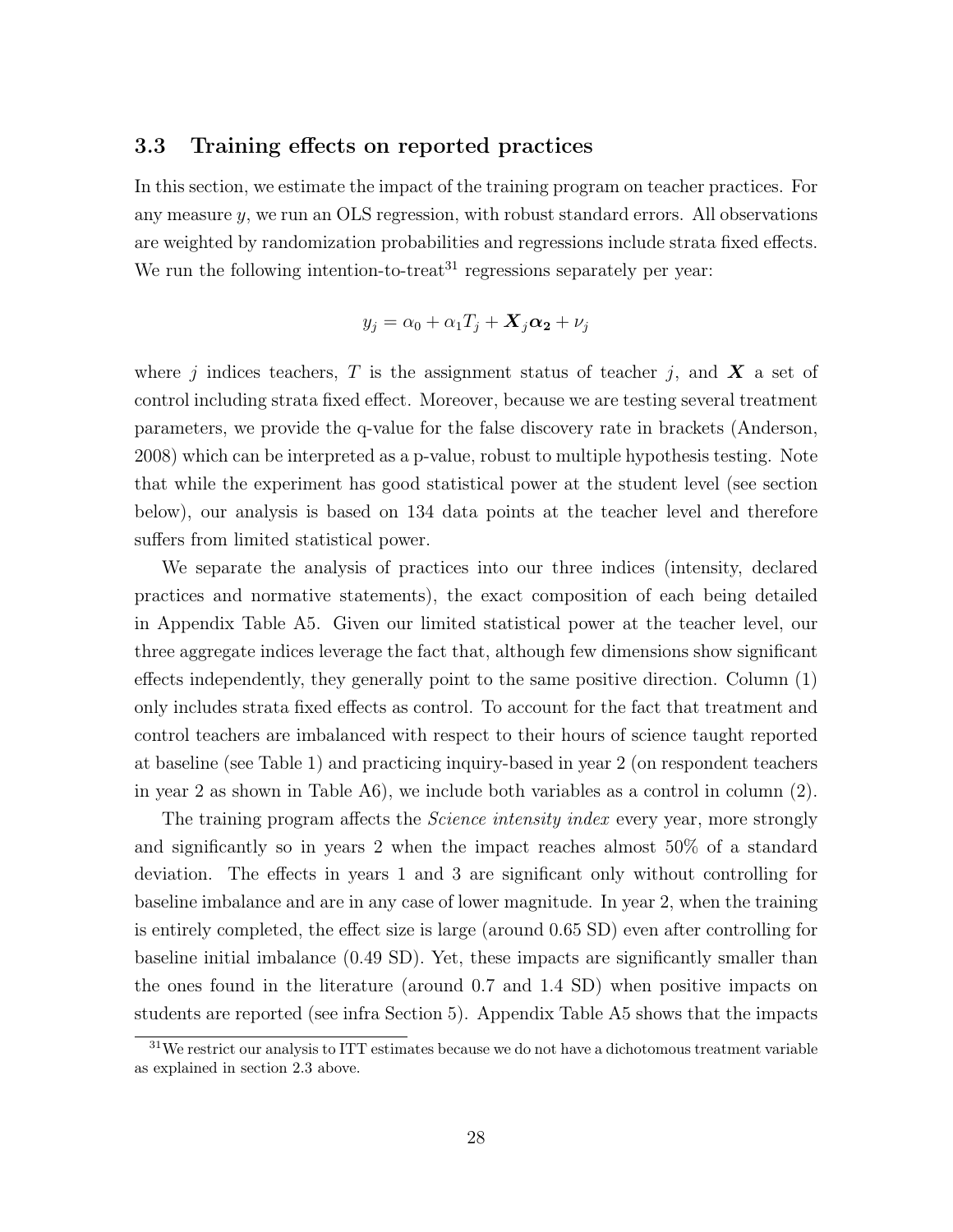<span id="page-28-0"></span>

|                      | Obs. | (1)        | (2)        |
|----------------------|------|------------|------------|
| Year 1               |      |            |            |
| Science intensity    | 129  | $0.331**$  | 0.186      |
|                      |      | (0.157)    | (0.153)    |
| Year 2               |      |            |            |
| Science intensity    | 119  | $0.647***$ | $0.482***$ |
|                      |      | (0.167)    | (0.166)    |
|                      |      | [0.001]    | [0.014]    |
| Declared practices   | 119  | 0.102      | $-0.044$   |
|                      |      | (0.171)    | (0.171)    |
|                      |      | [0.583]    | [1.000]    |
| Normative statements | 119  | 0.141      | 0.102      |
|                      |      | (0.175)    | (0.190)    |
|                      |      | [0.583]    | [1.000]    |
| Year 3               |      |            |            |
| Science intensity    | 102  | $0.360**$  | 0.224      |
|                      |      | (0.173)    | (0.167)    |
|                      |      | [0.065]    | [0.383]    |
| Declared practices   | 101  | $0.432**$  | 0.291      |
|                      |      | (0.199)    | (0.205)    |
|                      |      | [0.065]    | [0.383]    |
| Normative statements | 100  | 0.284      | 0.233      |
|                      |      | (0.200)    | (0.223)    |
|                      |      | [0.065]    | [0.383]    |
| Baseline covariates  |      | N          | Y          |

Table 5: Impacts on Teacher Practice Indices

The table gives the impacts of the program on the teacher practice indices. Column Obs. gives the number of teachers, Control the average in the control group, (1) the treatment coefficients (2) the treatment coefficients conditional on baseline hours of science taught and baseline practices of inquiry-based learning. All regressions are weighted by sampling probabilities and include strata fixed effects. Robust standard errors are given below the regression coefficients in parentheses. In brackets, we provide the p-values robust to multiple testing, where indices are regrouped per year.

 $p<0.01$  \*\*\*, p $<0.05$  \*\* p $<0.1$  \*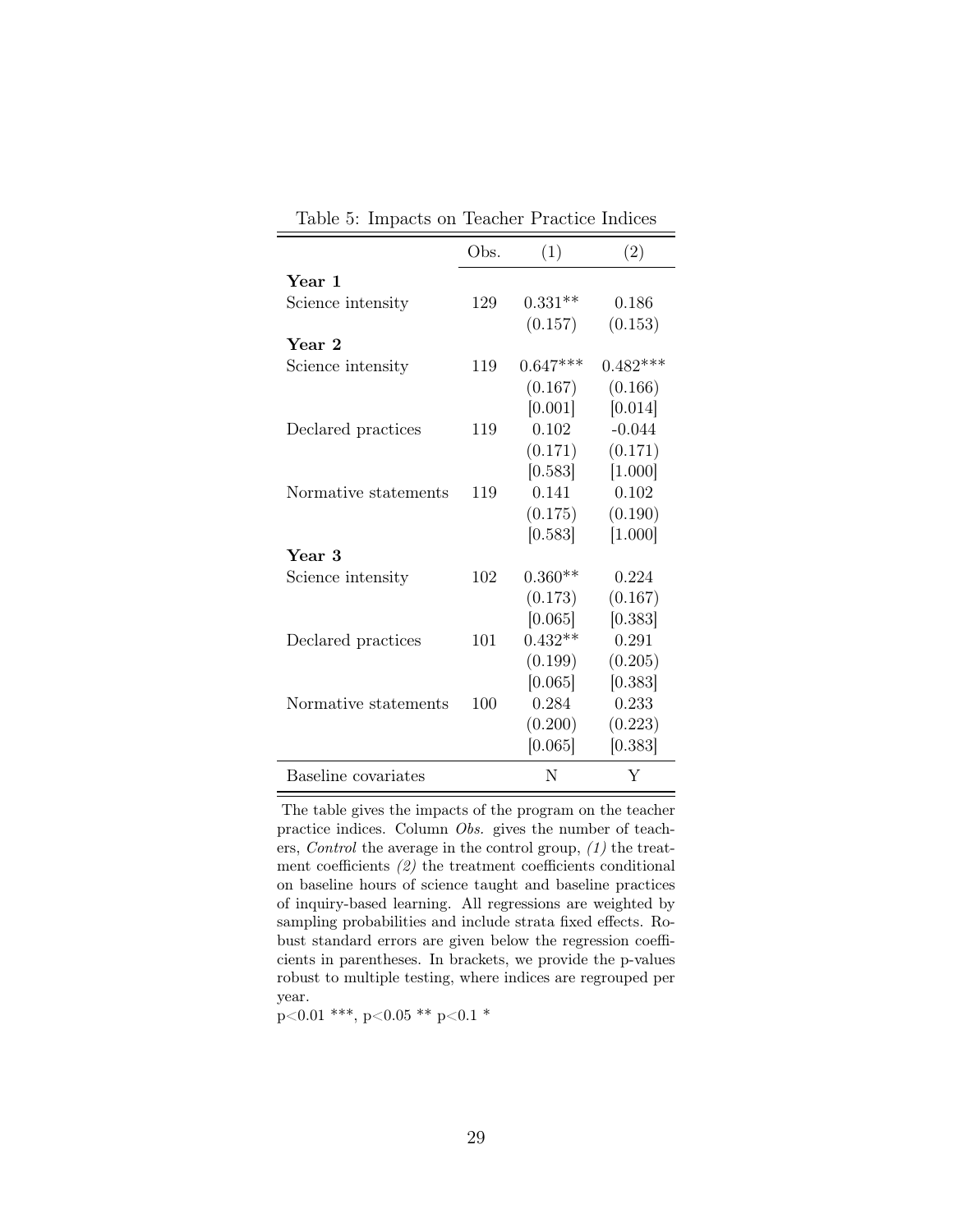on the *Science intensity index* are mostly driven by increased hours of science per week  $(+0.18$  hours in year 2 for instance), from a control group average of about 1.5 hours per week, thus a 12% increase. Trained teachers are also more likely to conduct handson science experiments, as expected from an inquiry-based intervention  $(+7 \text{ pp}, \text{from})$ a control group average of 65%), but only in the second year (and not significantly so when controlling for baseline imbalance). Interestingly, while the effect on the number of hours remains significant in year 3, the number of scientific experiments conducted is unaffected when the teachers design their learning sequences on their own, without the support of the Maisons. We will discuss this result further in Section [5](#page-35-0) below.

Table [5](#page-28-0) also reports effects on the *Declared practices* index, which captures how teachers integrate inquiry-based principles in their science sequences as well as teachers' opinion about these practices (Normative statement index ). According to Table [5,](#page-28-0) the training program does not significantly increase neither the Declared practices nor the Normative statements index in year 2. Despite large effects on the overall amount of science taught, it seems that the program did not significantly modify the way the science was taught in class in year 2. In year 3, one year after teachers completed the training program, the impact on the Declared practices or the Normative statements are insignificant when we control for baseline imbalances but remain close to acceptance standards. Given the low precision at the teacher level, these point estimates are consistent with possibly large effects at the teacher level. Still, in year 3, teacher level effect sizes are lower than in year 2 and none of them are significantly different from zero, suggesting that without the support of the *Maisons*, teachers do not implement most of the practices they learned during the training.

Of course, these results are self-declared and may be subject to desirability bias. Teachers may not change their actual teaching content or methodology, but may answer our questions based on what they heard in the training sessions. Typically, a classroom observation conducted by enumerators would have alleviated some of these concerns, but not all of them. Indeed, observing a science sequence of the 134 teachers included in our sample would have meant taking appointments long in advance, leaving enough time for teachers to adapt their science sequences to the training content. In our opinion, classroom observation of a specific teaching sequence would also raise desirability bias of its own. In any case, we have reasons to believe that desirability bias is not the main driver of our teacher effects. Indeed, one would expect desirability to be strongly reflected in the Normative statements index, as teachers' opinions about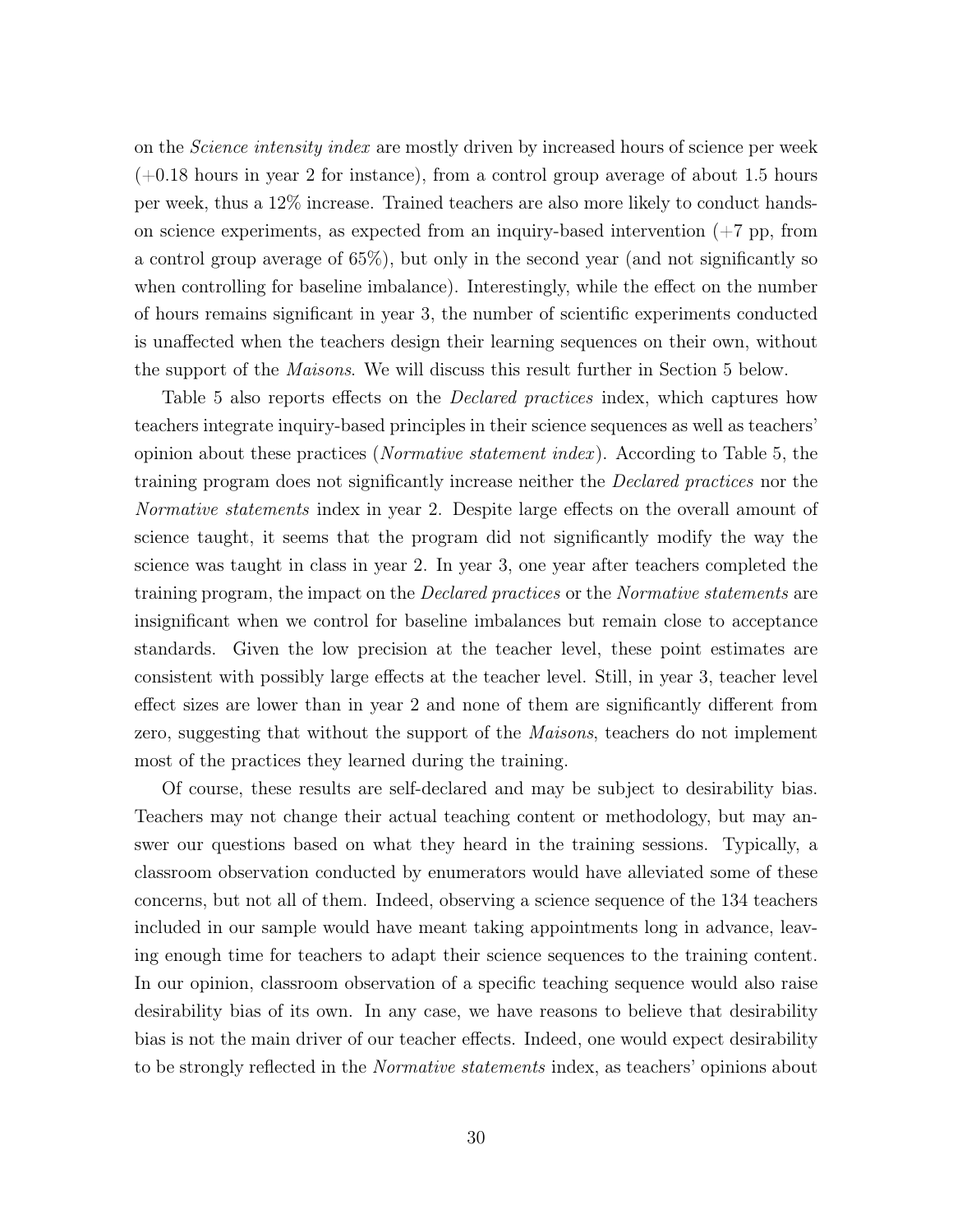inquiry-based practices can easily be altered during the training or possibly on the Declared practices index but less so on the *Science intensity* index which includes very quantifiable and objective practices (hours of science, number of science experiments conducted in class). This is not what we observe in Table [5:](#page-28-0) our results on teachers are mostly driven by the Science intensity index while the Normative statements and Declared practices index are generally insignificant.

## 4 Results for Students

### 4.1 Measures of Student Outcomes

To estimate the effect of the intervention on students, we measure and compare students test scores in science between control and treatment students at the end of survey year 2 (the end of the second year of training) and survey year 3 (the first school year posttraining).[32](#page-30-0) The students of all volunteer teachers take a grade-specific science test at the beginning and at the end of year 2 and 3.[33](#page-30-1) Our tests assess three dimensions of students science achievement: scientific motivation and two dimensions of student performance in science: scientific skills developed with inquiry-based learning and scientific knowledge.

To construct our instruments, we relied on the expertise of developmental psychologists. Most of the questions are taken from statistically validated standardized tests documented in an extensive literature review on student science assessments [\(Djeriouat,](#page-41-9) [2015\)](#page-41-9). We describe below each of our three indices:  $34$ 

- Scientific knowledge: This index assesses the scientific knowledge of students. All the questions are based on the French curriculum in science for Grade 3 to 5, and, in accordance with it, a few questions are specific to a given grade, while others are common to all grade levels (i.e., when a given subject must be covered at all three grade levels). This feature makes it possible to observe the progression of pupils over time.
- Scientific skills: This index aims at assessing skills developed with inquiry-based

<span id="page-30-0"></span><sup>&</sup>lt;sup>32</sup>For any given year, we identify 'treatment students' as students currently taught by a treatment teacher, and 'control students' as students currently taught by a control teacher.

<span id="page-30-1"></span><sup>&</sup>lt;sup>33</sup>Most items are similar across grades. Yet, some items are modified to account for the age level. To account for this, we use grade fixed effects in the regression.

<span id="page-30-2"></span><sup>34</sup>Our companion paper, [Munier et al.](#page-42-4) [\(2021\)](#page-42-4), describes our instruments in greater details.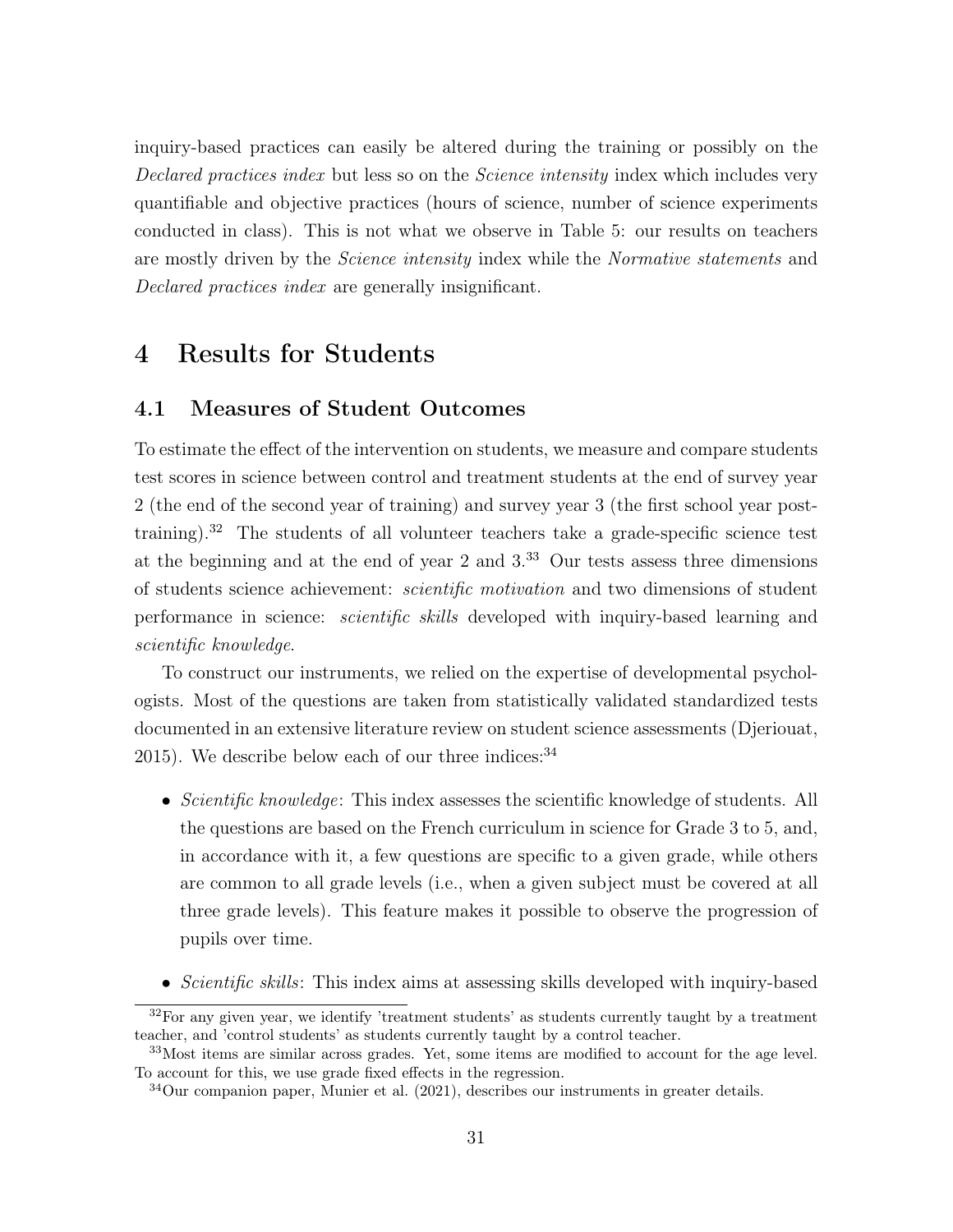learning such as scientific reasoning or analogical reasoning. The questions refer to situations consistent with the French curriculum and whenever possible are taken from the existing literature.

• Scientific motivation: This index captures students' attitudes toward science. The inquiry-based science method seeks to engage students in investigating scientific questions, and the level of student engagement is used to assess teaching success. This instrument is largely taken from [Kind et al.](#page-42-5) [\(2007\)](#page-42-5) which develops measures of students' attitudes towards science. This questionnaire is common to the three grade levels.

The scores from the three tests are standardized using the control group's pretest scores and can therefore be interpreted as effect sizes. The observed correlations between test scores, over time and with student characteristics support the validity of our student assessment. First, as shown in Appendix Table [A7,](#page-50-0) our measures of student knowledge and skills are highly correlated with each other ( $\rho = 0.501$ ), but not perfectly correlated, which suggests that they measure different dimensions of scientific performance. The correlation between knowledge and motivation is much lower ( $\rho =$ 0.05 but significant) while the one between skills and motivation is null. Second, the three tests are correlated over time between baseline and endline (correlations well above 0.5). Because our indices are normalized by pre-test moments, the averages in control mean column of Table [6](#page-34-0) directly measure control group students' progress expressed in control group standard deviation (SD) over each academic year. Our tests properly capture the natural progression of students over time. For instance, over year 2, students' average performances in the control group increased by 0.74 SD and 0.54 SD in knowledge and skills respectively, while students' motivation tends to decline during the school year, a well-known dynamic for this measure [\(Gillet et al.,](#page-41-10) [2012;](#page-41-10) [Opdenakker et al.,](#page-42-6) [2012\)](#page-42-6). Last, Table [A7](#page-50-0) provides a set of correlations between the different test scores and some student characteristics: Our tests are properly correlated with the grade level<sup>[35](#page-31-0)</sup> and *late students* (i.e. students who were held back at least once) perform about 0.15 SD below the rest of the class in skills and knowledge.

<span id="page-31-0"></span><sup>&</sup>lt;sup>35</sup>Although questionnaires are specific to grade level, some items are the same across grades, and therefore we expect to observe a progression between grades. The motivation questionnaire is the same across grades.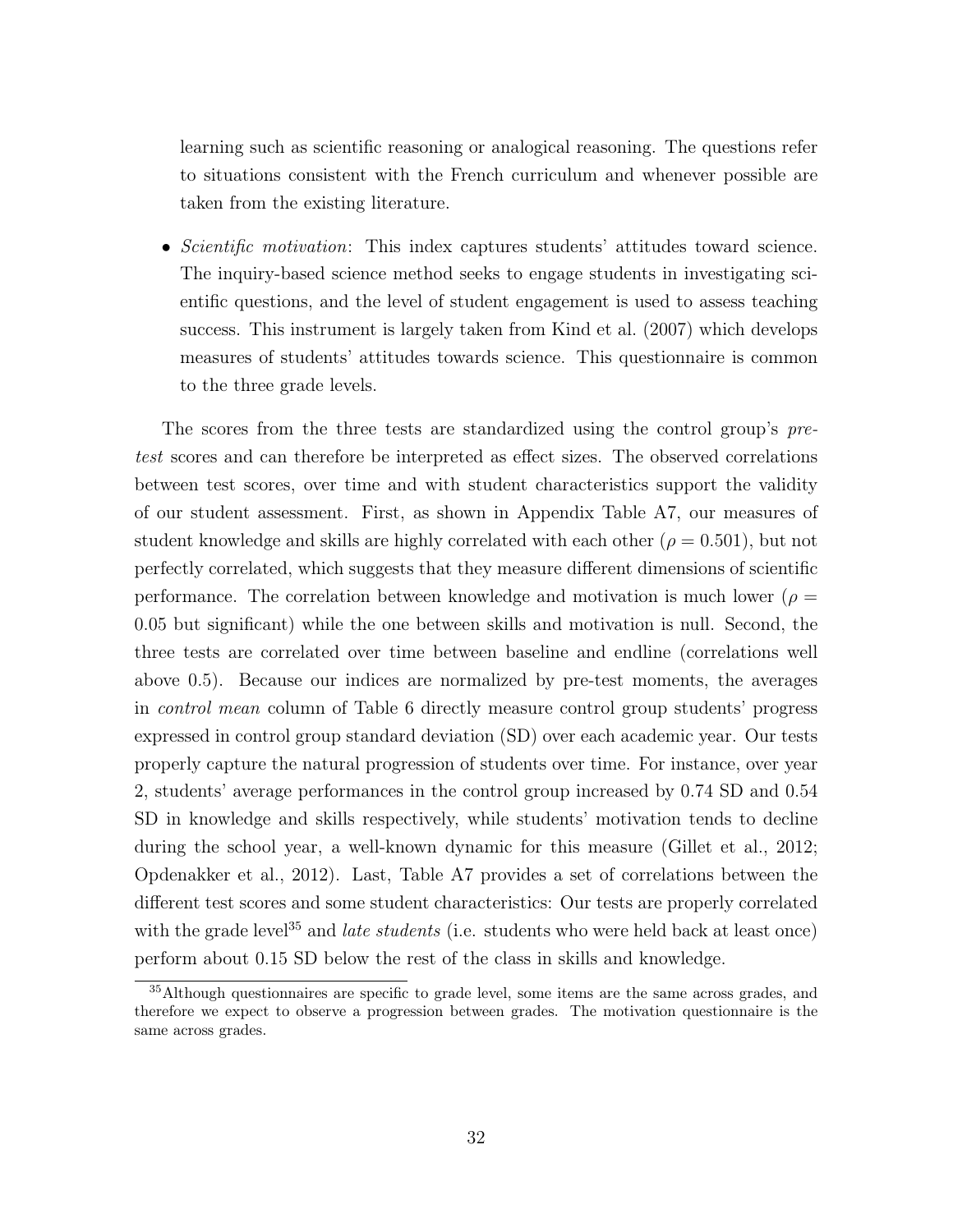### 4.2 Estimation

In Table [6,](#page-34-0) columns (1) and (2) present the difference between scientific performance and motivation of students in treatment and control groups at the end of survey years 2 and 3. In this table, we run OLS regressions, with robust standard errors clustered at the teacher level. All observations are weighted by randomization probabilities and regressions include strata fixed effects. We run the following intention-to-treat<sup>[36](#page-32-0)</sup> regression separately by year:

$$
y_i = \gamma_0 + \gamma_1 T_i + \mathbf{X}_i \boldsymbol{\gamma_2} + \nu_i
$$

With y the outcome of interest (knowledge, skills or motivation) of student i,  $T$  is the treatment status of the teacher of student i, and  $\boldsymbol{X}$  a set of control variables at the student level. In the first column of Table [6,](#page-34-0) we control for grade level and the strata fixed effects, whereas in the second column, in addition to baseline hours of science taught and baseline practices of inquiry-based learning, we also control for baseline scores, which increases the precision of the estimates.<sup>[37](#page-32-1)</sup> As for teachers, we provide the q-value for the false discovery rate in brackets [\(Anderson,](#page-40-10) [2008\)](#page-40-10).

#### 4.3 Impacts on Students

Impacts on students are given in Table [6.](#page-34-0) At the end of year  $2$  – the year during which the teacher receives her final year of training – students in the treatment group outperform students in the control group. After controlling for baseline results (column 2), the impact is positive  $(+ 0.1 \text{ SD})$  and significant at 5%. The result is not significant when accounting for multi-hypothesis testing but it is close to acceptable standards (qvalue 5.8%). Further, scientific skills and motivation are unaffected in year 2, although both dimensions were the prime objective of the program. Given the high level of precision at the student level, our estimates are unlikely to suffer from type I error: the confidence intervals for skills and motivation closely lie around zero and we are able to detect impacts as low as 0.1 SD (effect on knowledge in year 2).

One year after the end of the training in year 3 (same teachers but different students), the impact on knowledge fades out and scientific skills remains unaffected. Our

<span id="page-32-0"></span><sup>36</sup>We restrict our analysis to ITT estimates because we do not have a dichotomous treatment variable as explained in section 2.3 above

<span id="page-32-1"></span> $37\text{We improve missing observations at baseline, and add a dummy variable that indicates imputation.}$ as a control variable. This imputation strategy avoids loosing observations.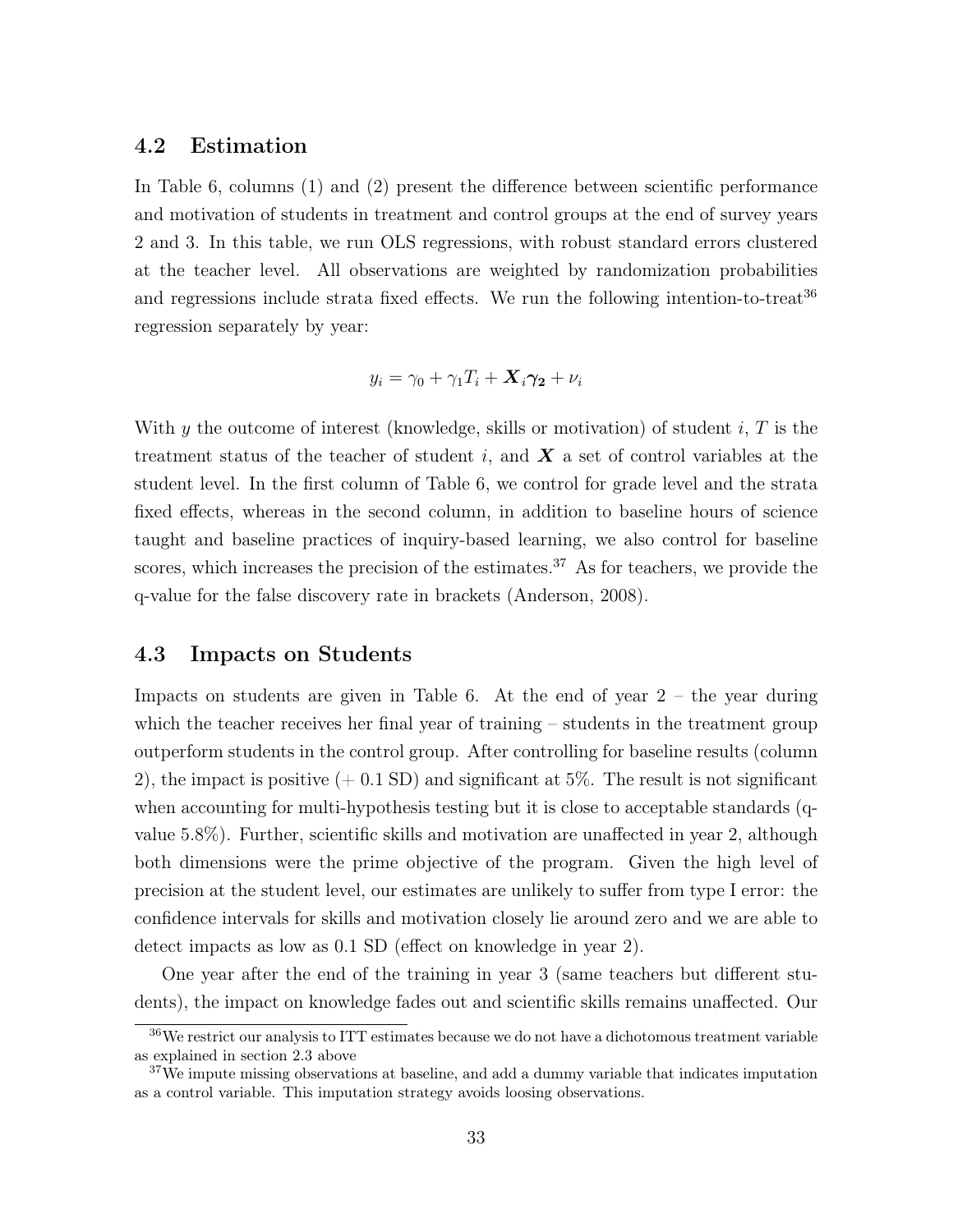results even suggest that students motivation is negatively affected (-0.10 SD). This result remains significant at 1% even when controlling for multi-hypothesis testing. This somewhat surprising result is very robust (see robustness test in Appendix Table [B1\)](#page-56-0). It is observed in each of the three regional school districts (F-test 0.06, p-value 0.94 for the test of equal effect in each region). Furthermore, in the Appendix Table [B1,](#page-56-0) we decompose the motivation index into three sub-indices. All of them are negatively impacted by the treatment in year 3.

Finally, we investigate the heterogeneity of the training effect. We find little. In Appendix Table [A10](#page-53-0) and [A11,](#page-54-0) the interaction coefficient between the treatment and different set of baseline characteristics (student scores, student gender, teacher initial training in science or teacher gender) is never significant.

To summarize, we observe a positive and significant effect of the *Maisons'* training in year  $2 - at$  the end of the last training year – on students' scientific knowledge, but this effect quickly fades out in year 3 – one year after the end of the training. In addition, in year 3, we find a significant negative and robust effect on students' motivation in science.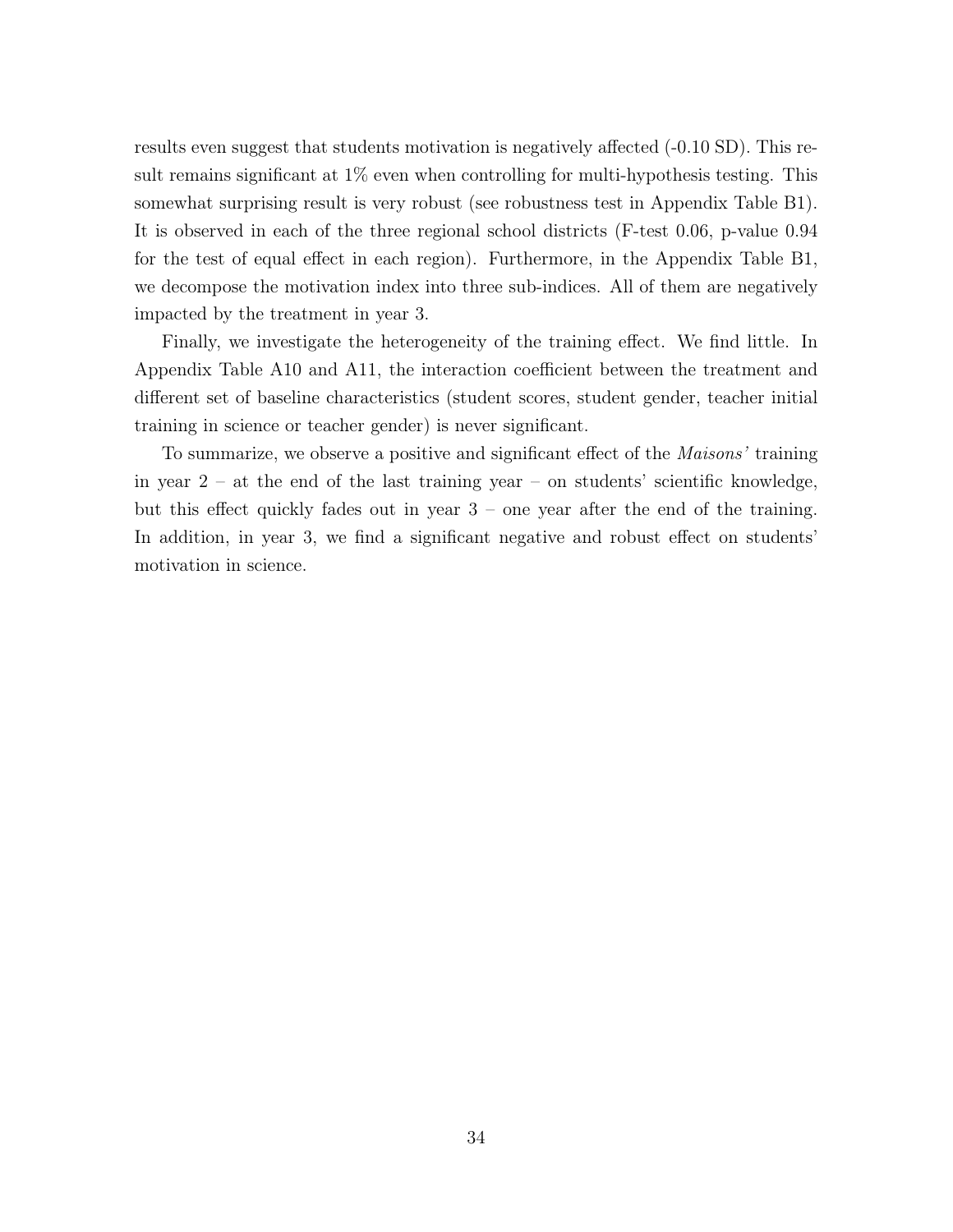<span id="page-34-0"></span>

| таріс о. тіпрасая он відцені вебі с |       |          |                      |            |
|-------------------------------------|-------|----------|----------------------|------------|
|                                     |       |          | Treatment v. Control |            |
|                                     | Obs.  | Control  | (1)                  | (2)        |
| Year 2                              |       |          |                      |            |
| Endline knowledge                   | 2,694 | 0.737    | $0.116**$            | $0.097**$  |
|                                     |       |          | (0.057)              | (0.041)    |
|                                     |       |          | [0.152]              | [0.058]    |
| Endline skills                      | 2,694 | 0.542    | 0.013                | 0.015      |
|                                     |       |          | (0.048)              | (0.035)    |
|                                     |       |          | [1.000]              | [0.821]    |
| Endline motivation                  | 2,686 | $-0.071$ | $-0.036$             | $-0.018$   |
|                                     |       |          | (0.040)              | (0.037)    |
|                                     |       |          | [0.587]              | [0.821]    |
| Year 3                              |       |          |                      |            |
| Endline knowledge                   | 2,489 | 0.514    | 0.029                | 0.018      |
|                                     |       |          | (0.061)              | (0.048)    |
|                                     |       |          | [0.734]              | [1.000]    |
| Endline skills                      | 2,489 | 0.374    | $-0.030$             | $-0.010$   |
|                                     |       |          | (0.054)              | (0.044)    |
|                                     |       |          | [0.734]              | [1.000]    |
| Endline motivation                  | 2,488 | $-0.051$ | $-0.131***$          | $-0.094**$ |
|                                     |       |          | (0.045)              | (0.038)    |
|                                     |       |          | [0.012]              | [0.048]    |
| Number of clusters                  |       |          | 124                  | 114        |
| Controlling for baseline variables  |       |          | N                    | Y          |

|  | Table 6: Impacts on student scores |  |  |  |
|--|------------------------------------|--|--|--|
|--|------------------------------------|--|--|--|

The table gives the impact of the program on student performance. Column Obs. gives the number of students surveyed, Control the average in the control group, which can be read as the progression during the year in terms of baseline standard deviations. In column  $(1)$  we only control for level fixed effects. In column  $(2)$  we add baseline scores, baseline hours of science taught and baseline practices of inquiry-based learning. All regressions include strata fixed effects and are weighted by sampling probabilities. Standard errors are clustered at the teacher level and are given below the regression coefficients in parentheses. The coefficients in brakets p-values robust to multiple testing. p<0.01 \*\*\*, p<0.05 \*\* p<0.1 \*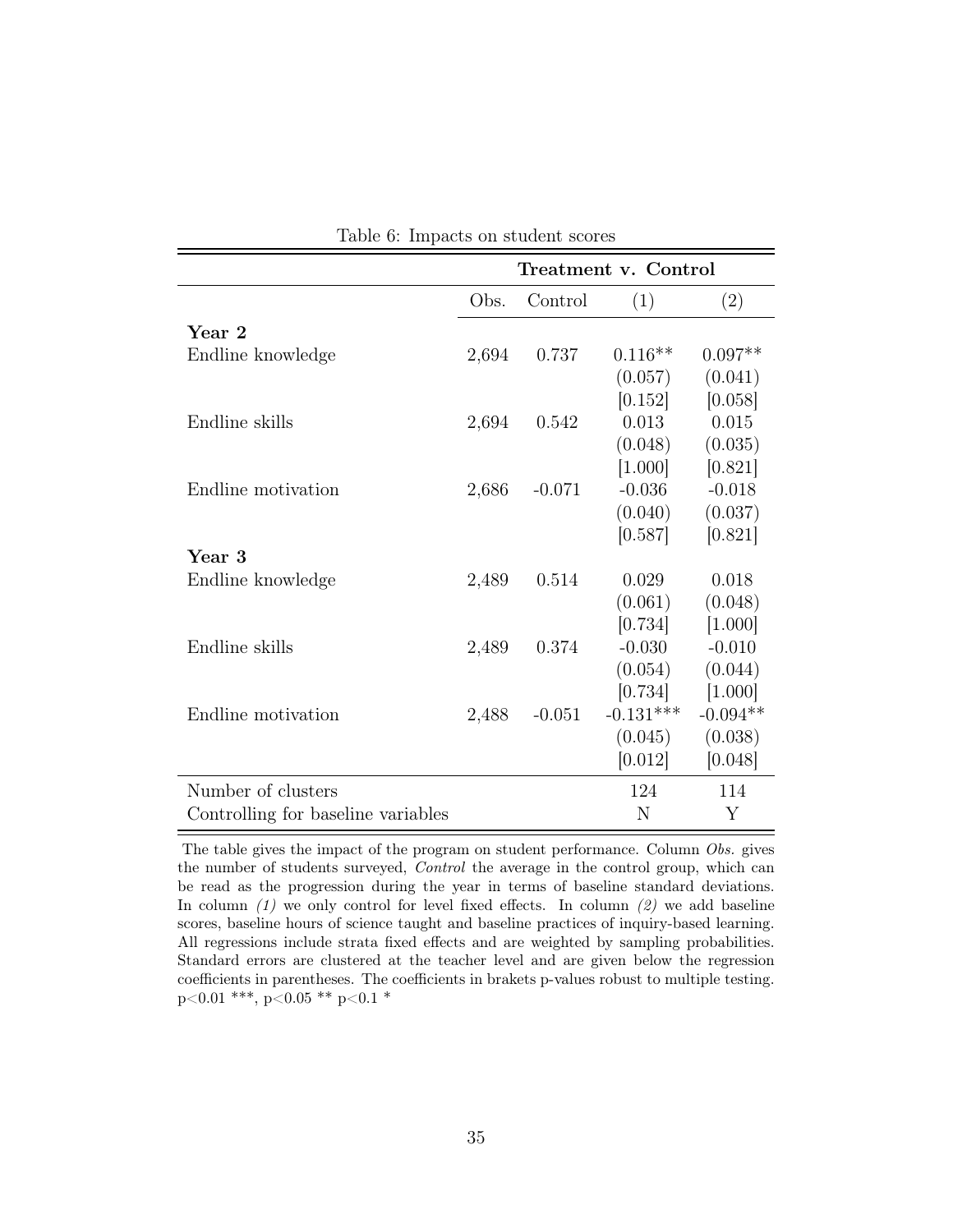### <span id="page-35-0"></span>5 Discussion

Summing up, we find evidence that the training program affects some teacher practices, mostly in year 2: treatment teachers re-use in class the topics covered during the training sessions, they spend more time teaching science, and they tend to conduct more hands-on scientific experiments in class with the students during the second training year. Yet, these effects are short-lived: they are lower and mostly insignificant in year 3. Besides, our measures of inquiry-based teaching show no robust modification, neither through the *Declared practices* nor the *Normative statement* index in years 2 and 3. These mixed results at the teacher level translate into small impacts on student knowledge, limited to year 2. In year 3 (when the training is over), student performance is unaffected and motivation is even lower in the treatment group.

The teacher and student effects are quite consistent. To illustrate this, Table [7](#page-37-0) provides the correlation between our measures of teaching practices and student performance in the control group. The upper panel of this table shows the correlations between our measures of students' progress over the year (the change between the baseline and the endline measure) and our measures of teaching practices (pooling years 2 and 3 to gain power). Although they tend to be positive, the correlations are small and generally not significant, except for the correlation between the *Science intensity* index and the knowledge score which is both larger and significant (at 10%). Taken at face value, this correlation would imply that the  $+0.48$  SD impact on the *Science* intensity index in year 2 (cf. Table [5\)](#page-28-0) would translate into  $+0.082$  SD on student knowledge—very close to the point estimate we find in Table [6](#page-34-0)  $(+0.097 S_D)$ . In year 3, the increase in *Science intensity* of only  $+0.224$  SD (and not significant) would only translate into +0.038 SD effect, far from our detection power, but again consistent with our student results.

This back-of-the-envelope calculation suggests that only large transformations of teaching practices can generate systematically detectable impacts on student performance. Interestingly, in the one experiment that can be directly compared to our study and that finds positive impacts on student performance, [Meyers et al.](#page-42-3) [\(2016\)](#page-42-3) do find very large impacts on self-declared teacher practices (e.g.,  $+0.73$  SD on their inquiry-based learning index, or  $+$  1.441 SD on their technology integration index).

In our case, we observe strong impacts on our *Science intensity* index only. This implies that the training program encouraged teachers to teach more science, with more hands-on experiments, with effects on learning, but did not have large enough transfor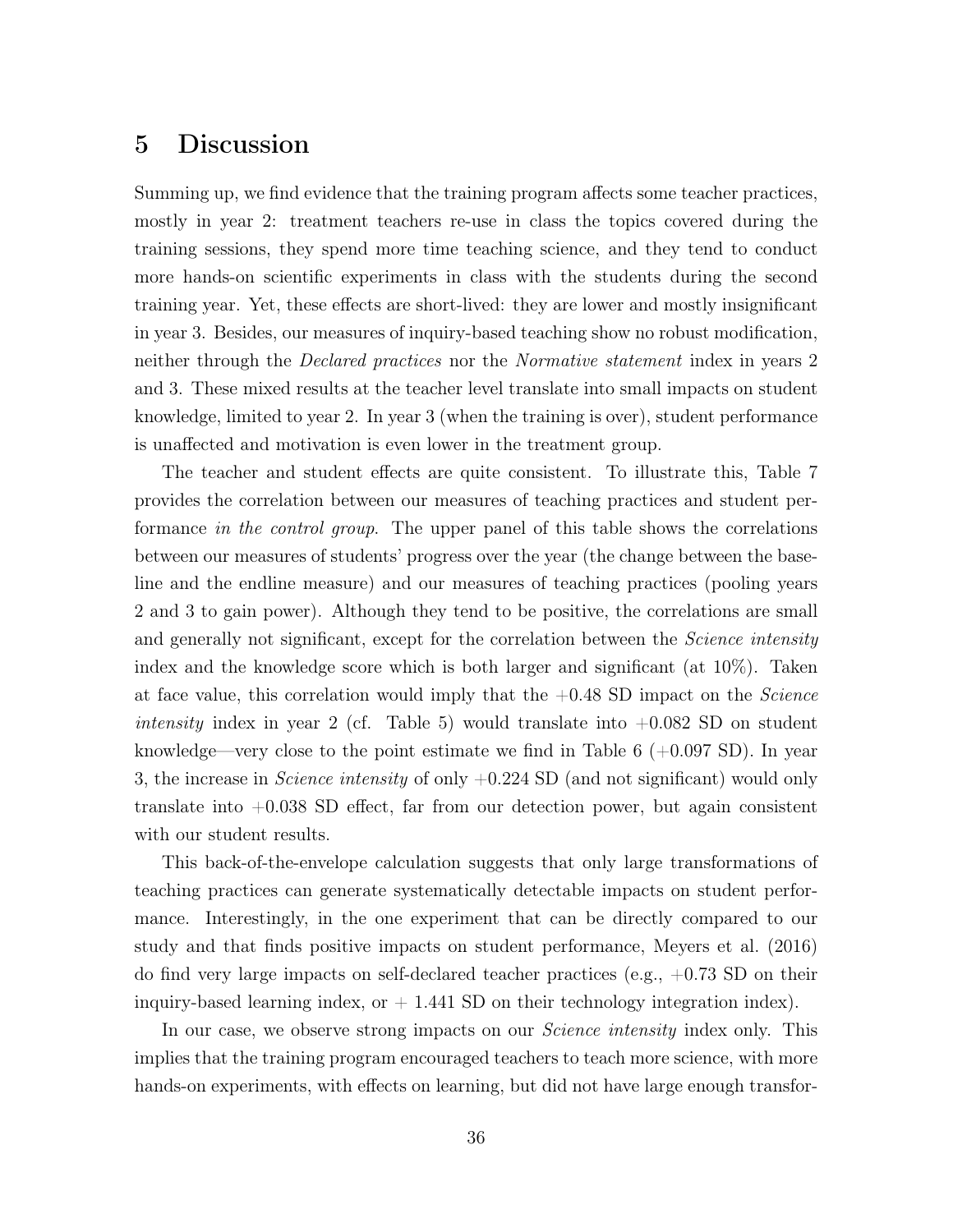mative effects on the pedagogy, as the small effect-sizes on the Declared practices and Normative statement indexes suggest. Indeed, doing more science may improve knowledge, as we see, but, above all, one would have expected well implemented inquiry-based learning methods to improve skills and motivation, which we do not observe.

Given the lack of effects on the inquiry-based practices, we cannot say whether the inquiry-based pedagogy structurally improves student performance in science. The findings by [Meyers et al.](#page-42-3) [\(2016\)](#page-42-3) do provide experimental evidence that inquiry-based pedagogy can have strong effects. But, some research suggests that inquiry-based learning may be ineffective if not implemented with a strong command of it, in particular with adequate guidance of the students [\(Kirschner et al.,](#page-42-7) [2006;](#page-42-7) [Crawford,](#page-41-11) [2007;](#page-41-11) [La](#page-42-8)[zonder and Harmsen,](#page-42-8) [2016\)](#page-42-8). In our case, the qualitative analysis of the video footage of the training sessions stresses some shortcomings of the training provided by the Maisons: [Chesnais et al.](#page-40-8) [\(2017\)](#page-40-8) and [Munier et al.](#page-42-4) [\(2021\)](#page-42-4) describe the program as mainly designed in terms of transmission of teaching activities but not structured in terms of development of a new pedagogical approach.

The most important finding is the fade-out at the teacher and student levels: it illustrates the difficulty for a training program to transform teaching practices in a deep and meaningful way. The results, particularly the striking decline in student motivation in the treated classes, suggest that the quality of the in-class sessions have significantly declined in year 3 when teachers ceased to benefit from the direct support of the training centers. Teachers may have lacked the help and encouragement provided to conduct the scientific experiments. Consistently, hands-on experiments, a fundamental component of the inquiry-based pedagogy, were not more frequent in the treatment group in year 3, while they were in year 2 (Table [A5\)](#page-48-0). Similarly, we noted (cf. Table [4\)](#page-26-0) that the material and topics covered during the training were re-used in class in year 2, but not in year 3. This indicates that actual change has happened during the training, but it faded out rapidly when direct support disappeared.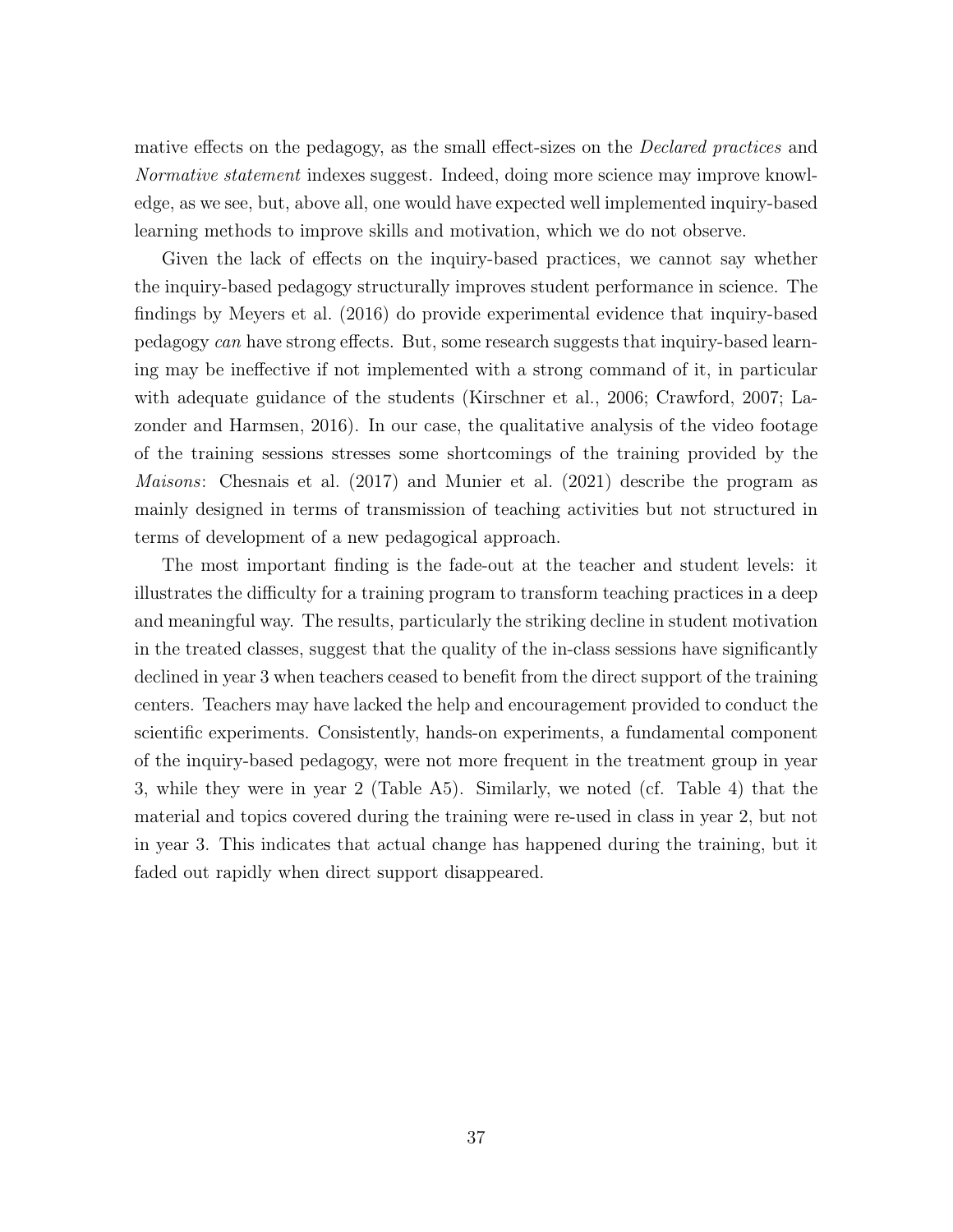|                           | Intensity | Declared  | Normative  | $\#$ of  | Holds a   |
|---------------------------|-----------|-----------|------------|----------|-----------|
|                           | Index     | practices | statements | hands-on | degree in |
|                           |           | index     | index      | exper.   | science   |
| <b>Student scores</b>     |           |           |            |          |           |
| $\Delta$ knowledge        | 0.171     | 0.067     | 0.078      | 0.138    | $-0.029$  |
|                           | [0.095]   | [0.517]   | [0.448]    | [0.181]  | [0.779]   |
| $\Delta$ skills           | 0.119     | 0.003     | $-0.001$   | $-0.009$ | $-0.082$  |
|                           | [0.249]   | [0.977]   | [0.99]     | [0.93]   | [0.428]   |
| $\Delta$ motivation       | 0.12      | 0.073     | 0.126      | 0.022    | 0.049     |
|                           | [0.243]   | [0.482]   | [0.22]     | [0.832]  | [0.636]   |
| <b>Teaching practices</b> |           |           |            |          |           |
| Science intensity         | 1         | 0.283     | 0.205      | 0.631    | $-0.078$  |
|                           | [0.000]   | [0.005]   | [0.045]    | [0.000]  | [0.451]   |
| Declared practices        | 0.283     | 1         | 0.532      | 0.359    | $-0.124$  |
|                           | [0.005]   | [0.000]   | [0.000]    | [0.000]  | [0.23]    |
| Normative statements      | 0.205     | 0.532     | 1          | 0.191    | $-0.049$  |
|                           | [0.045]   | [0.000]   | [0.000]    | [0.062]  | [0.64]    |
| $\#$ of hands-on exper.   | 0.631     | 0.359     | 0.191      | 1        | $-0.044$  |
|                           | [0.000]   | [0.000]   | [0.062]    | [0.000]  | [0.67]    |
| Teacher traits            |           |           |            |          |           |
| Holds a degree in science | $-0.078$  | $-0.124$  | $-0.049$   | $-0.044$ | 1         |
|                           | [0.451]   | [0.23]    | [0.64]     | [0.67]   | [0.000]   |
| Teaching experience       | $-0.155$  | $-0.105$  | $-0.215$   | $-0.029$ | $-0.193$  |
|                           | [0.135]   | [0.31]    | [0.037]    | [0.778]  | [0.061]   |
| Gender                    | 0.028     | 0.089     | 0.188      | 0.119    | $-0.256$  |
|                           | [0.789]   | [0.388]   | [0.066]    | [0.249]  | [0.012]   |
| Observations              | 96        | 96        | 96         | 96       | 95        |

<span id="page-37-0"></span>Table 7: Correlations between teaching practices and student outcomes (control group)

The table provides the correlations between our measures of teacher practices and student increase in performance over the school year and teacher characteristics, all computed in the control group, years 2 and 3 pooled. In square brackets, we provide the p-values. Observations is the number of year-control teachers observations.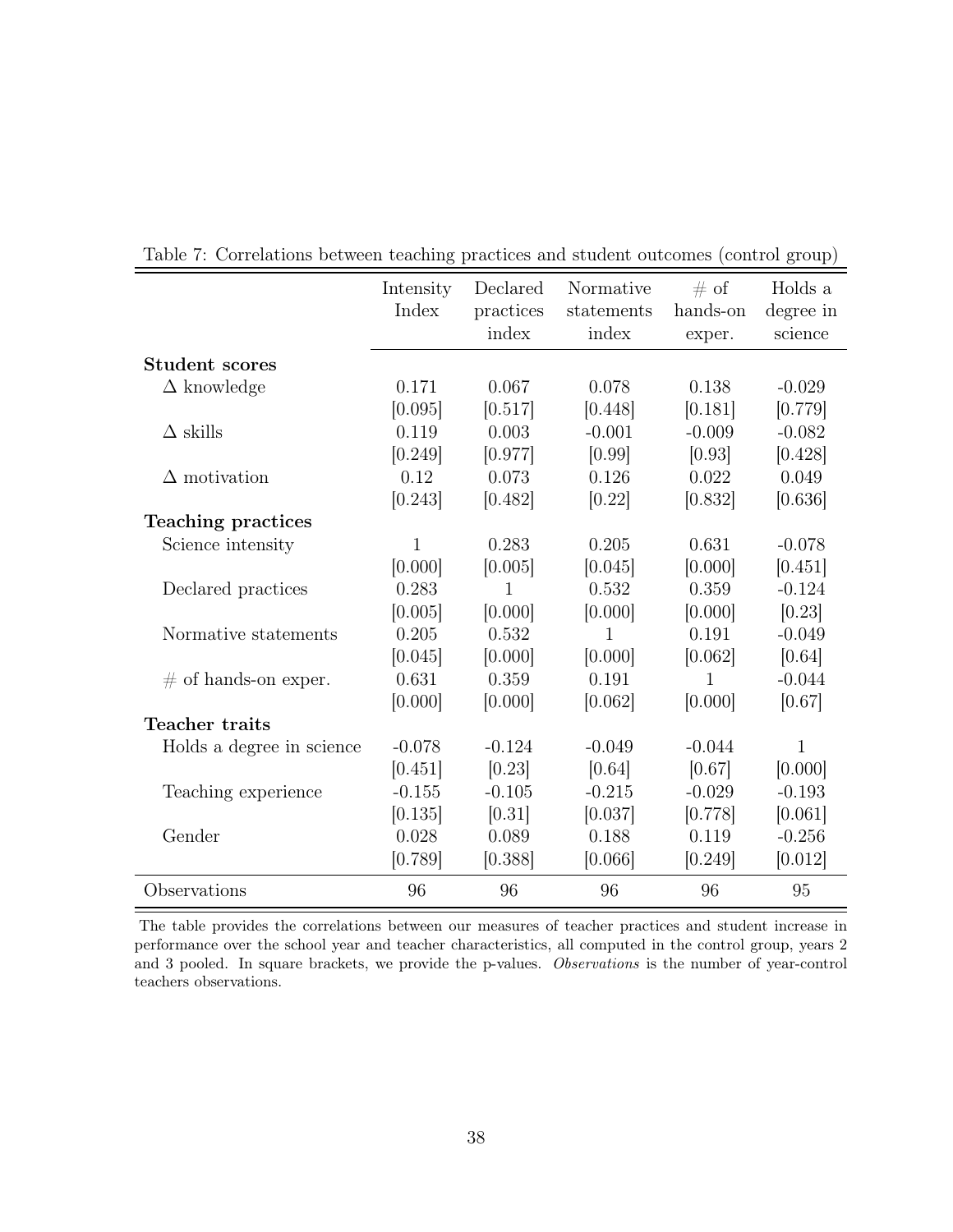### 6 Conclusion

Despite the potentially large social benefits of teacher training programs in terms of teacher quality, the literature on training program remains scarce and inconclusive. Among the 18 experimental studies we identified as fairly comparable to our setting, only five studies found some positive results. Two of these training programs were inspired by inquiry-based principles, while three studied phonological awareness in primary school or kindergarten. These few success stories in the literature suggest that intensive and well-executed training programs, based on validated pedagogical approaches, might be instrumental in improving student performance. In this paper, we test this claim using a large randomized experiment.

Our study is (i) well powered , (ii) based on a widely recognized pedagogical strategy (i.e., inquiry-based learning), (iii) based on an intensive training program—2 years, 80 hours, comparable to studies that found positive impacts on student performance [\(Meyers et al.,](#page-42-3) [2016;](#page-42-3) [Newman et al.,](#page-42-2) [2012\)](#page-42-2), and large in comparison to the usual number of hours of training in science received by our sample before randomization  $(\approx 2 \text{ hours})$ . Further, to fully understand the causal pathways, our study also includes precise information on both teachers and students. Last, our analysis extends beyond the school years during which the program is rolled out, in order to measure whether good practices carried on one year after the end of the training program, a fundamental feature to consider when assessing such interventions.

We find evidence that the training programs modified some teaching practices but these effects are short-lived : teachers spent slightly more time teaching science (about a fifth or an hour more or about a 12% increase), they conduct more experiments, and those are more likely to be hands-on experiments as instructed by the inquiry-based approach. Yet, in spite of these impacts at the teacher level in year 2, we find no convincing evidence that these translate into positive impacts on student performance. While we do find positive and significant impacts on knowledge in year 2 (the last year of the training), the impact disappears in year 3, one year after the end of the training program. In addition, we find no impacts on skills, which is the prime objective of the inquiry-based method. Our results even indicate negative impacts on motivation one year after the end of the training program (year 3). The comparison between year 2 and year 3 impacts on both teachers and students suggests that the relative quality of teaching declined one year after the end of training program. The training program did have an effect on some quantifiable practices (more time spent teaching science,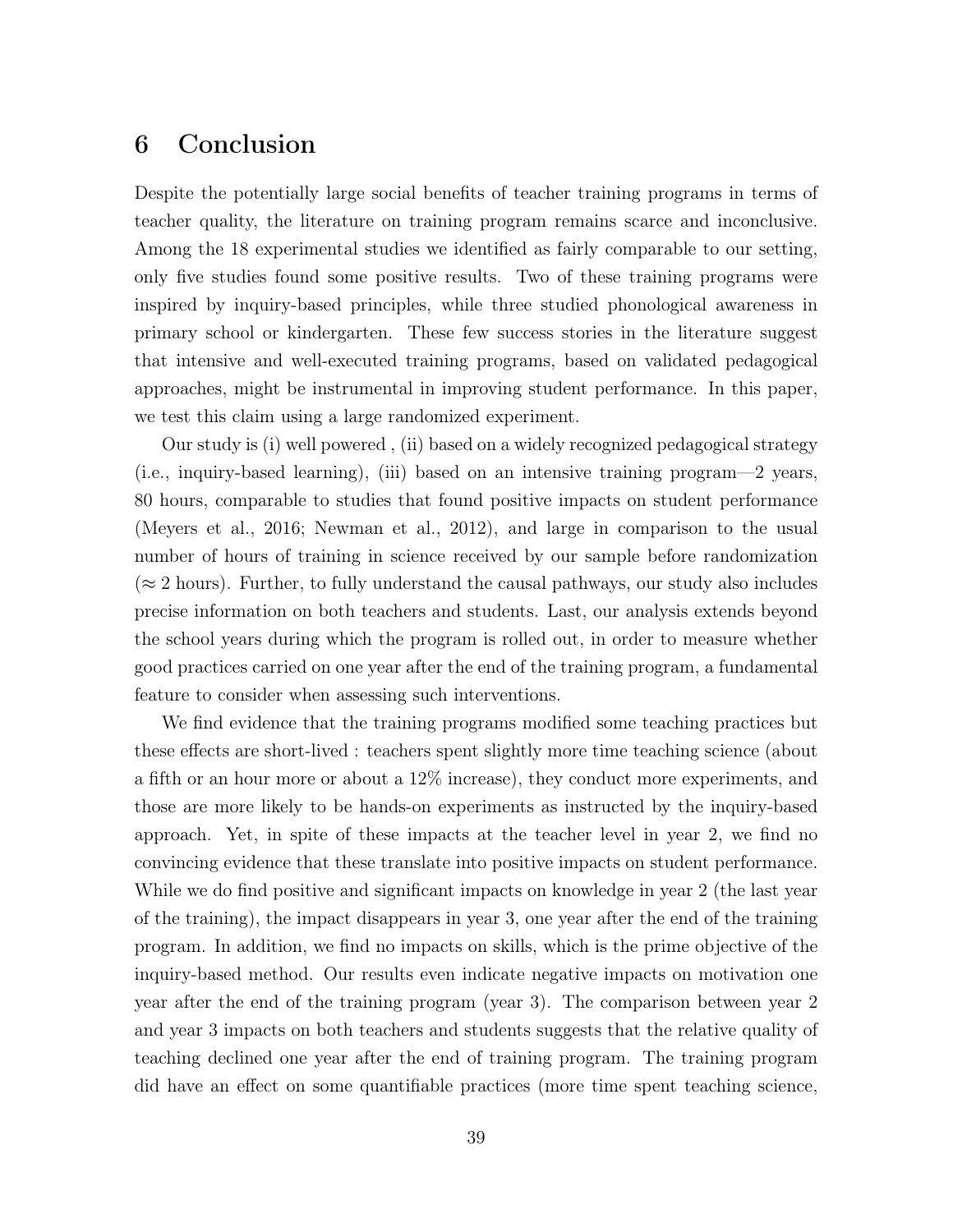more experiments) but probably did not profoundly changed middle- and long-term practices.

Does this conclusion apply to any training program inspired by inquiry-based principles? Probably not, as other similar papers did find more positive results [\(Meyers](#page-42-3) [et al.,](#page-42-3) [2016;](#page-42-3) [Newman et al.,](#page-42-2) [2012\)](#page-42-2). Yet, our paper confirms some of the shortcomings of this pedagogy and of training programs in general. First, teacher practices are hard to change and, as a result, only intensive and specific training programs are likely to translate into better student performance. Interestingly, [Meyers et al.](#page-42-3) [\(2016\)](#page-42-3) do find impacts of their training program but the unusual intensity of their training program (240 hours of training over two years) makes it non-comparable to most other training programs and possibly non-implementable in most contexts. Second, as a direct result of point 1, such intensive and specific training programs are likely to attract teachers who are interested in the topic and have sufficient time to devote to the training. We do find evidence of such selection in our context and we believe that this is an under-reported issue in the literature. We cannot say whether or not such selection has affected our results but this is an important concern for the overall effectiveness of training programs. Third, even when teacher practices are considerably modified—as, for instance, in [\(Meyers et al.,](#page-42-3) [2016\)](#page-42-3)—the treatment effect remains modest in relationship to the organizational cost (such as finding and paying for substitute teachers), which has proven to be high in our case. Our results, together with related work, highlight the challenges in terms of targeting, intensity and quality that teacher training programs still need to address to be considered as viable strategies to improve overall teacher productivity.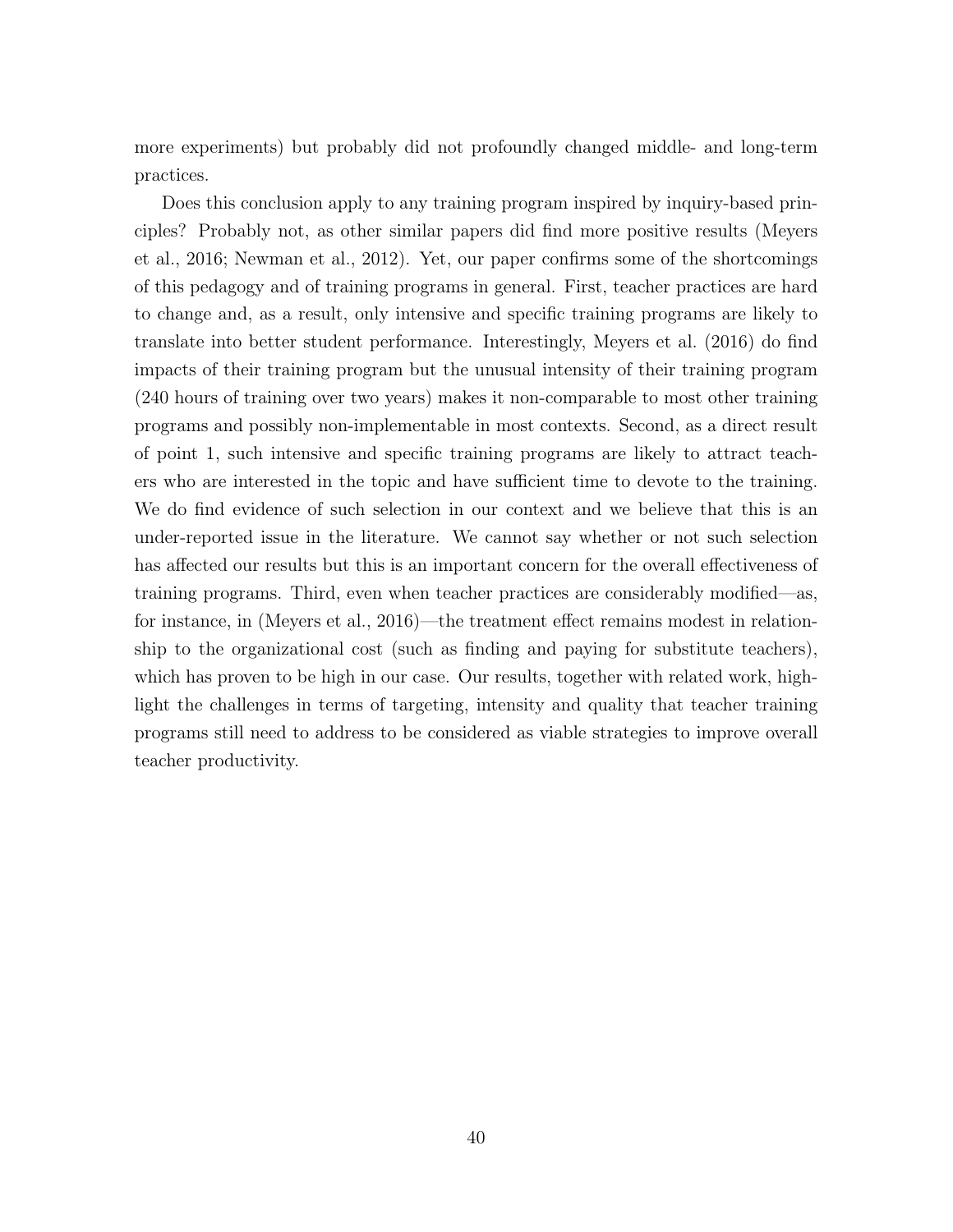### <span id="page-40-16"></span><span id="page-40-15"></span><span id="page-40-14"></span><span id="page-40-13"></span><span id="page-40-12"></span><span id="page-40-11"></span>References

- Allen, J. P., Pianta, R. C., Gregory, A., Mikami, A. Y., and Lun, J. (2011). An interaction-based approach to enhancing secondary school instruction and student achievement. Science, 333(6045):1034–1037.
- <span id="page-40-10"></span>Anderson, M. L. (2008). Multiple inference and gender differences in the effects of early intervention: A reevaluation of the abecedarian, perry preschool, and early training projects. Journal of the American Statistical Association, 103(484):1481–1495.
- <span id="page-40-6"></span>Angrist, J. D. and Lavy, V. (2001). Does teacher training affect pupil learning? evidence from matched comparisons in jerusalem public schools. *Journal of labor eco*nomics, 19(2):343–369.
- <span id="page-40-1"></span>Baumol, W. J., de Ferranti, D., Malach, M., Pablos-Méndez, A., Tabish, H., and Wu, L. G. (2012). The Cost Disease: Why Computers Get Cheaper and Health Care Doesn't. Yale University Press.
- <span id="page-40-9"></span>Benjamini, Y. and Hochberg, Y. (1995). Controlling the false discovery rate: a practical and powerful approach to multiple testing. Journal of the Royal statistical society: series B (Methodological), 57(1):289–300.
- <span id="page-40-3"></span>Borman, G. D., Slavin, R. E., Cheung, A. C., Chamberlain, A. M., Madden, N. A., and Chambers, B. (2007). Final reading outcomes of the national randomized field trial of success for all. American Educational Research Journal, 44(3):701–731.
- Bos, J. M., Sanchez, R. C., Tseng, F., Rayyes, N., Ortiz, L., and Sinicrope, C. (2012). Evaluation of quality teaching for english learners (qtel) professional development. final report. ncee 2012-4005. National Center for Education Evaluation and Regional Assistance.
- <span id="page-40-5"></span>Bouguen, A. (2016). Adjusting content to individual student needs: Further evidence from an in-service teacher training program. Economics of Education Review, 50:90– 112.
- <span id="page-40-4"></span>Bouguen, A., Gurgand, M., and Grenet, J. (2017). Does class size influence student achievement? Technical Report 28, PSE.
- <span id="page-40-7"></span>Bruner, J. S. (1961). The act of discovery. *Harvard educational review*.
- Campbell, P. F. and Malkus, N. N. (2011). The impact of elementary mathematics coaches on student achievement. The Elementary School Journal, 111(3):430–454.
- <span id="page-40-0"></span>Carrell, S. E. and West, J. E. (2010). Does professor quality matter? evidence from random assignment of students to professors. Journal of Political Economy, 118(3):409– 432.
- <span id="page-40-2"></span>Center, Y., Wheldall, K., Freeman, L., Outhred, L., and McNaught, M. (1995). An evaluation of reading recovery. Reading research quarterly, pages 240–263.
- <span id="page-40-8"></span>Chesnais, A., Cross, D., and Munier, V. (2017). Etudier l'effet de formations sur les pratiques en termes de connaissances : réflexion sur les liens entre connaissances et pratiques. Recherches en Didactique des Sciences et des Technologies, 15:97–132.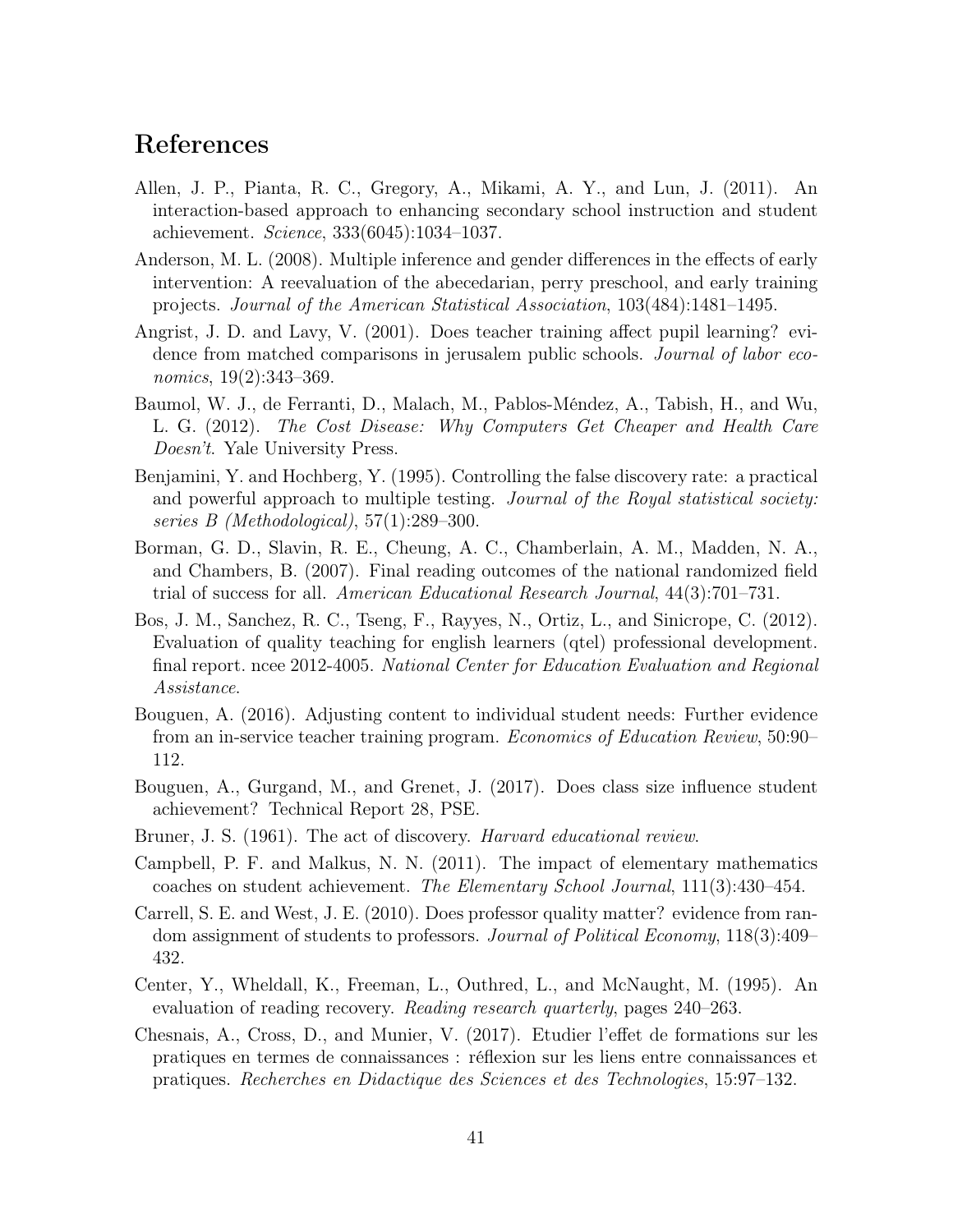- <span id="page-41-15"></span><span id="page-41-14"></span><span id="page-41-13"></span><span id="page-41-12"></span><span id="page-41-1"></span>Chetty, R., Friedman, J. N., Hilger, N., Saez, E., Schanzenbach, D. W., and Yagan, D. (2011). How does your kindergarten classroom affect your earnings? evidence from project star. The Quarterly Journal of Economics, 126(4):1593–1660.
- <span id="page-41-7"></span>Council, N. R. et al. (2000). Inquiry and the national science education standards: A guide for teaching and learning. National Academies Press.
- <span id="page-41-11"></span>Crawford, B. A. (2007). Learning to teach science in the rough and tumble of practice. Journal of Research in Science Teaching, 44:613 – 642.
- <span id="page-41-8"></span>DEPP (2018). Bilan social du ministère de l'éducation nationale et de la jeunesse.
- <span id="page-41-9"></span>Djeriouat, H. (2015). Validation du questionnaire d'évaluation des connaissances et attitudes vis à vis de la science. mimeo.
- <span id="page-41-2"></span>Filmer, D. and Rogers, H. (2018). Learning to realize education's promise. World Development Report. The World Bank.
- <span id="page-41-3"></span>Fryer, R. (2017). The production of human capital in developed countries: Evidence from 196 randomized field experiments. In Handbook of economic field experiments, volume 2, pages 95–322. Elsevier.
- Garet, M. S., Cronen, S., Eaton, M., Kurki, A., Ludwig, M., Jones, W., Uekawa, K., Falk, A., Bloom, H. S., Doolittle, F., et al. (2008). The impact of two professional development interventions on early reading instruction and achievement. ncee 2008- 4030. National Center for Education Evaluation and Regional Assistance.
- Gentaz, E., Sprenger-Charolles, L., Colé, P., Theurel, A., Gurgan, M., et al. (2013). Évaluation quantitative d'un entrainement à la lecture à grande échelle pour des enfants de cp scolarisés en réseaux d'éducation prioritaire: apports et limites. Approche neuropsychologique des apprentissages chez l'enfant (ANAE), 123:172–181.
- Gersten, R., Dimino, J., Jayanthi, M., Kim, J. S., and Santoro, L. E. (2010). Teacher study group: Impact of the professional development model on reading instruction and student outcomes in first grade classrooms. American Educational Research Journal, 47(3):694–739.
- <span id="page-41-10"></span>Gillet, N., Vallerand, R. J., and Lafrenière, M.-A. K. (2012). Intrinsic and extrinsic school motivation as a function of age: The mediating role of autonomy support. Social Psychology of Education, 15(1):77–95.
- <span id="page-41-5"></span>Hanushek, E. (1971). Teacher characteristics and gains in student achievement: Estimation using micro data. *The American Economic Review*, 61(2):280–288.
- <span id="page-41-6"></span>Hanushek, E. A. and Rivkin, S. G. (2006). Teacher quality. Handbook of the Economics of Education, 2:1051–1078.
- <span id="page-41-4"></span>Harris, D. N. and Sass, T. R. (2011). Teacher training, teacher quality and student achievement. Journal of public economics, 95(7-8):798–812.
- <span id="page-41-16"></span>Kaiser, H. F. (1960). The application of electronic computers to factor analysis. Educational and psychological measurement, 20(1):141–151.
- <span id="page-41-0"></span>Kane, T. J. and Staiger, D. O. (2008). Estimating teacher impacts on student achieve-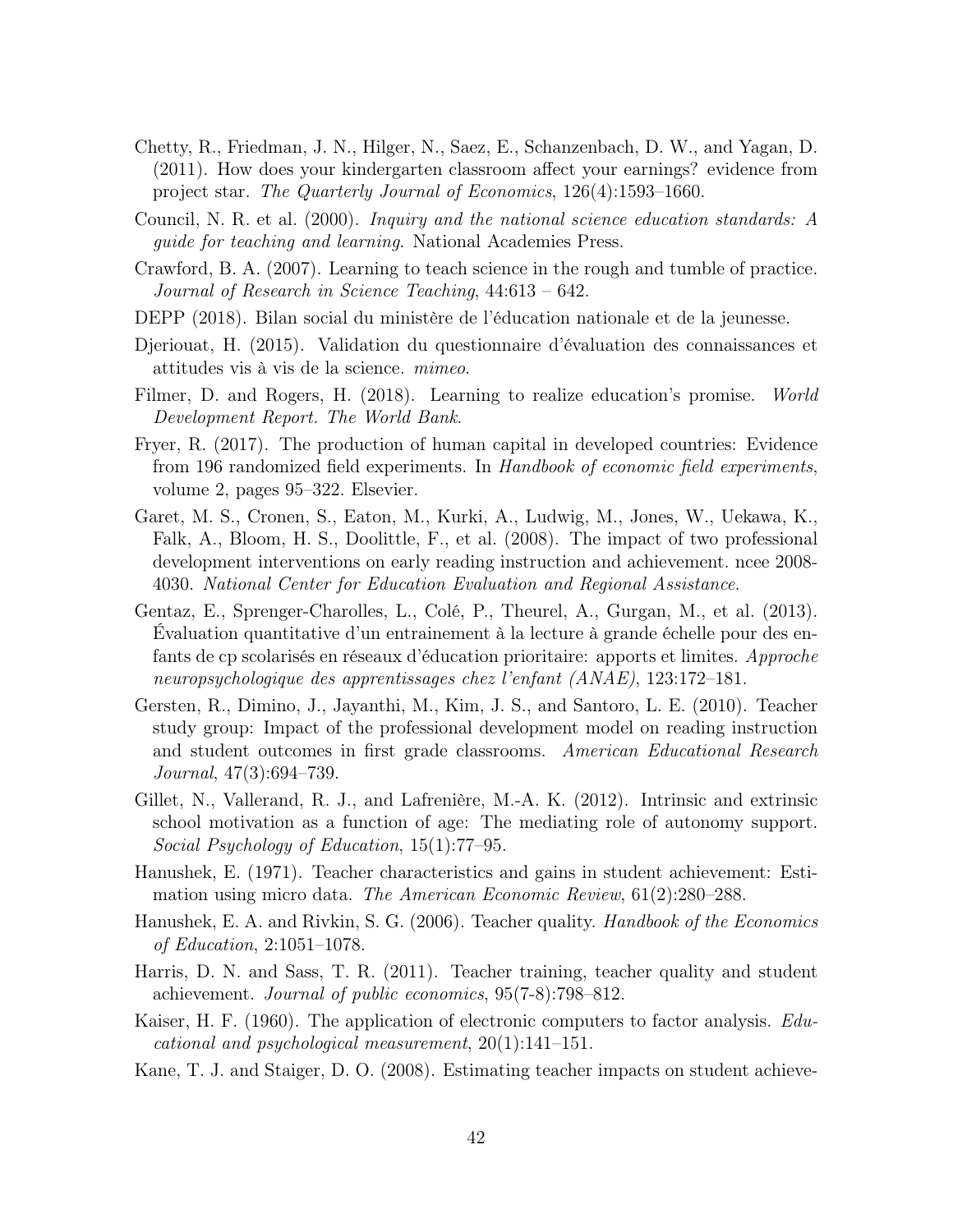<span id="page-42-16"></span><span id="page-42-15"></span><span id="page-42-14"></span><span id="page-42-13"></span><span id="page-42-12"></span><span id="page-42-11"></span><span id="page-42-10"></span><span id="page-42-9"></span>ment: An experimental evaluation. Technical report, National Bureau of Economic Research.

- Kim, J. S., Olson, C. B., Scarcella, R., Kramer, J., Pearson, M., van Dyk, D., Collins, P., and Land, R. E. (2011). A randomized experiment of a cognitive strategies approach to text-based analytical writing for mainstreamed latino english language learners in grades 6 to 12. Journal of Research on Educational Effectiveness, 4(3):231–263.
- <span id="page-42-5"></span>Kind, P., Jones, K., and Barmby, P. (2007). Developing attitudes towards science measures. International journal of science education, 29(7):871–893.
- <span id="page-42-7"></span>Kirschner, P., Sweller, J., and Clark, R. (2006). Why minimal guidance during instruction does not work: An analysis of the failure of constructivist, discovery, problem-based, experiential, and inquiry-based teaching. Educational Psychologist,  $41(2):75–86.$
- <span id="page-42-8"></span>Lazonder, A. and Harmsen, R. (2016). Meta-analysis of inquiry-based learning: Effects of guidance. Review of Educational Research, 86(3):681–718.
- <span id="page-42-0"></span>Loyalka, P., Popova, A., Li, G., and Shi, Z. (2019). Does teacher training actually work? evidence from a large-scale randomized evaluation of a national teacher training program. American Economic Journal: Applied Economics, 11(3):128–54.
- <span id="page-42-1"></span>Machin, S. and McNally, S. (2008). The literacy hour. *Journal of Public Economics*, 92(5-6):1441–1462.
- <span id="page-42-3"></span>Meyers, C. V., Molefe, A., Brandt, W. C., Zhu, B., and Dhillon, S. (2016). Impact results of the emints professional development validation study. Educational Evaluation and Policy Analysis, 38(3):455–476.
- <span id="page-42-4"></span>Munier, V., Bächtold, M., Cross, D., Chesnais, A., Lepareur, C., K., M., Gurgand, M., and Tricot, A. (2021). Etude didactique de l'impact d'un dispositif de formation continue à un enseignement des sciences fondé sur l'investigation. impact sur les élèves / impact sur les enseignants. Recherches en Didactique des Sciences et des Technologies.
- <span id="page-42-2"></span>Newman, D., Finney, P. B., Bell, S., Turner, H., Jaciw, A. P., Zacamy, J. L., and Gould, L. F. (2012). Evaluation of the effectiveness of the alabama math, science, and technology initiative (amsti). final report. ncee 2012-4008. National Center for Education Evaluation and Regional Assistance.
- <span id="page-42-6"></span>Opdenakker, M.-C., Maulana, R., and den Brok, P. (2012). Teacher–student interpersonal relationships and academic motivation within one school year: Developmental changes and linkage. School Effectiveness and School Improvement, 23(1):95–119.
- Randel, B., Beesley, A. D., Apthorp, H., Clark, T. F., Wang, X., Cicchinelli, L. F., and Williams, J. M. (2011). Classroom assessment for student learning: Impact on elementary school mathematics in the central region. final report. ncee 2011-4005. National Center for Education Evaluation and Regional Assistance.

Rimm-Kaufman, S. E., Larsen, R. A., Baroody, A. E., Curby, T. W., Ko, M., Thomas,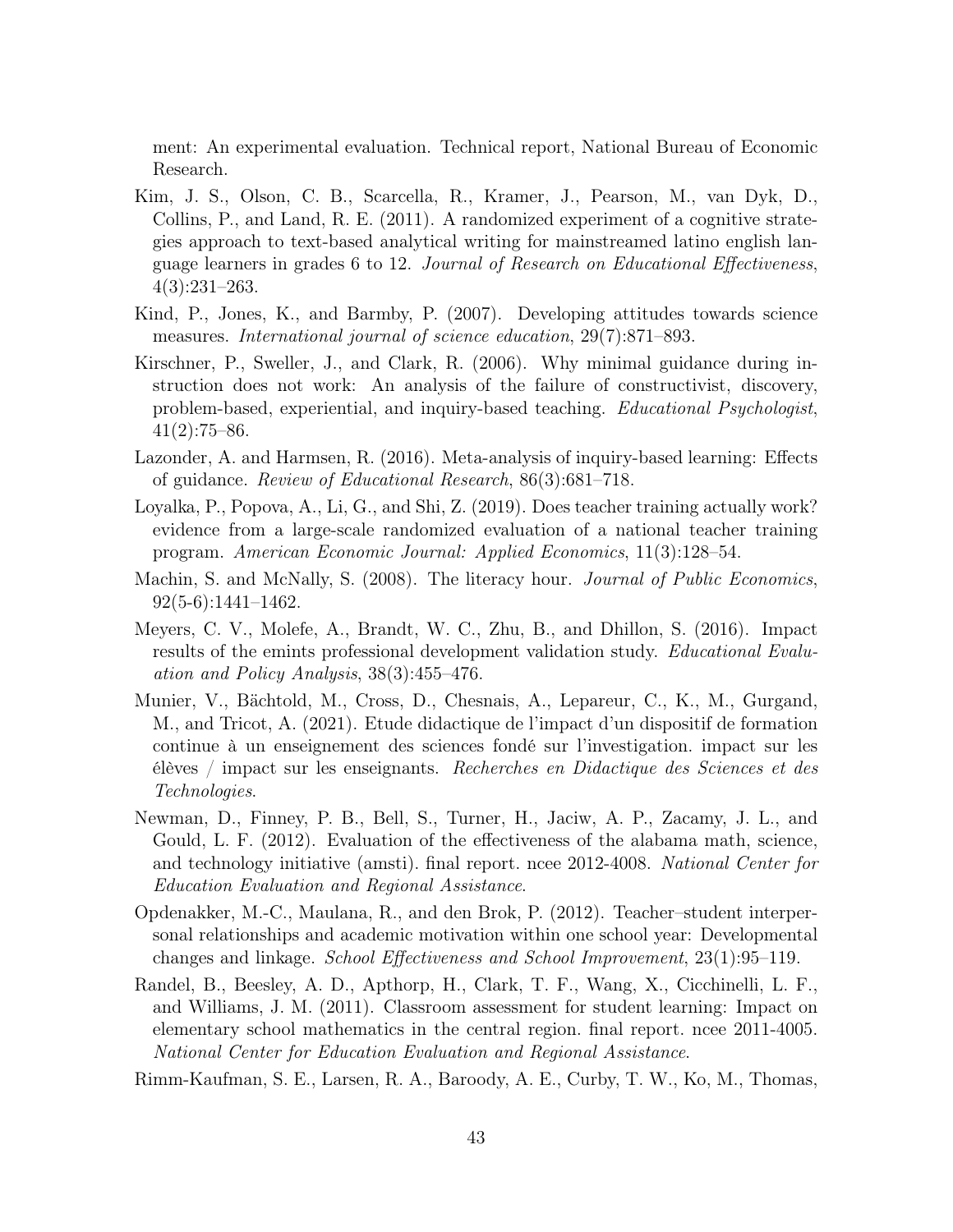<span id="page-43-7"></span>J. B., Merritt, E. G., Abry, T., and DeCoster, J. (2014). Efficacy of the responsive classroom approach: Results from a 3-year, longitudinal randomized controlled trial. American Educational Research Journal, 51(3):567–603.

- <span id="page-43-0"></span>Rivkin, S. G., Hanushek, E. A., and Kain, J. F. (2005). Teachers, schools, and academic achievement. Econometrica, 73(2):417–458.
- <span id="page-43-1"></span>Rockoff, J. E. (2004). The impact of individual teachers on student achievement: Evidence from panel data. American economic review, 94(2):247–252.
- <span id="page-43-3"></span>Rockoff, J. E., Jacob, B. A., Kane, T. J., and Staiger, D. O. (2011). Can you recognize an effective teacher when you recruit one? Education finance and Policy, 6(1):43–74.
- <span id="page-43-2"></span>Rothstein, J. (2010). Teacher quality in educational production: Tracking, decay, and student achievement. The Quarterly Journal of Economics, 125(1):175–214.
- <span id="page-43-4"></span>Schwartz, R. M. (2005). Literacy learning of at-risk first-grade students in the reading recovery early intervention. Journal of Educational Psychology, 97(2):257.
- <span id="page-43-5"></span>Sirinides, P., Gray, A., and May, H. (2018). The impacts of reading recovery at scale: Results from the 4-year i3 external evaluation. Educational Evaluation and Policy Analysis, 40(3):316–335.
- <span id="page-43-6"></span>Yoon, K. S., Duncan, T., Lee, S. W.-Y., Scarloss, B., and Shapley, K. L. (2007). Reviewing the evidence on how teacher professional development affects student achievement. Issues  $\mathcal{C}$  answers. REL, (033).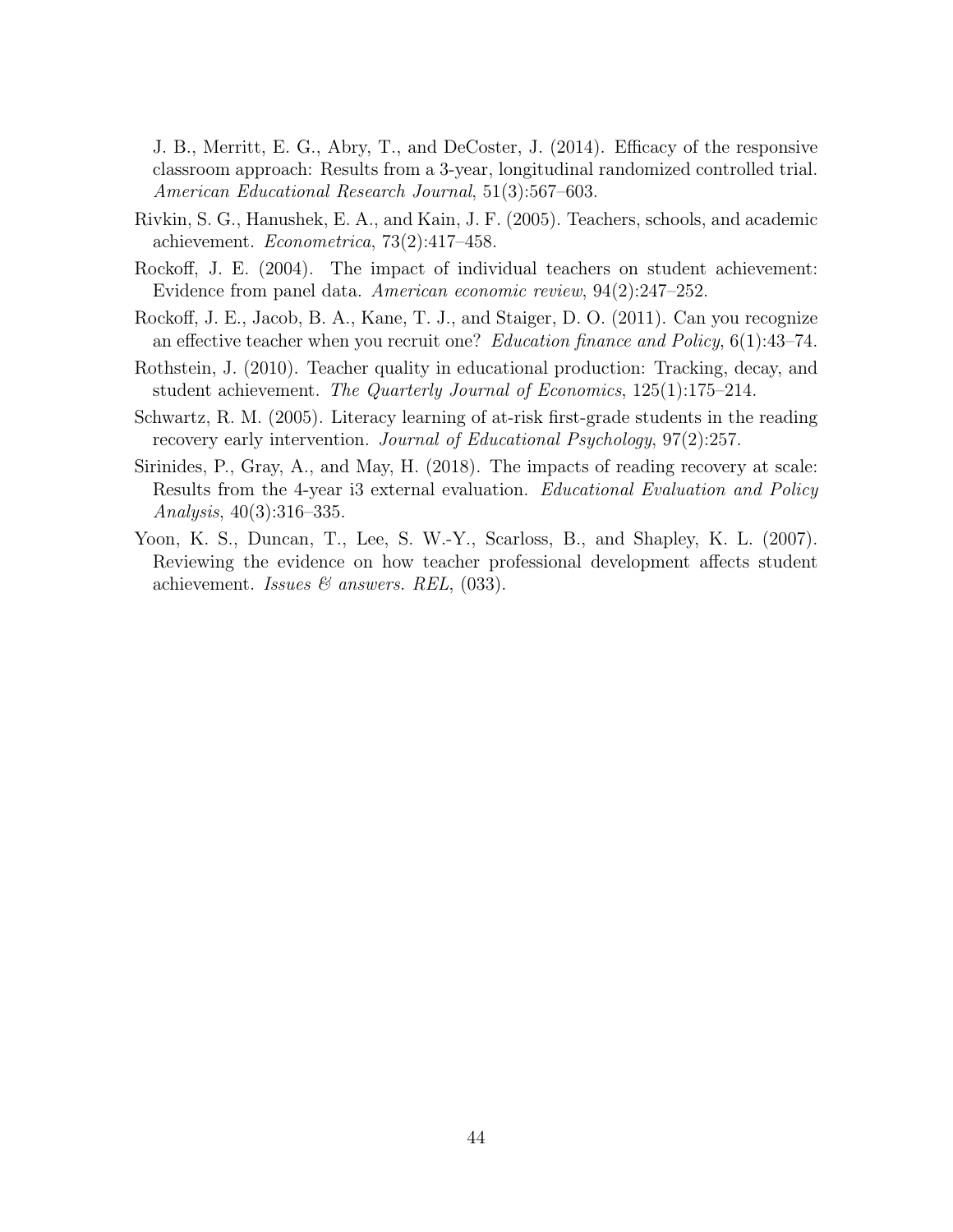## Appendix

| Authors                    | $\operatorname{Year}$ | Country    | Design     | topic        | Grade       | Sample      | Intensity        | ES          | Sig. | LT                           | LT                       |
|----------------------------|-----------------------|------------|------------|--------------|-------------|-------------|------------------|-------------|------|------------------------------|--------------------------|
|                            |                       |            |            |              |             |             |                  |             |      | stud.                        | teach.                   |
| Angrist and Lavy (2001)    | 01                    | Israel     | $\rm NE$   | m;r          | prim        | 31/850      | 11 <sub>d</sub>  | $.3 - .6$   | S    |                              |                          |
| Borman et al. (2007)       | 07                    | <b>USA</b> | <b>RCT</b> | $\mathbf{r}$ | $K-G2$      | 35/4180     | 95h, 1y          | $.21 - .33$ | S    | S                            | $\overline{\phantom{a}}$ |
| Garet et al. $(2008)$      | 08                    | <b>USA</b> | <b>RCT</b> | $\mathbf{r}$ | prim        | 90/5000     | 108h, 2y         | .03         | ns   | ns                           | ns                       |
| Machin and McNally (2008)  | 08                    | UK         | $\rm{NE}$  | r            | G1          | 14000/1.6m  | intens.          | .09         | S    |                              |                          |
| Gersten et al. $(2010)$    | 10                    | <b>USA</b> | RCT        | $\mathbf{r}$ | G1          | 81/468      | 20h, 6m          | .23         | ns   |                              |                          |
| Kim et al. $(2011)$        | 11                    | <b>USA</b> | RCT        | r            | $G6-12$     | 103/2726    | 46h              | .05         | ns   |                              |                          |
| Randel et al. $(2011)$     | 11                    | <b>USA</b> | RCT        | m            | $G4-5$      | 67/4700     | self             | .10         | ns   |                              |                          |
| Allen et al. $(2011)$      | 11                    | <b>USA</b> | RCT        | g            | $G4-5$      | 76/2237     | 1y               | .22         | S    |                              |                          |
| Harris and Sass $(2011)$   | 11                    | <b>USA</b> | $\rm NE$   | m:r          | prim        | 1031/487000 | NA               | .00         | ns   | $\overline{\phantom{0}}$     |                          |
| Campbell and Malkus (2011) | 11                    | <b>USA</b> | RCT        | m            | $G3-5$      | 36/24759    | very             | .05         | ns   | <sub>ns</sub>                | $\overline{\phantom{a}}$ |
| Newman et al. $(2012)$     | 12                    | <b>USA</b> | RCT        | m:s          | $G4-8$      | 82/3000     | 10 d, 2y         | .05         | S    | $\qquad \qquad \blacksquare$ | $\overline{\phantom{a}}$ |
| Bos et al. $(2012)$        | 12                    | <b>USA</b> | RCT        | $\mathbf{r}$ | $G6-8$      | 52/18180    | 14 days          | .01         | ns   | ns                           | ns                       |
| Sirinides et al. (2018)    | 18                    | <b>USA</b> | <b>RCT</b> | r            | G1          | 9784        | intens.          | .47         | S    | $\overline{\phantom{a}}$     |                          |
| Meyers et al. $(2016)$     | 13                    | <b>USA</b> | RCT        | m:r          | $G7-8$      | 60/3072     | 24h, 2y          | $.13 - .17$ | S    |                              |                          |
| Gentaz et al. $(2013)$     | 13                    | France     | RCT        | $\mathbf{r}$ | K           | 56/2398     | 42h              | .00         | ns   |                              |                          |
| Rimm-Kaufman et al. (2014) | 14                    | <b>USA</b> | RCT        | g            | $G3-5$      | 24/2904     | $20\ \mathrm{h}$ | .00         | ns   |                              |                          |
| Bouguen $(2016)$           | 17                    | France     | $\rm NE$   | $\mathbf{r}$ | $\mathbf K$ | 118/4345    | intens.          | .15         | S    |                              |                          |
| Loyalka et al. $(2019)$    | 19                    | China      | <b>RCT</b> | m            | $G7-9$      | 300/16661   | 15d              | .00         | ns   |                              |                          |

Table A1: Summary of the literature

<span id="page-44-0"></span>The table lists the rigorous (RCT or rigorous non-experimental methods) and recent teacher training studies (since 20'). Included studiesare recent (post 2000), are rigorous and are sufficiently powered (>.30 sd ex-ante MDE). We provide the reference to the study, the year of publication, the country, the type of design– RCT or Non Experimental (NE)– the topic of the training program–, the topic –general (g), maths (m), reading (r), the grade, the sample size ( clusters/individuals), the intensity (h, d, <sup>m</sup> <sup>y</sup> for hours, days, months and years), theeffect size expressed in standard deviation and the significance (s for significant at  $10\%$ ). The last two columns provide the results from the student long-term measures (students tracked at least one year after having benefited from <sup>a</sup> trained teachers) and teacher long-term measures(students benefiting from <sup>a</sup> teacher who has been trained at least one year prior).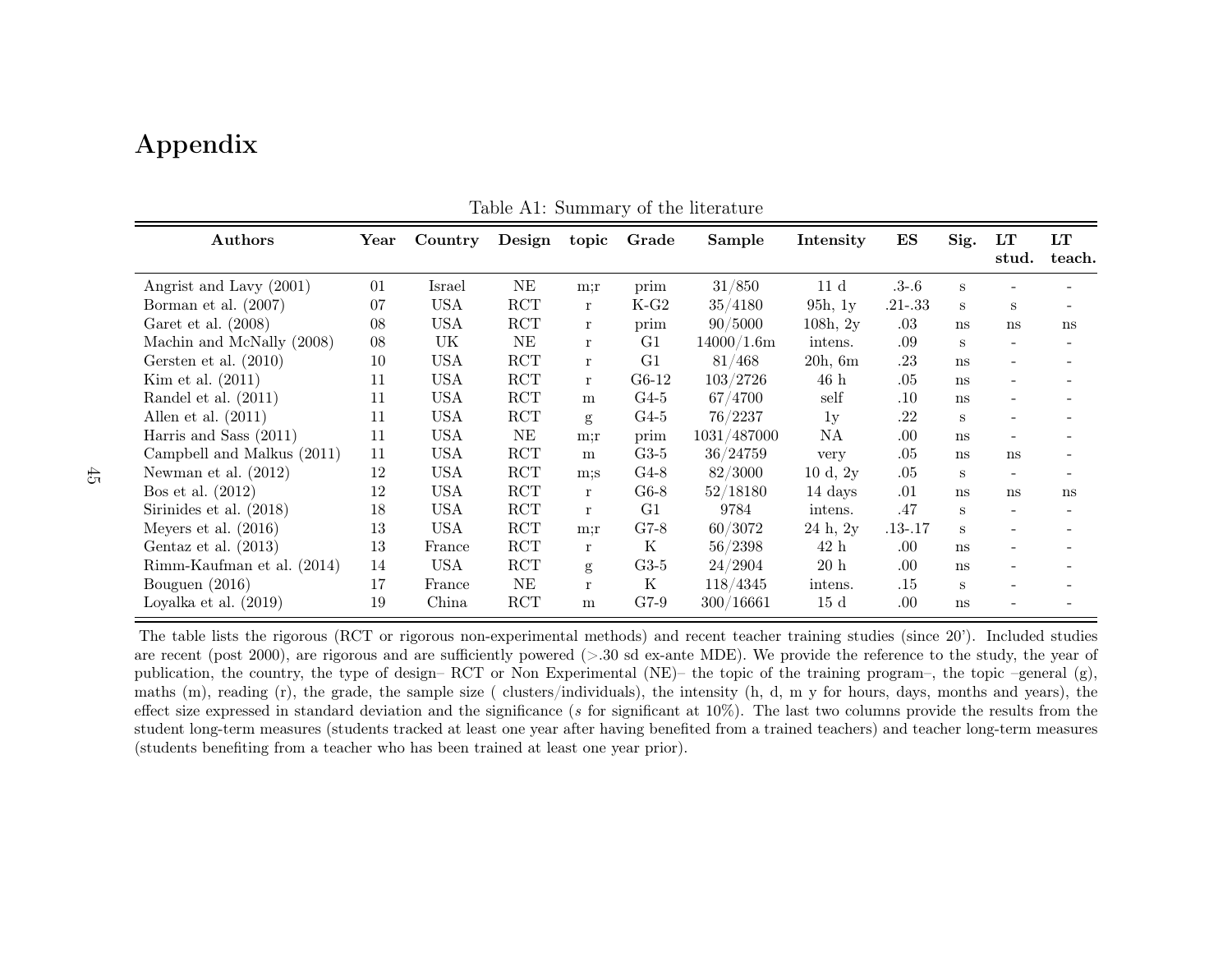| Session topics                                                                              |                                                                            | Lectures In-class with field trainer preparation time trainer |                 |                                                                                                                                                                   |
|---------------------------------------------------------------------------------------------|----------------------------------------------------------------------------|---------------------------------------------------------------|-----------------|-------------------------------------------------------------------------------------------------------------------------------------------------------------------|
| Machinery<br>Light and astronomy<br>Technical objects<br>Wood<br>Inquiry-based method 3 hrs | $6 \text{ hrs}$<br>$12 \text{ hrs}$<br>$6 \text{ hrs}$<br>$12 \text{ hrs}$ | 2 hrs<br>2 hrs                                                | 1 <sub>hr</sub> | 1 ESPE trainer $\&$ 1 field trainer<br>1 scientist $\&$ 1 ESPE trainer<br>ESPE trainer<br>1 scientist $\&$ 1 field trainer<br>1 ESPE trainer $\&$ 1 field trainer |
| Total                                                                                       | $39$ hrs                                                                   | 4 hrs                                                         | 1 hr            |                                                                                                                                                                   |

<span id="page-45-0"></span>Table A2: Description of <sup>a</sup> training program in <sup>a</sup> Maison during one year

The table describes the activities and the corresponding number of hours of one training program conducted in one of the Maison during one year. ESPE trainer are trainers from the certification centers and field trainers are trainers (usually students) coming to the trainee'sclassroom to help implement a teaching sequence about science. The information contained from this table are taken from [Munier](#page-42-16) et al.<br>(2001) [\(2021\)](#page-42-16).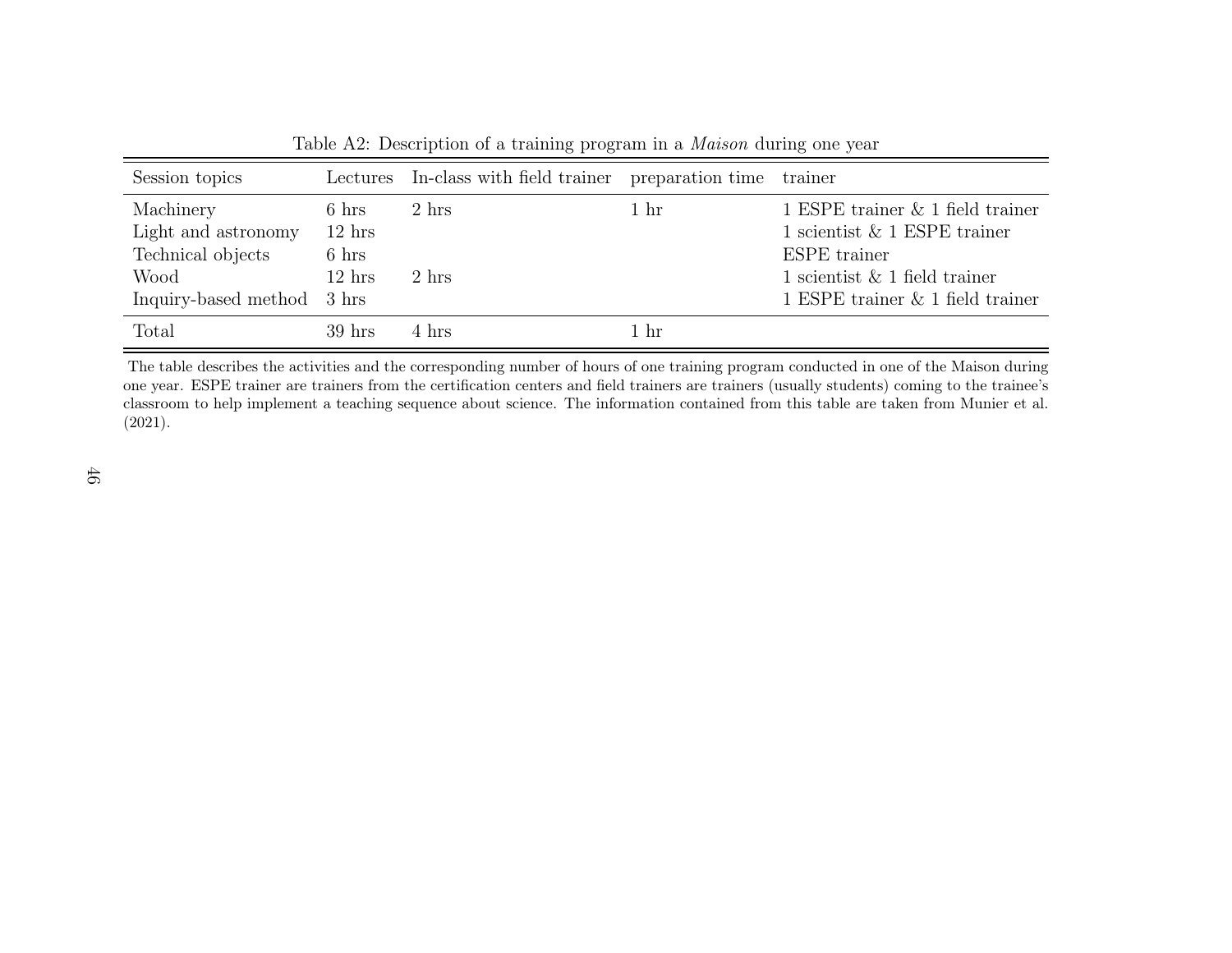<span id="page-46-0"></span>

|                     | Treatment v. Control |          |           |       | Volunteer v. Peer |            |
|---------------------|----------------------|----------|-----------|-------|-------------------|------------|
|                     | Obs.                 | Control  | (1)       | Obs.  | Peer              | (2)        |
| Year 2              |                      |          |           |       |                   |            |
| Baseline knowledge  | 2,689                | $-0.035$ | 0.017     | 4,495 | $-0.064$          | 0.049      |
|                     |                      |          | (0.058)   |       |                   | (0.044)    |
| Baseline skills     | 2,689                | $-0.020$ | $-0.056$  | 4,495 | $-0.132$          | 0.084      |
|                     |                      |          | (0.074)   |       |                   | (0.063)    |
| Baseline motivation | 2,672                | $-0.009$ | 0.015     | 4,461 | 0.079             | $-0.075**$ |
|                     |                      |          | (0.046)   |       |                   | (0.036)    |
| Grade 3             | 3,053                | 0.223    | 0.076     | 5,207 | 0.248             | 0.017      |
|                     |                      |          | (0.064)   |       |                   | (0.062)    |
| Grade 4             | 3,053                | 0.330    | $-0.054$  | 5,207 | 0.394             | $-0.097*$  |
|                     |                      |          | (0.065)   |       |                   | (0.056)    |
| Grade 5             | 3,053                | 0.447    | $-0.022$  | 5,207 | 0.358             | 0.080      |
|                     |                      |          | (0.072)   |       |                   | (0.068)    |
| Late student        | 3,053                | 0.087    | $-0.022*$ | 5,207 | 0.073             | 0.003      |
|                     |                      |          | (0.012)   |       |                   | (0.008)    |
| Female student      | 3,053                | 0.474    | 0.023     | 5,207 | 0.498             | $-0.010$   |
|                     |                      |          | (0.016)   |       |                   | (0.014)    |
| Year 3              |                      |          |           |       |                   |            |
| Baseline knowledge  | 2,529                | $-0.027$ | $-0.003$  | 3,971 | $-0.039$          | 0.005      |
|                     |                      |          | (0.062)   |       |                   | (0.062)    |
| Baseline skills     | 2,529                | $-0.039$ | $-0.097$  | 3,971 | $-0.143$          | 0.007      |
|                     |                      |          | (0.085)   |       |                   | (0.086)    |
| Baseline motivation | 2,516                | 0.012    | $-0.053$  | 3,951 | $-0.001$          | $-0.006$   |
|                     |                      |          | (0.053)   |       |                   | (0.044)    |
| Grade 3             | 2,883                | 0.235    | 0.115     | 4,408 | 0.260             | 0.051      |
|                     |                      |          | (0.072)   |       |                   | (0.069)    |
| Grade 4             | 2,883                | 0.316    | $-0.037$  | 4,408 | 0.423             | $-0.111$   |
|                     |                      |          | (0.066)   |       |                   | (0.072)    |
| Grade 5             | 2,883                | 0.448    | $-0.079$  | 4,408 | 0.317             | 0.060      |
|                     |                      |          | (0.069)   |       |                   | (0.081)    |
| Late student        | 2,826                | 0.083    | $-0.025*$ | 4,351 | 0.110             | $-0.033*$  |
|                     |                      |          | (0.013)   |       |                   | (0.019)    |
| Female student      | 2,826                | 0.476    | 0.011     | 4,351 | 0.511             | $-0.022$   |
|                     |                      |          | (0.016)   |       |                   | (0.017)    |

Table A3: Balance checks - students' outcomes and characteristics

The table provides the baseline difference, in year 2 and 3, between the students in the treatment and control group and the difference between peer students and students of volunteer teachers. Column Obs. gives the number of students, Control the average in the control group, Peer the average of the peer students and column (1) and (2) the difference between treatment and control and peer student and students of volunteer teachers respectively. All observations are weighted by sampling probabilities. We control for strata fixed effects. Standard errors are clustered at the teacher level and given below the regression coefficients in parenthesis. p<0.01 \*\*\*, p<0.05 \*\* p<0.1 \*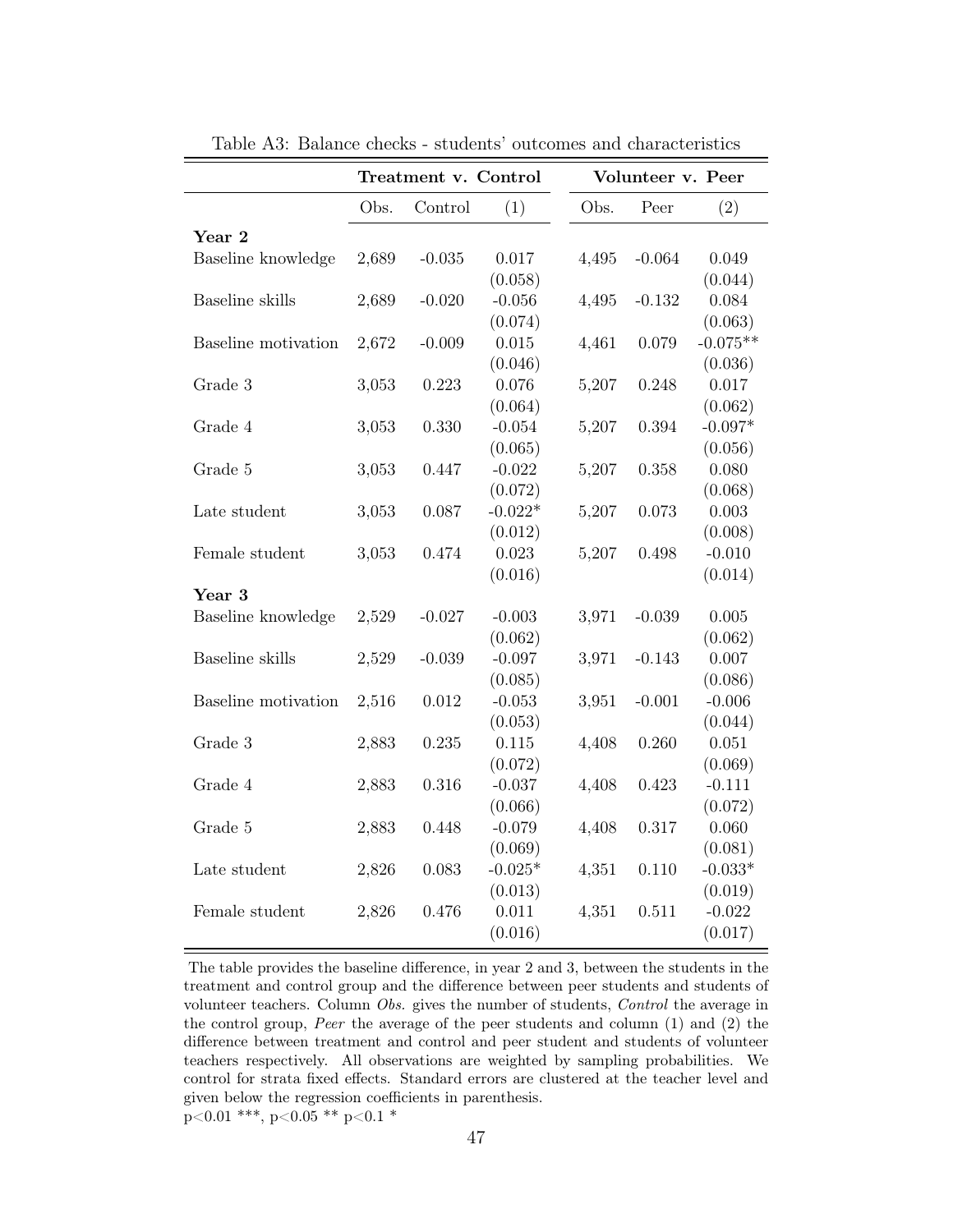<span id="page-47-0"></span>

|                     | Obs. | (1)      | (2)       |
|---------------------|------|----------|-----------|
| Year 1              | 129  | 0.247    | 0.020     |
|                     |      | (0.234)  | (0.233)   |
| Year 2              | 119  | $-0.272$ | $-0.467*$ |
|                     |      | (0.267)  | (0.269)   |
| Year 3              | 102  | 0.075    | 0.038     |
|                     |      | (0.283)  | (0.309)   |
| Baseline covariates |      |          |           |

Table A4: Impacts on the number of science topics covered in class

The table gives the impacts of the program on the number of different science topics covered in class each year. Column Obs. gives the number of teachers,  $(1)$  the treatment coefficients,  $(2)$  the treatment coefficients conditional on baseline hours of science taught and baseline practices of inquiry-based learning. All regressions are weighted by sampling probabilities and include strata fixed effects. Standard errors are given below the regression coefficients in parentheses.

 $p<0.01$  \*\*\*, p<0.05 \*\* p<0.1 \*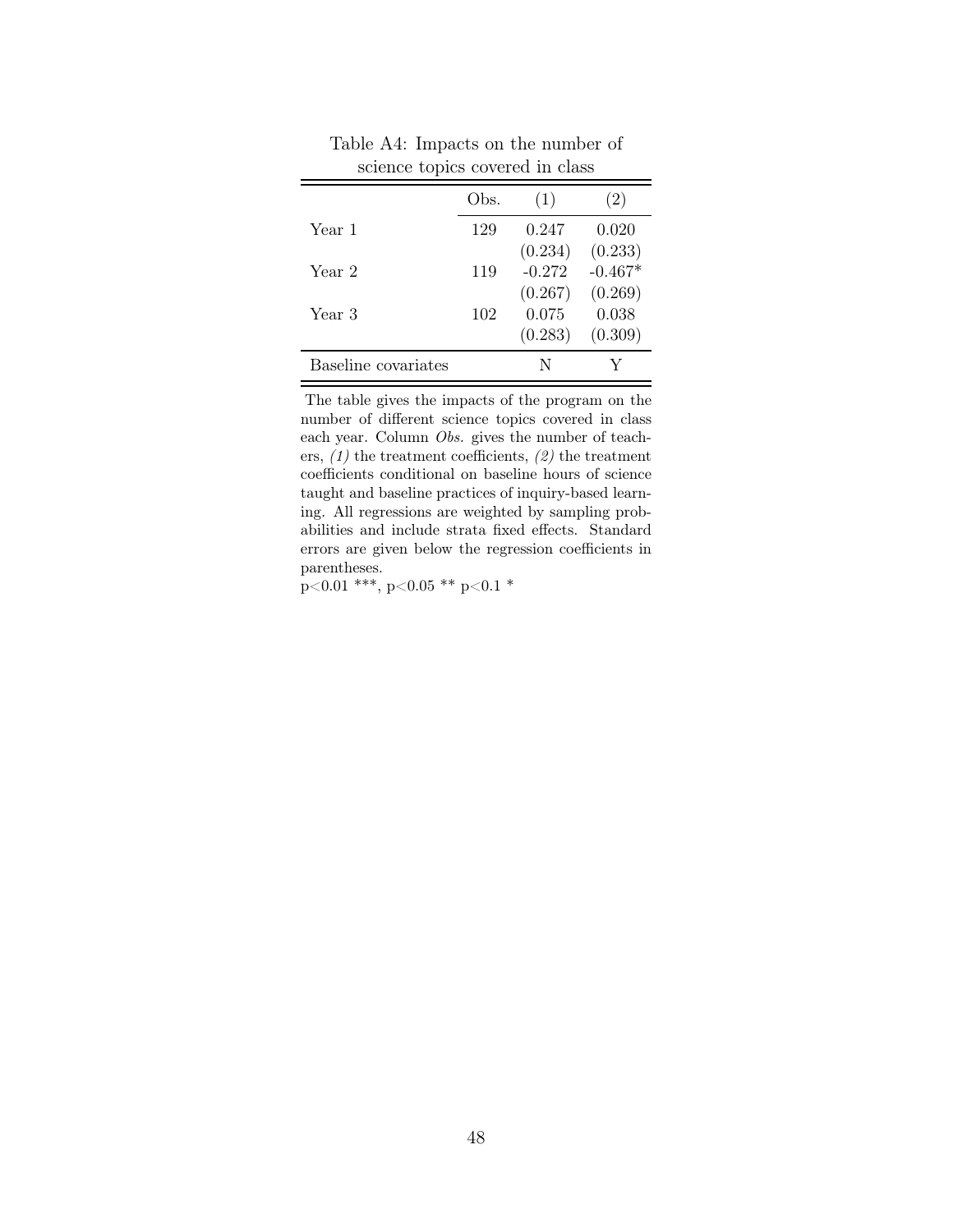|                            |               | Year 1  |         |               | Year 2     |          |               | Year 3    |          |  |
|----------------------------|---------------|---------|---------|---------------|------------|----------|---------------|-----------|----------|--|
|                            | $\mathcal{C}$ | (1)     | (2)     | $\mathcal{C}$ | (1)        | (2)      | $\mathcal{C}$ | (1)       | (2)      |  |
| Science intensity index    |               |         |         |               |            |          |               |           |          |  |
| Feels teach enough sci.    | $-0.041$      | 0.262   | 0.153   | $-0.051$      | $0.488**$  | $0.355*$ | 0.003         | $0.378*$  | 0.292    |  |
|                            |               | (0.175) | (0.178) |               | (0.203)    | (0.199)  |               | (0.196)   | (0.207)  |  |
| Weekly hours of science    | 1.537         | 0.137   | 0.030   | 1.429         | $0.252***$ | $0.180*$ | 1.349         | $0.252**$ | $0.186*$ |  |
|                            |               | (0.089) | (0.083) |               | (0.093)    | (0.095)  |               | (0.107)   | (0.108)  |  |
| $#$ hands-on science expe. | 0.642         | 0.053   | 0.042   | 0.652         | $0.088**$  | 0.068    | 0.644         | 0.025     | $-0.004$ |  |
|                            |               | (0.042) | (0.043) |               | (0.044)    | (0.046)  |               | (0.049)   | (0.050)  |  |
| $#$ science expe.          | 0.290         | 0.029   | 0.057   | 0.349         | 0.013      | 0.023    | 0.382         | $-0.064$  | $-0.054$ |  |
|                            |               | (0.056) | (0.060) |               | (0.062)    | (0.066)  |               | (0.069)   | (0.070)  |  |
| Declared practices index   |               |         |         |               |            |          |               |           |          |  |
| Introduces sci. problem    |               |         |         | $-0.054$      | $0.364**$  | 0.294    | 0.067         | $0.472**$ | 0.327    |  |
|                            |               |         |         |               | (0.181)    | (0.191)  |               | (0.200)   | (0.209)  |  |
| Works on students vision   |               |         |         | 0.001         | $-0.001$   | $-0.147$ | 0.018         | $0.343*$  | 0.268    |  |
|                            |               |         |         |               | (0.189)    | (0.188)  |               | (0.206)   | (0.220)  |  |
| Evaluates students         |               |         |         | $-0.045$      | $-0.106$   | $-0.264$ | 0.000         | 0.228     | 0.109    |  |
|                            |               |         |         |               | (0.173)    | (0.170)  |               | (0.188)   | (0.195)  |  |
| Normative statements index |               |         |         |               |            |          |               |           |          |  |
| Importance of $\dots$      |               |         |         |               |            |          |               |           |          |  |
| Introducing sci. pb.       |               |         |         | $-0.016$      | 0.159      | 0.193    | $-0.002$      | 0.141     | 0.086    |  |
|                            |               |         |         |               | (0.180)    | (0.183)  |               | (0.202)   | (0.222)  |  |
| $\dots$ formulating hyp.   |               |         |         | $-0.022$      | 0.185      | 0.148    | $-0.009$      | 0.165     | 0.118    |  |
|                            |               |         |         |               | (0.188)    | (0.202)  |               | (0.188)   | (0.204)  |  |
| linking model to obs.      |               |         |         | $-0.005$      | 0.014      | $-0.006$ | 0.028         | 0.160     | 0.124    |  |
|                            |               |         |         |               | (0.181)    | (0.210)  |               | (0.177)   | (0.179)  |  |
| evaluating students        |               |         |         | 0.011         | 0.066      | $-0.059$ | $-0.003$      | $0.391*$  | 0.376    |  |
|                            |               |         |         |               | (0.166)    | (0.171)  |               | (0.233)   | (0.270)  |  |
| Baseline covariates        |               |         |         |               | N          | Y        |               | N         | Y        |  |

Table A5: Impacts on teacher qualitative practices, detailed

The table provides the impact on teacher quantitative practices. Column *Obs.* gives the number of observation, *C*. the average in the control group, (1) the treatment coefficient (2) the treatment coefficient conditional on baseline hours of science taught and baseline practices of inquirybased learning. All regressions are weighted by sampling probabilities and include strata fixed effects. Standard are given below the regressioncoefficients in parenthesis.

<span id="page-48-0"></span> $p<0.01$  \*\*\*,  $p<0.05$  \*\*  $p<0.1$  \*

 $\equiv$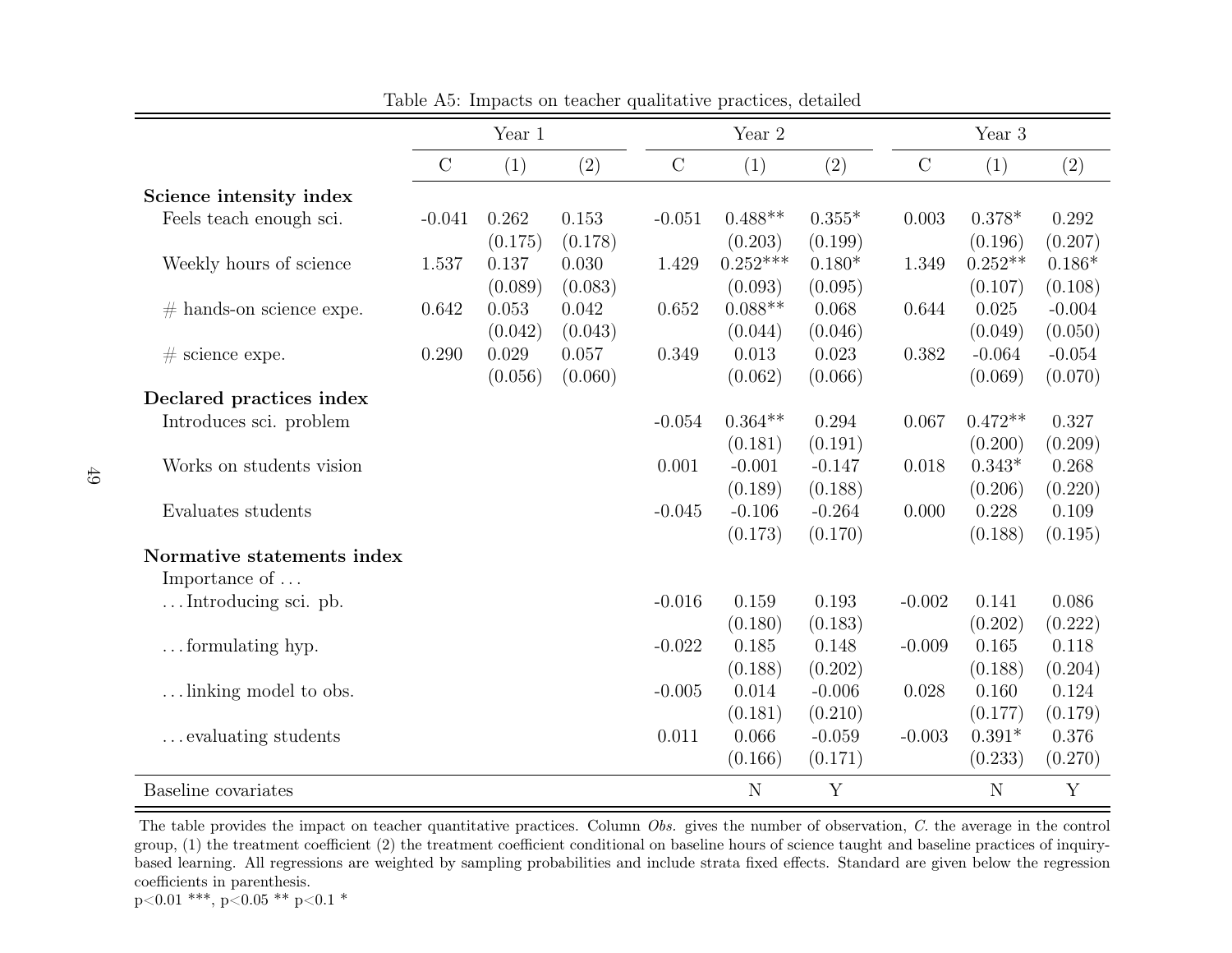|                                 |      | Year 1  |             |      | Year 2      |           |         | Year 3    |          |  |
|---------------------------------|------|---------|-------------|------|-------------|-----------|---------|-----------|----------|--|
|                                 | Obs. | Control | (1)         | Obs. | Control     | (2)       | Obs.    | Control   | (3)      |  |
| Socio-economic characteristics  |      |         |             |      |             |           |         |           |          |  |
| Gender, $1 = \text{female}$     | 129  | 0.737   | $-0.023$    | 119  | 0.713       | $-0.003$  | 102     | 0.672     | 0.030    |  |
|                                 |      |         | (0.081)     |      |             | (0.089)   |         |           | (0.107)  |  |
| Birth year                      | 128  | 1970.00 | $-0.590$    | 119  | 1969.92     | 0.093     | 101     | 1969.77   | $-0.795$ |  |
|                                 |      |         | (1.175)     |      |             | (1.231)   |         |           | (1.364)  |  |
| Higher education in years       | 128  | 2.847   | $0.335\,$   | 119  | 2.866       | 0.397     | 101     | 2.893     | 0.290    |  |
|                                 |      |         | (0.231)     |      |             | (0.246)   |         |           | (0.280)  |  |
| Holds a scientific degree       | 128  | 0.645   | $-0.128$    | 119  | $0.613\,$   | $-0.077$  | 101     | 0.677     | $-0.092$ |  |
|                                 |      |         | (0.088)     |      |             | (0.096)   |         |           | (0.098)  |  |
| Had a career in science         | 128  | 0.148   | $-0.026$    | 119  | 0.114       | $-0.005$  | 101     | 0.172     | $-0.037$ |  |
|                                 |      |         | (0.058)     |      |             | (0.063)   |         |           | (0.066)  |  |
| Teaching experience             | 128  | 17.422  | 0.589       | 119  | 17.474      | $-0.400$  | $101\,$ | 17.358    | 0.845    |  |
|                                 |      |         | (1.099)     |      |             | (1.219)   |         |           | (1.315)  |  |
| In-service training in year 0   |      |         |             |      |             |           |         |           |          |  |
| Received some training          | 128  | 0.291   | $-0.017$    | 119  | 0.281       | $-0.036$  | 101     | $0.285\,$ | $-0.012$ |  |
|                                 |      |         | (0.061)     |      |             | (0.065)   |         |           | (0.067)  |  |
| Total training hours            | 115  | 11.348  | $-1.234$    | 108  | 11.239      | $-1.310$  | $89\,$  | 12.223    | $-0.316$ |  |
|                                 |      |         | (6.879)     |      |             | (7.871)   |         |           | (10.54)  |  |
| Total training hours in science | 115  | 2.108   | 1.581       | 108  | 1.088       | 1.469     | 89      | 1.064     | 0.880    |  |
|                                 |      |         | (1.092)     |      |             | (1.152)   |         |           | (1.242)  |  |
| Received Maisons training       | 128  | 0.206   | $-0.056$    | 119  | 0.179       | $0.007\,$ | 101     | $0.160\,$ | $-0.007$ |  |
|                                 |      |         | (0.063)     |      |             | (0.062)   |         |           | (0.067)  |  |
| Received La Main à la Pâte      | 128  | 0.176   | $-0.082*$   | 119  | 0.180       | $-0.071$  | 101     | 0.140     | $-0.059$ |  |
|                                 |      |         | (0.049)     |      |             | (0.053)   |         |           | (0.054)  |  |
| Teaching practices in year 0    |      |         |             |      |             |           |         |           |          |  |
| $\#$ of hours of sciences       | 128  | 1.925   | $0.297***$  | 119  | 1.933       | $0.231*$  | 101     | 1.934     | 0.219    |  |
|                                 |      |         | (0.112)     |      |             | (0.123)   |         |           | (0.136)  |  |
| $\#$ of topics covered (max 8)  | 128  | 5.113   | 0.217       | 119  | $5.145\,$   | 0.187     | 101     | 5.066     | 0.154    |  |
|                                 |      |         | (0.263)     |      |             | (0.284)   |         |           | (0.342)  |  |
| $%$ of sessions with expe.      | 128  | 0.570   | $\,0.031\,$ | 119  | $\,0.564\,$ | 0.047     | 101     | 0.574     | 0.035    |  |
|                                 |      |         | (0.036)     |      |             | (0.038)   |         |           | (0.041)  |  |
| Practices inquiry-based         | 128  | 0.825   | 0.069       | 119  | 0.784       | $0.151**$ | 101     | 0.793     | 0.114    |  |
|                                 |      |         | (0.059)     |      |             | (0.064)   |         |           | (0.069)  |  |
| Observations                    | 129  | 61      |             | 119  | $53\,$      |           | 102     | 46        |          |  |

Table A6: Pre-Randomization Teacher Characteristics on Respondent Teachers in Years 1, 2 and 3

<span id="page-49-0"></span>The table shows the differences between treatment and control teachers before randomization at Q0 on the sample of teacherswho responded to the teacher questionnaire in years 1, 2 or 3. Column Obs. gives the number of observations, column Control the average in the control group. All regressions are weighed and include strata fixed effects. Standard errors are given belowthe regression coefficients in parentheses.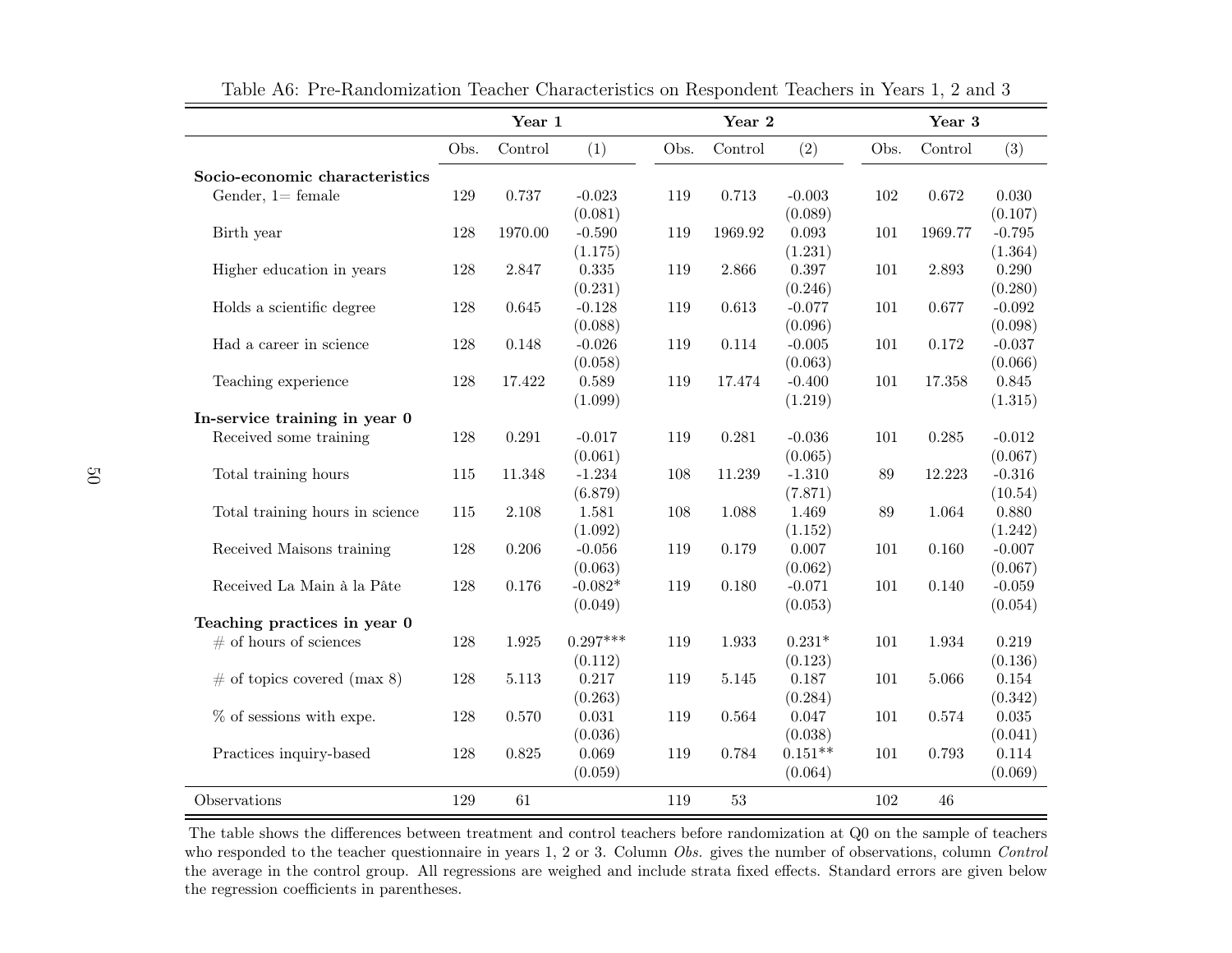<span id="page-50-0"></span>

|                         | <b>Baseline</b> | <b>Baseline</b>   | <b>Baseline</b> |
|-------------------------|-----------------|-------------------|-----------------|
|                         | knowledge       | skills            | motivation      |
| <b>Baseline scores</b>  |                 |                   |                 |
| knowledge               | 1               | 0.501             | 0.059           |
|                         | [0.000]         | [0.000]           | [0.452]         |
| skills                  | 0.501           | $\mathbf{1}$      | $-0.006$        |
|                         | [0.000]         | [0.000]           | $[1]$           |
| motivation              | 0.059           | $-0.006$          | 1               |
|                         | [0.452]         | $[1]$             | [0.000]         |
| <b>Endline</b> scores   |                 |                   |                 |
| knowledge               | 0.551           | 0.463             | 0.076           |
|                         | [0.000]         | [0.000]           | [0.034]         |
| skills                  | 0.439           | 0.603             | 0.022           |
|                         | [0.000]         | [0.000]           | $[1]$           |
| motivation              | 0.058           | 0.005             | 0.529           |
|                         | [0.499]         | $\lceil 1 \rceil$ | [0.000]         |
| Student characteristics |                 |                   |                 |
| Grade 3                 | $-0.13$         | $-0.308$          | 0.081           |
|                         | [0.000]         | [0.000]           | [0.016]         |
| Grade 4                 | $-0.055$        | $-0.09$           | 0.015           |
|                         | [0.761]         | [0.003]           | 1               |
| Grade 5                 | 0.153           | 0.325             | $-0.078$        |
|                         | [0.000]         | [0.000]           | [0.028]         |
| Late student            | $-0.165$        | $-0.143$          | 0.023           |
|                         | [0.000]         | [0.000]           | $[1]$           |
| Female student          | $-0.051$        | 0.056             | $-0.046$        |
|                         | $[1]$           | [0.652]           | $[1]$           |
| Observations            | 2016            | 2016              | 2005            |

Table A7: Correlations between Test scores and Student Characteristics

The table provides the correlation between our student test score measures and student characteristics and across time (baseline versus endline), in the control group, years 2 and 3 pooled. In square brackets, we provide the Bonferroni adjusted p-values.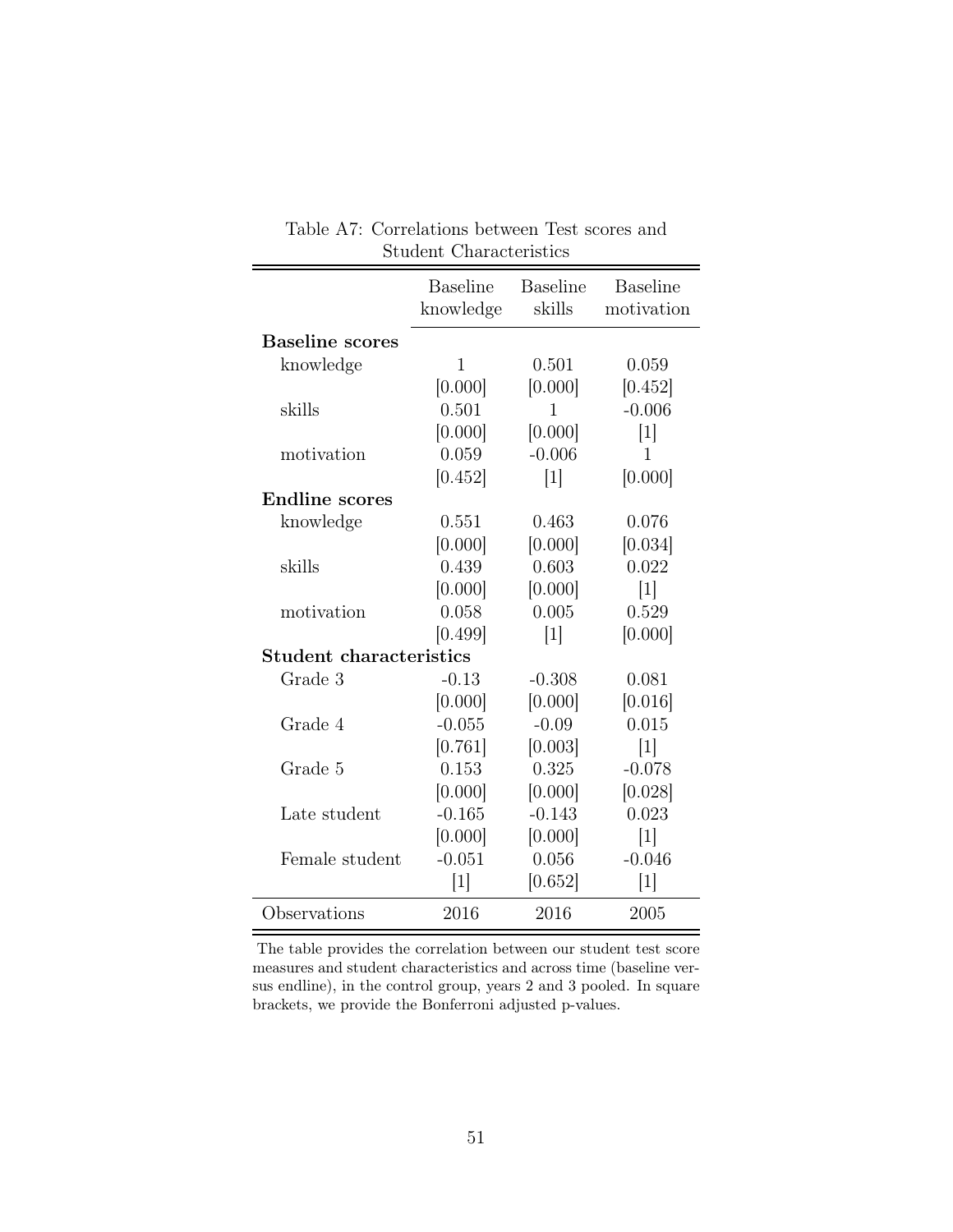<span id="page-51-0"></span>

| "I like science"                                          | "Scientific mindset"                                                          | "Science is easy"                                                       |
|-----------------------------------------------------------|-------------------------------------------------------------------------------|-------------------------------------------------------------------------|
| Component 1                                               | Component 2                                                                   | Component 3                                                             |
| I love science                                            | I am always curious about<br>how new technologies work                        | I find science easy                                                     |
| Later, I plan to study science                            | To understand science, ex-<br>periences are better than<br>lessons            | I do well in science                                                    |
| At home I like to play scien-<br>tific games              | I like to have scientific ev-<br>idence before I think some-<br>thing is true | I like to observe plants and<br>animals when I go for a walk.           |
| I like to discuss science with<br>my classmates           | I prefer to learn science by<br>doing experiments                             | I like to take my toys apart<br>to try and figure out how<br>they work. |
| I would like to participate in<br>science competitions    |                                                                               |                                                                         |
| Science is my favorite sub-<br>ject                       |                                                                               |                                                                         |
| I think I have a scientific<br>mind                       |                                                                               |                                                                         |
| I like to watch science shows<br>on TV or on my computer. |                                                                               |                                                                         |
| I like to read magazines and<br>science books.            |                                                                               |                                                                         |

Table A8: Sub-components of the motivation index

The tables describe the item content of the three components of the motivation index.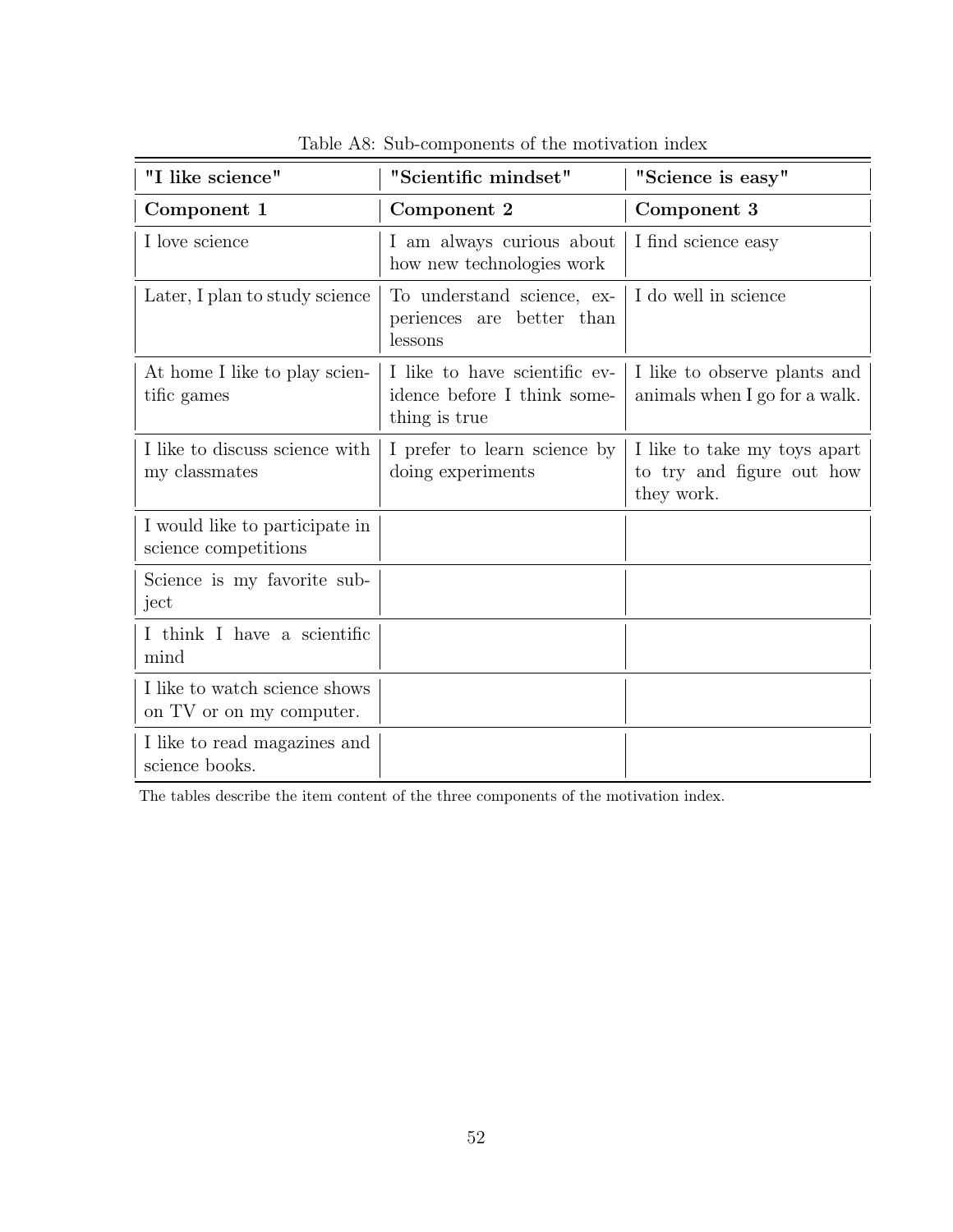<span id="page-52-0"></span>

|                    |       | Treatment v. Control |            | Volunteer v. Peer |          |           |  |
|--------------------|-------|----------------------|------------|-------------------|----------|-----------|--|
|                    | Obs.  | Control              | (1)        | Obs.              | Peer     | (2)       |  |
| Year 2             |       |                      |            |                   |          |           |  |
| I like science     | 2,670 | 0.002                | 0.025      | 4,459             | 0.064    | $-0.044*$ |  |
|                    |       |                      | (0.032)    |                   |          | (0.026)   |  |
| Scientific mindset | 2,658 | $-0.012$             | $-0.054$   | 4,439             | $-0.002$ | $-0.038$  |  |
|                    |       |                      | (0.033)    |                   |          | (0.027)   |  |
| Science is easy    | 2,660 | $-0.008$             | 0.035      | 4,437             | 0.043    | $-0.034$  |  |
|                    |       |                      | (0.025)    |                   |          | (0.024)   |  |
| Year 3             |       |                      |            |                   |          |           |  |
| I like science     | 2,516 | 0.026                | $-0.032$   | 3,951             | 0.031    | $-0.017$  |  |
|                    |       |                      | (0.038)    |                   |          | (0.031)   |  |
| Scientific mindset | 2,507 | $-0.030$             | $-0.066**$ | 3,938             | $-0.046$ | $-0.006$  |  |
|                    |       |                      | (0.031)    |                   |          | (0.028)   |  |
| Science is easy    | 2,511 | $-0.008$             | 0.015      | 3,943             | $-0.033$ | 0.031     |  |
|                    |       |                      | (0.032)    |                   |          | (0.030)   |  |
| Number of clusters |       |                      | 134        |                   |          | 134       |  |

Table A9: Balance checks - sub-components of the motivation index

The table provides the baseline difference between the treatment and control students and the baseline difference between the students of the volunteer teachers and the peer students. Column Obs. gives the number of observation, Control the average in the control group, (1) the difference between treatment and control, Peer the average in the group of peer students and (2) the difference between students of the volunteer teacher and the peer students. All regressions are weighted by sampling probabilities and include strata fixed effects. Standard errors are clustered at the teacher level and given below the regression coefficients in parenthesis.

p<0.01 \*\*\*, p<0.05 \*\* p<0.1 \*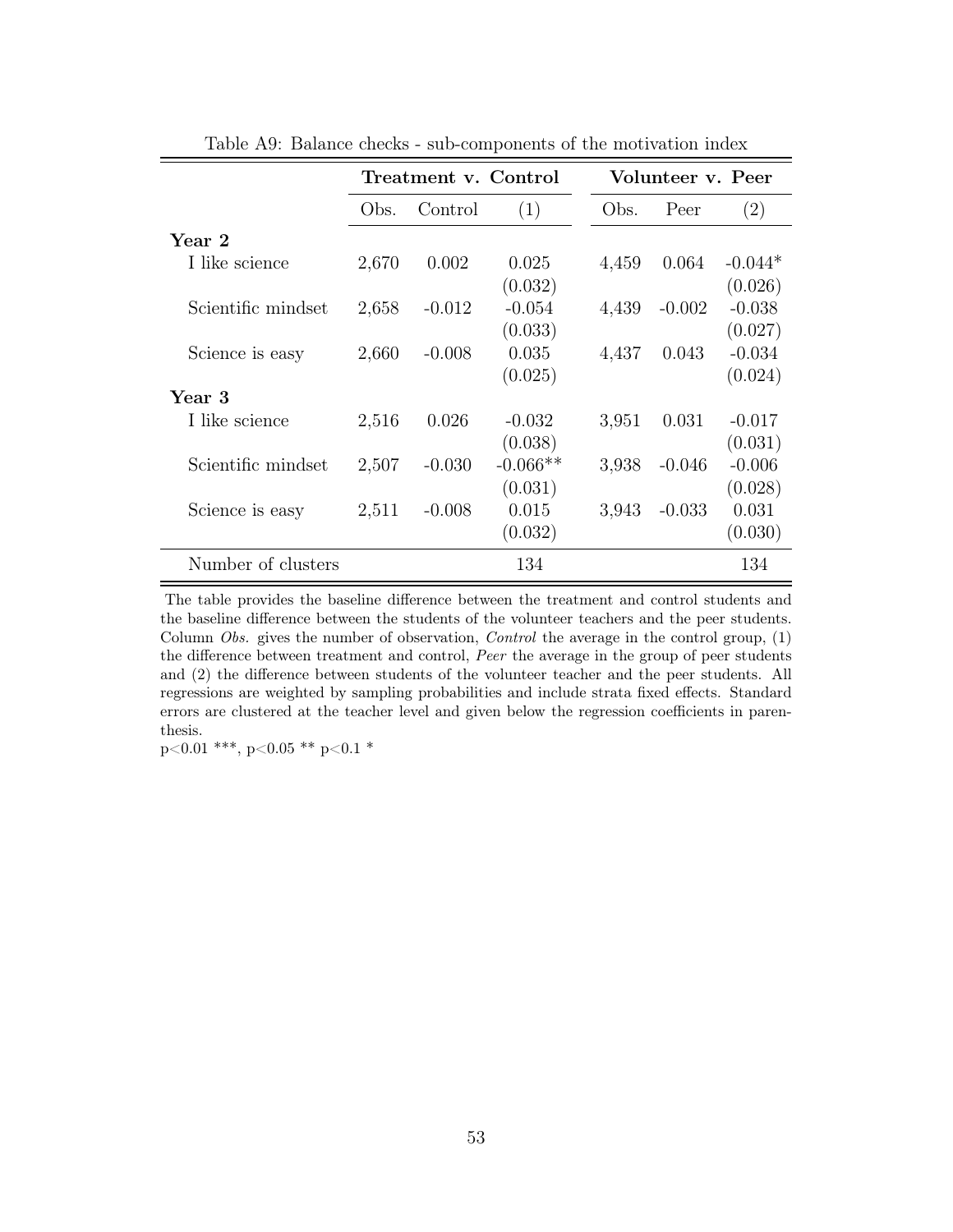|            |             |       |              |           | Student Heterogeneity |            |           |                 | Teacher Heterogeneity |           |
|------------|-------------|-------|--------------|-----------|-----------------------|------------|-----------|-----------------|-----------------------|-----------|
|            |             |       | top achiever |           |                       | girl       |           | science diploma |                       | woman     |
|            |             | Obs.  | (1)          | (2)       | $\left( 1\right)$     | (2)        | (1)       | (2)             | (1)                   | (2)       |
| Knowledge  | $T^*H$      | 2,415 | $-0.121*$    | $-0.063$  | 0.114                 | 0.009      | 0.056     | 0.086           | 0.032                 | 0.033     |
|            |             |       | (0.072)      | (0.063)   | (0.082)               | (0.064)    | (0.124)   | (0.088)         | (0.133)               | (0.101)   |
|            | $\mathbf T$ |       | $0.220***$   | $0.131**$ | 0.064                 | $0.095*$   | 0.070     | 0.044           | 0.096                 | 0.072     |
|            |             |       | (0.066)      | (0.059)   | (0.071)               | (0.051)    | (0.096)   | (0.072)         | (0.103)               | (0.080)   |
|            | $\,$ H      |       | $0.904***$   | 0.024     | $-0.148**$            | $-0.071$   | $-0.181*$ | $-0.126*$       | 0.083                 | 0.017     |
|            |             |       | (0.058)      | (0.073)   | (0.067)               | (0.047)    | (0.094)   | (0.070)         | (0.099)               | (0.070)   |
| Skills     | $T^*H$      | 2,415 | $-0.028$     | 0.008     | 0.107                 | 0.023      | 0.010     | 0.036           | $-0.026$              | $-0.050$  |
|            |             |       | (0.074)      | (0.065)   | (0.073)               | (0.060)    | (0.106)   | (0.078)         | (0.121)               | (0.093)   |
|            | $\mathbf T$ |       | 0.058        | 0.015     | $-0.044$              | $-0.001$   | 0.007     | $-0.005$        | 0.033                 | 0.051     |
|            |             |       | (0.063)      | (0.052)   | (0.056)               | (0.044)    | (0.072)   | (0.056)         | (0.097)               | (0.079)   |
|            | H           |       | $0.606***$   | $-0.005$  | $0.122**$             | $0.155***$ | $-0.068$  | $-0.020$        | 0.070                 | 0.029     |
|            |             |       | (0.061)      | (0.065)   | (0.059)               | (0.046)    | (0.078)   | (0.061)         | (0.087)               | (0.065)   |
| Motivation | $T^*H$      | 2,409 | $-0.016$     | $-0.063$  | $-0.094$              | $-0.087$   | $-0.006$  | 0.007           | 0.121                 | 0.095     |
|            |             |       | (0.089)      | (0.073)   | (0.086)               | (0.077)    | (0.084)   | (0.071)         | (0.093)               | (0.079)   |
|            | $\mathbf T$ |       | $-0.015$     | 0.029     | 0.012                 | 0.026      | $-0.027$  | $-0.020$        | $-0.122*$             | $-0.086$  |
|            |             |       | (0.063)      | (0.057)   | (0.056)               | (0.052)    | (0.062)   | (0.052)         | (0.066)               | (0.064)   |
|            | H           |       | $0.170**$    | 0.103     | $-0.049$              | $-0.042$   | 0.029     | 0.026           | $-0.102$              | $-0.116*$ |
|            |             |       | (0.066)      | (0.069)   | (0.066)               | (0.055)    | (0.069)   | (0.056)         | (0.066)               | (0.060)   |
| Covariates |             |       | N            | Y         | N                     | Y          | N         | Y               | N                     | Y         |

Table A10: Treatment Heterogeneity - Year 2

<span id="page-53-0"></span>The table provides the result of the heterogeneous treatment analysis in year <sup>2</sup> on the three endline student test scores (knowledge, skills and motivation). In rows, <sup>T</sup>\*H <sup>g</sup>ives the interaction between the treatment variable and the heterogeneity variables, <sup>T</sup> <sup>g</sup>ives thecoefficient of treatment variable and H the coefficient of the heterogeneity variable. In the first set of columns (student Heterogeneity), the heterogeneity is based on baseline student variables (being <sup>a</sup> top achiever at baseline i.e. top 50% of the knowledge score at baseline and being <sup>a</sup> <sup>g</sup>irl). In the second set of columns, we analyse the heterogeneity by baseline teacher characteristics (having <sup>a</sup> diploma in science and being <sup>a</sup> woman). Columns (1) <sup>g</sup>ives the result of the regression without baseline covariate while columns (2) the result conditional on baseline covariates, baseline hours of science taught and baseline practices of inquiry-based learning. All regressions are weighted by sampling probabilities and include strata fixed effects. Standard errors are clustered at the teacher level and given belowthe regression coefficients in parenthesis. $p<0.01$  \*\*\*,  $p<0.05$  \*\*  $p<0.1$  \*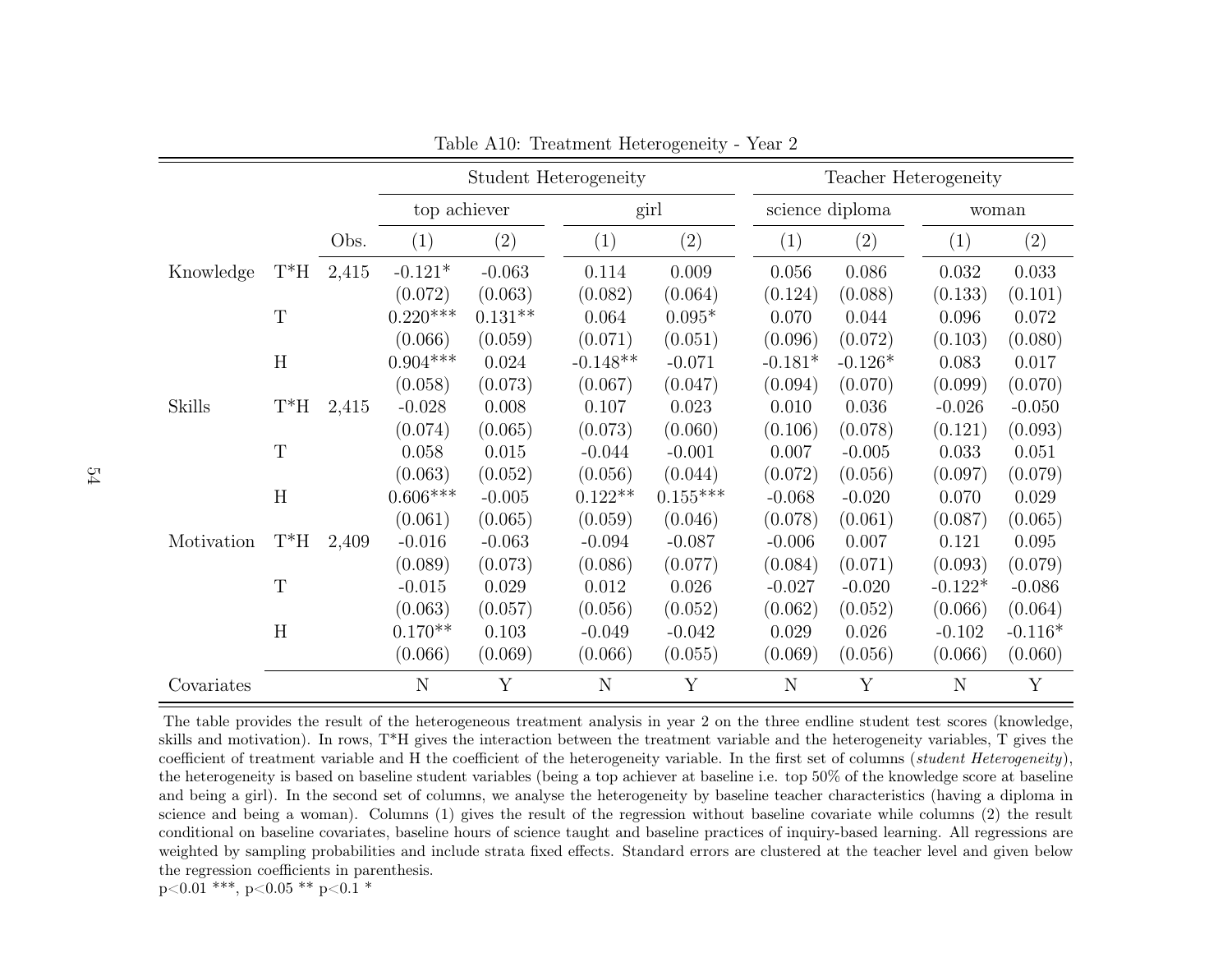|            |             |       |              |                   | Student Heterogeneity |           |           |                   | Teacher Heterogeneity |                 |       |  |
|------------|-------------|-------|--------------|-------------------|-----------------------|-----------|-----------|-------------------|-----------------------|-----------------|-------|--|
|            |             |       | top achiever |                   | girl                  |           |           |                   |                       | science diploma | woman |  |
|            |             | Obs.  | (1)          | $\left( 2\right)$ | (1)                   | (2)       | (1)       | $\left( 2\right)$ | (1)                   | (2)             |       |  |
| Knowledge  | $T^*H$      | 2,216 | 0.001        | $-0.002$          | $-0.210**$            | $-0.142*$ | $-0.247*$ | $-0.131$          | 0.281                 | 0.171           |       |  |
|            |             |       | (0.092)      | (0.080)           | (0.087)               | (0.077)   | (0.127)   | (0.089)           | (0.171)               | (0.111)         |       |  |
|            | T           |       | 0.063        | 0.035             | $0.140*$              | $0.101*$  | $0.174*$  | 0.096             | $-0.166$              | $-0.105$        |       |  |
|            |             |       | (0.077)      | (0.063)           | (0.080)               | (0.059)   | (0.099)   | (0.070)           | (0.142)               | (0.092)         |       |  |
|            | H           |       | $0.801***$   | 0.038             | 0.081                 | 0.009     | 0.084     | 0.045             | $-0.133$              | $-0.054$        |       |  |
|            |             |       | (0.071)      | (0.067)           | (0.067)               | (0.058)   | (0.095)   | (0.071)           | (0.101)               | (0.067)         |       |  |
| Skills     | $T^*H$      | 2,216 | $-0.023$     | $-0.029$          | $-0.017$              | 0.023     | $-0.170$  | $-0.065$          | 0.176                 | 0.070           |       |  |
|            |             |       | (0.085)      | (0.067)           | (0.080)               | (0.070)   | (0.118)   | (0.089)           | (0.150)               | (0.102)         |       |  |
|            | $\mathbf T$ |       | 0.034        | 0.044             | $-0.007$              | $-0.001$  | 0.068     | 0.026             | $-0.153$              | $-0.061$        |       |  |
|            |             |       | (0.075)      | (0.058)           | (0.071)               | (0.054)   | (0.092)   | (0.069)           | (0.121)               | (0.078)         |       |  |
|            | H           |       | $0.616***$   | 0.097             | $0.176***$            | 0.084     | 0.022     | $-0.016$          | $-0.058$              | $-0.006$        |       |  |
|            |             |       | (0.063)      | (0.060)           | (0.059)               | (0.052)   | (0.088)   | (0.068)           | (0.095)               | (0.068)         |       |  |
| Motivation | $T^*H$      | 2,216 | 0.010        | $-0.051$          | $-0.068$              | $-0.075$  | $-0.075$  | $-0.021$          | $-0.103$              | $-0.070$        |       |  |
|            |             |       | (0.074)      | (0.061)           | (0.090)               | (0.077)   | (0.091)   | (0.070)           | (0.119)               | (0.099)         |       |  |
|            | T           |       | $-0.141**$   | $-0.076$          | $-0.104$              | $-0.062$  | $-0.082$  | $-0.078$          | $-0.059$              | $-0.044$        |       |  |
|            |             |       | (0.067)      | (0.055)           | (0.068)               | (0.056)   | (0.071)   | (0.059)           | (0.096)               | (0.079)         |       |  |
|            | H           |       | $0.205***$   | $0.109*$          | $-0.028$              | 0.021     | 0.091     | 0.056             | $-0.022$              | 0.028           |       |  |
|            |             |       | (0.054)      | (0.063)           | (0.067)               | (0.057)   | (0.067)   | (0.052)           | (0.095)               | (0.077)         |       |  |
| Covariates |             |       | N            | Y                 | $\mathbf N$           | Y         | N         | Y                 | N                     | Y               |       |  |

| Table A11: Treatment Heterogeneity - Year 3 |  |
|---------------------------------------------|--|
|---------------------------------------------|--|

<span id="page-54-0"></span>idem than previous note but for year 3.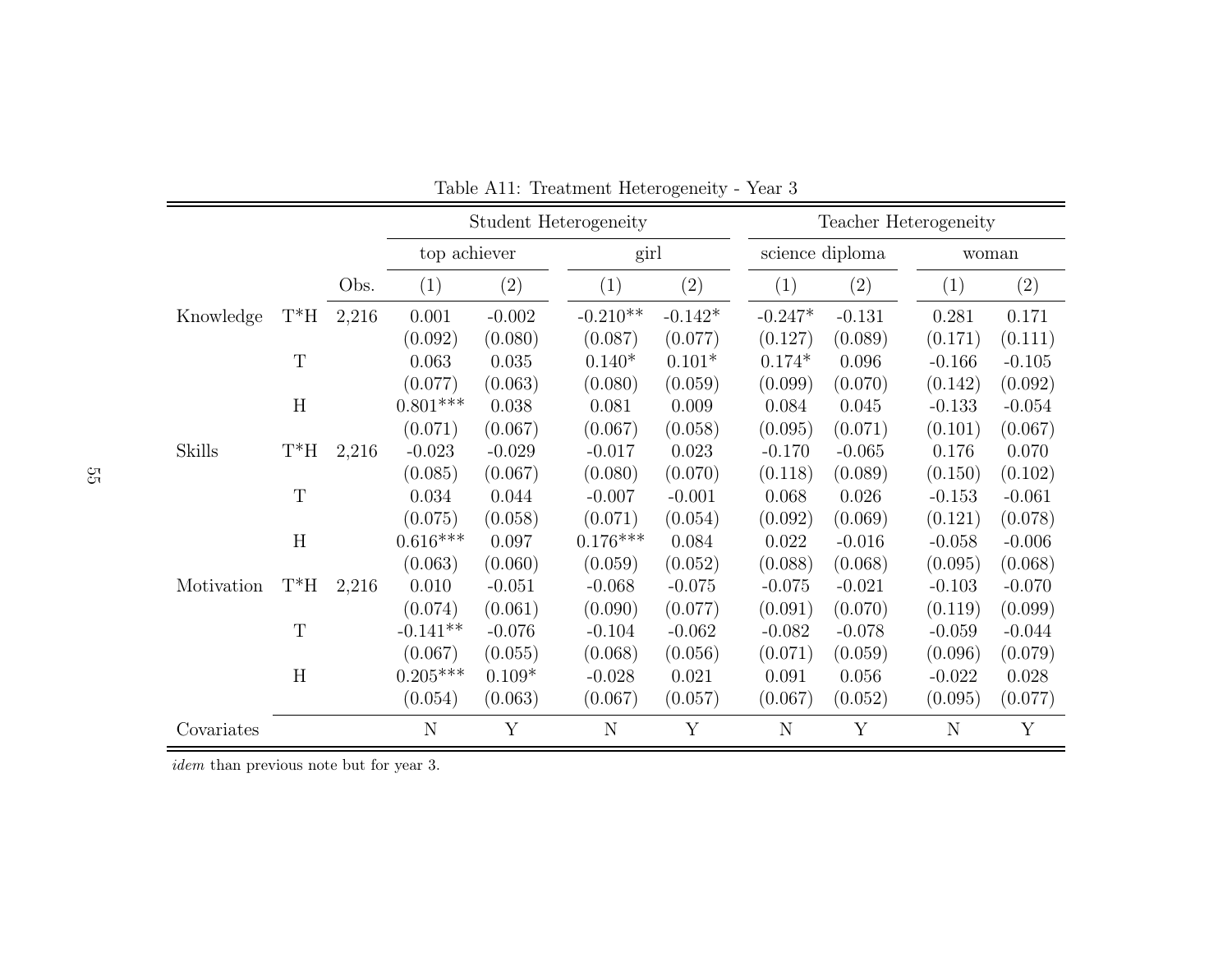# Appendix B : Robustness of results on students motivation

To get a sense of how robust the negative effect on motivation effect, we create subcomponents of the motivation index using a Principal Component Analysis (PCA). Following the Kaiser criterion, we retained all the components with an eigenvalue greater than one [\(Kaiser](#page-41-16) [\(1960\)](#page-41-16)). This gave us three main components, from which we create a simple averaged index of the (normalized) variables strongly loaded on each factor. Those three sub-dimensions are balanced at baseline (cf. Table [A9\)](#page-52-0) and have a relatively high Cronbach Alpha<sup>[38](#page-55-0)</sup>. We label the three sub-dimensions "I like science", "Scientific mindset" and "Science is easy".[39](#page-55-1)

Table [B1](#page-56-0) presents the causal effects of the training on those three dimensions of motivation. At the end of year 2 (upper panel), the three coefficients are slightly negative but not significant in both column  $(1)$  – controlling for grades only – and column  $(2)$  – controlling for baseline scores, baseline hours of science taught and baseline practices of inquiry-based learning. In survey year 3 (bottom panel), the three coefficients are negative (between -0.4 SD and -0.09 SD) in both columns, and very significant, even when controlling for multi-hypothesis testing. This indicates that the negative motivation effect is a robust feature of the data, not one driven by a few items, or happening by mere chance.

<span id="page-55-0"></span><sup>&</sup>lt;sup>38</sup>The first component has a Cronbach Alpha above 0.85, the second of about 0.6 and the third one of about 0.5.

<span id="page-55-1"></span><sup>39</sup>The details of those new indexes are in the Appendix Table [A8.](#page-51-0)